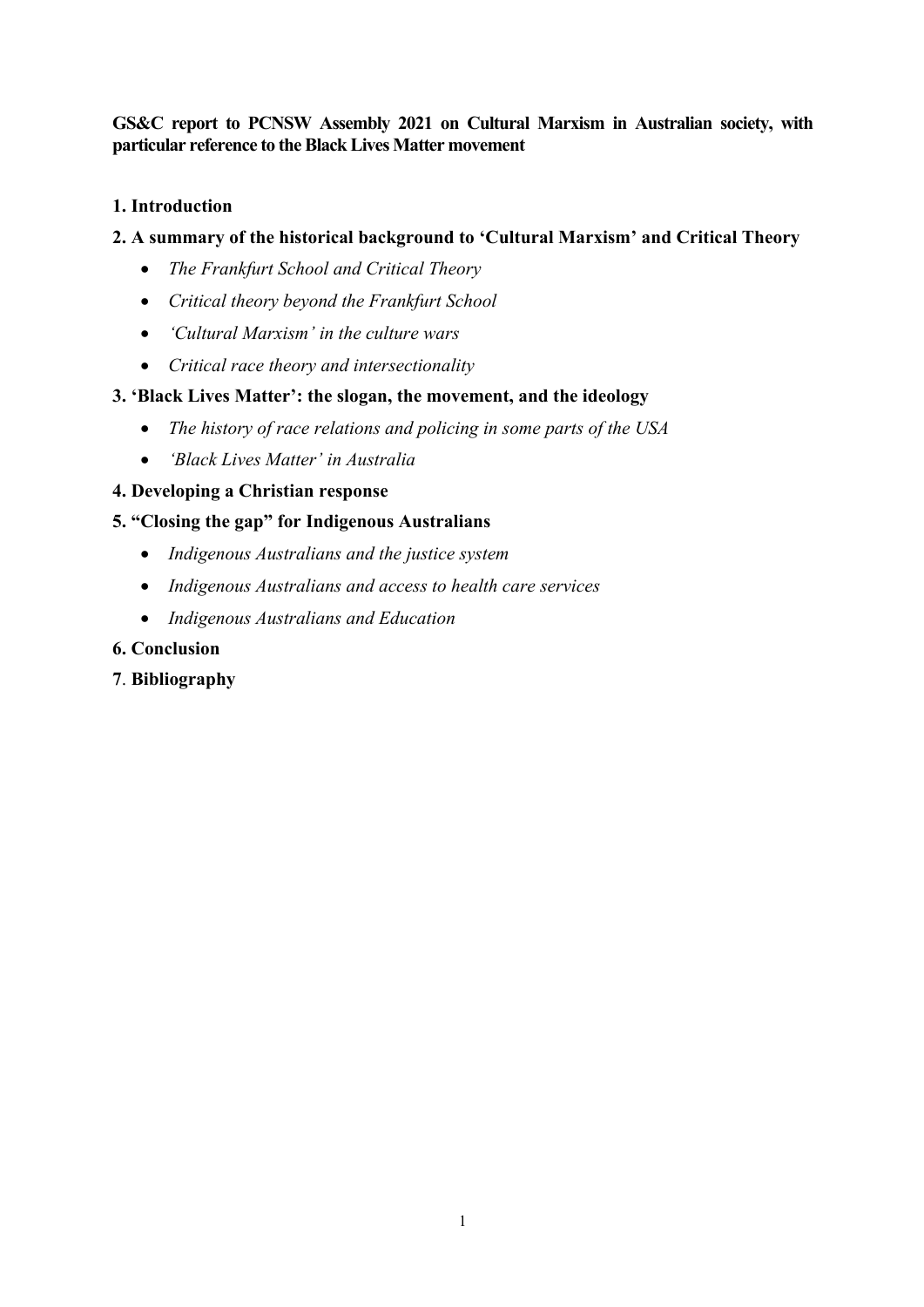# **1. Introduction**

The GA NSW meeting in July 2020 requested the Gospel, Society & Culture Committee "to investigate the rise of Cultural Marxism in Australian society, with particular reference to the Black Lives Matter movement".

This report aims serve the Assembly and the whole PCNSW by providing a basis for informed discussion about these issues. To do this well, the report has taken a broad view of the request. The report

- recounts the development of 'Cultural Marxism' as represented by the "Frankfurt School" and its development of Critical Theory;
- examines the connection between Critical Theory and contemporary cultural developments;
- considers if, and in what ways, this movement has exercised an influence on Australian culture;
- suggests some better ways of understanding and engaging with social movements and cultural and political developments;
- examines the Black Lives Matter movement in the USA and in Australia;
- summarises a biblical understanding of race and racism;
- sets out some important concerns for justice and mercy toward the indigenous people of Australia.

This report is supplemented by four appendices dealing in more detail with (1) the development of Cultural Marxism, (2) the concept of intersectionality, (3) Black Lives Matter and (4) a detailed review of some of pressing issues which are faced by Aboriginal and Torres Strait Islander Australians. (Appendices available at XXX).

# **2. The Historical Background to "Cultural Marxism" and Critical Theory**

The term Cultural Marxism has been used specifically to describe a body of thinkers associated with the Frankfurt School (which can be said to have existed from 1930 till the late 1960s) and the Critical Theory it developed.

The term 'Cultural Marxism' has also been used since the late 1970s as a general pejorative description of a wide range of cultural and political developments. It has become an increasingly common term in cultural debates in the last decade.

In order to make sense of current discussions it is important to trace something of both the specific and general uses of the term. For the remainder of this report the specific use will be indicated as Cultural Marxism (capitalised) and the general pejorative use will be indicated as cultural marxism (lower case).

# *The Frankfurt School and Critical Theory*

The theories and discussions of the Frankfurt School were more complex and varied than this summary can capture, but nevertheless the summary will give some insight into their approach.

Neo-Marxism was initially associated with György Lukács (1885–1971) and Antonio Gramsci (1891–1937). Where Marx asserted that economic conditions and structures shape society and so must be the central concern for Marxist thinking and action, Gramsci argued that culture and cultural assumptions are foundational for economic life. Economic change thus required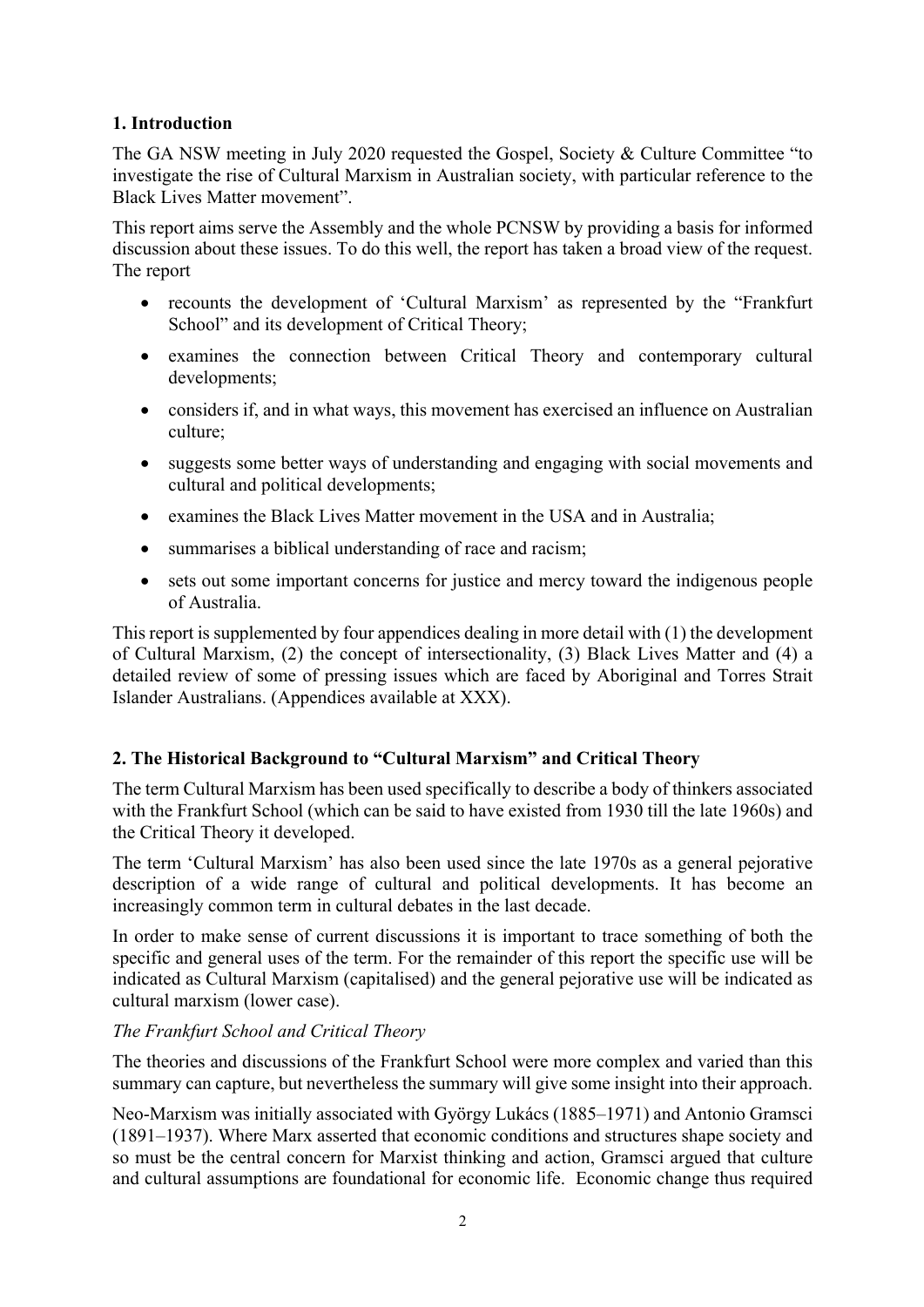a prior social and cultural change. Believing Judeo-Christian values to be the grounds of capitalism, Gramsci argued that economic revolution required the dechristianisation of the West.<sup>1</sup>

The Frankfurt School (so named because of its association with the Goethe University in Frankfurt from the 1920s) followed the general trajectory established by Gramsci and focussed on how Western culture would need to be deconstructed and transformed in order to bring true human liberation. The key thinkers in the movement were Max Horkheimer (1895–1973), Theodor Adorno (1903–1969) and Herbert Marcuse (1898–1979).

Critical Theory (hereafter, CT) constitutes the most significant development of the Frankfurt School.<sup>2</sup> The social sciences had developed as 'Traditional Theory' which sought to describe *how society and culture operated*. Moral philosophy, on the other hand, was the field in which thinkers considered *how things should be*. CT insists that the two concerns must be united. It offers a 'practical' approach which aims to *change* culture, not merely to *describe* it, seeking "'human emancipation' in circumstances of domination and oppression".<sup>3</sup>

The generation of thinkers who followed WWI and lived through WWII struggled to explain how a great nation and culture could have produced the barbaric evil of the Nazi regime with its genocidal holocaust and aggressive militarism. Faced with that problem, the thinkers of the Frankfurt School made several significant intellectual moves.

First, they recognised the way in which culture shaped and controlled people. The School drew on the thought of Sigmund Freud (1856 -1939) which held that below the apparent rationality of Western culture lay subconscious forces which kept the masses enslaved, unable to recognise what would liberate them, and open to domination by authoritarian leaders.

Second, as Critical Theorists addressed these issues, their aim was to *change culture* and *enable social liberation* for the oppressed and marginalised. CT sought to infuse traditionally *descriptive* disciplines of sociology, psychology and artistic criticism with critical *ethical commitments*. It claimed to identify how entrenched power dynamics reinforce and replicate themselves by giving powerful people a sense of entitlement which justifies their power, while simultaneously demoralising and subjugating the powerless, thus propagating their powerlessness.

The Frankfurt School understood itself to be committed to advancing open democracy and individual freedom. It was opposed to capitalism as a controlling culture but sought a politics which was compatible with individual liberty.

The Frankfurt School sought to understand the ease with which the massed working classes accepted authority and authoritarian rulers. In doing this they particularly held the bourgeois family to be responsible for authoritarian and anti-democratic patterns.

*Critical theory beyond the Frankfurt School*

<sup>1</sup> Robert S. Smith, 'Cultural Marxism: Imaginary Conspiracy or Revolutionary Reality?', *Themelios* 44.3 (2019): 443.

<sup>&</sup>lt;sup>2</sup> The following summary of Critical Theory is based largely on M. Thompson, "Introduction: What Is Critical Theory?", *The Palgrave Handbook of Critical Theory* (New Yory: Palgrave, 2017), 1-14 and C. Corradetti, "The Frankfurt School and Critical Theory", *The Internet Encyclopedia of Philosophy*, ISSN 2161-0002 https://iep.utm.edu/frankfur/

<sup>3</sup> James Bohman, "Critical Theory", *The Stanford Encyclopedia of Philosophy* (Winter 2019 Edition), Edward N. Zalta, ed., URL = https://plato.stanford.edu/archives/win2019/entries/critical-theory/, quote from M. Horkheimer, *Between Philosophy and Social Science* (Cambridge: MIT, 1993).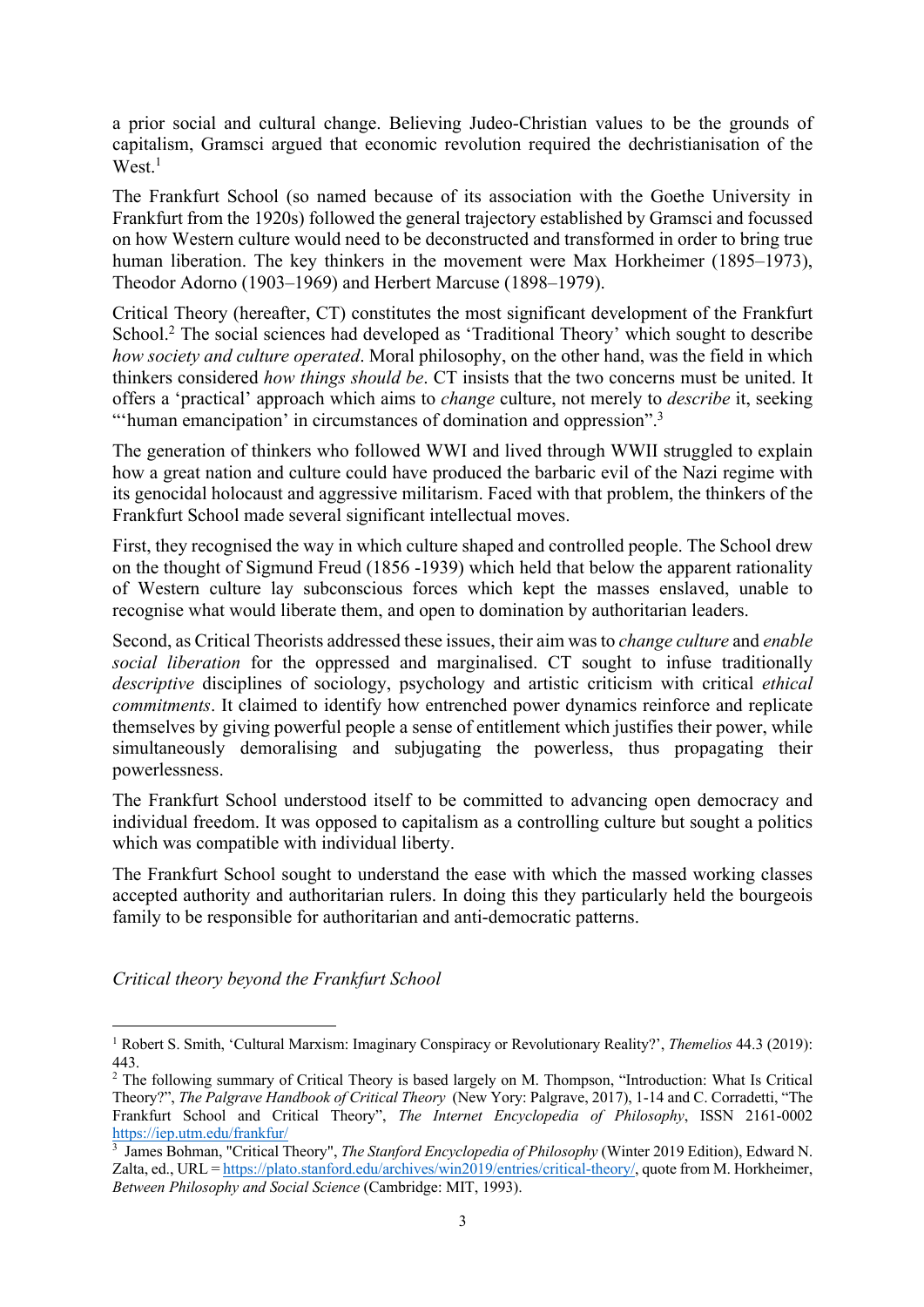Critical Theory has been extended and applied by other thinkers in many areas of the academy. These developments have only a distant connection between 21<sup>st</sup> century critical theory and the Frankfurt School.

A Critical Theory in contemporary thought is "any philosophical approach with similar practical aims … including feminism, critical race theory, and some forms of post-colonial criticism". These approaches attempt to "explain what is wrong with current social reality, identify the actors to change it, and provide both clear norms for criticism and achievable practical goals for social transformation".4

We consider some of these developments and their contemporary impact on Australian society later in the report.

### *Cultural marxism in the culture wars*

As noted above, the term 'cultural marxism' has been used frequently in recent cultural debates.

Various commentators have associated *cultural marxism* with:

- enforced 'political correctness';
- promotion of 'diversity' which gives prominence to LGBT minorities, promotes transgender views and celebrates same-sex relationships;
- an attempt to de-Christianise Western society;
- affirmative action to advance women and ethnic minorities to positions of influence;
- promotion of globalism, globalisation and open borders;
- the analysis of social problems in social structures, using concepts such as 'systemic' violence and oppression;
- the 'cancel culture' which removes from a public platform anyone who does not subscribe to this agenda;
- formlessness in the arts, music, and architecture;
- calls for radical economic changes in response to environmental concerns;
- an agenda to destroy traditional Western culture especially its institutions of marriage and family.5

The analysis that these are products of cultural marxism was popularised by Pat Buchanan (b. 1938), the conservative American commentator. Recent popularity of the term is partly due to its use by Canadian psychologist Jordan Peterson (b. 1962) to denounce recent trends which seek to deconstruct traditional social institutions and ways of life.<sup>6</sup>

The power of the term comes from two aspects of its use. First, and most obviously, the term associates the current developments with historical Marxism and therefore with connotations of oppressive totalitarianism and rigid inhumane ideology. Second, it implies that a movement

<sup>4</sup> Boham, "Critical Theory".

<sup>5</sup> See the summary in Jérôme Jamin,. "Cultural Marxism: A Survey." *Religion Compass* 12.1/2 (January 2018): 5-7.

<sup>6</sup> Jordan B Peterson, 'Postmodernism and Cultural Marxism' YouTube talk, 6 July 2017, https://www.youtube.com/watch?v=wLoG9zBvvLQ&ab\_channel=Ruminate.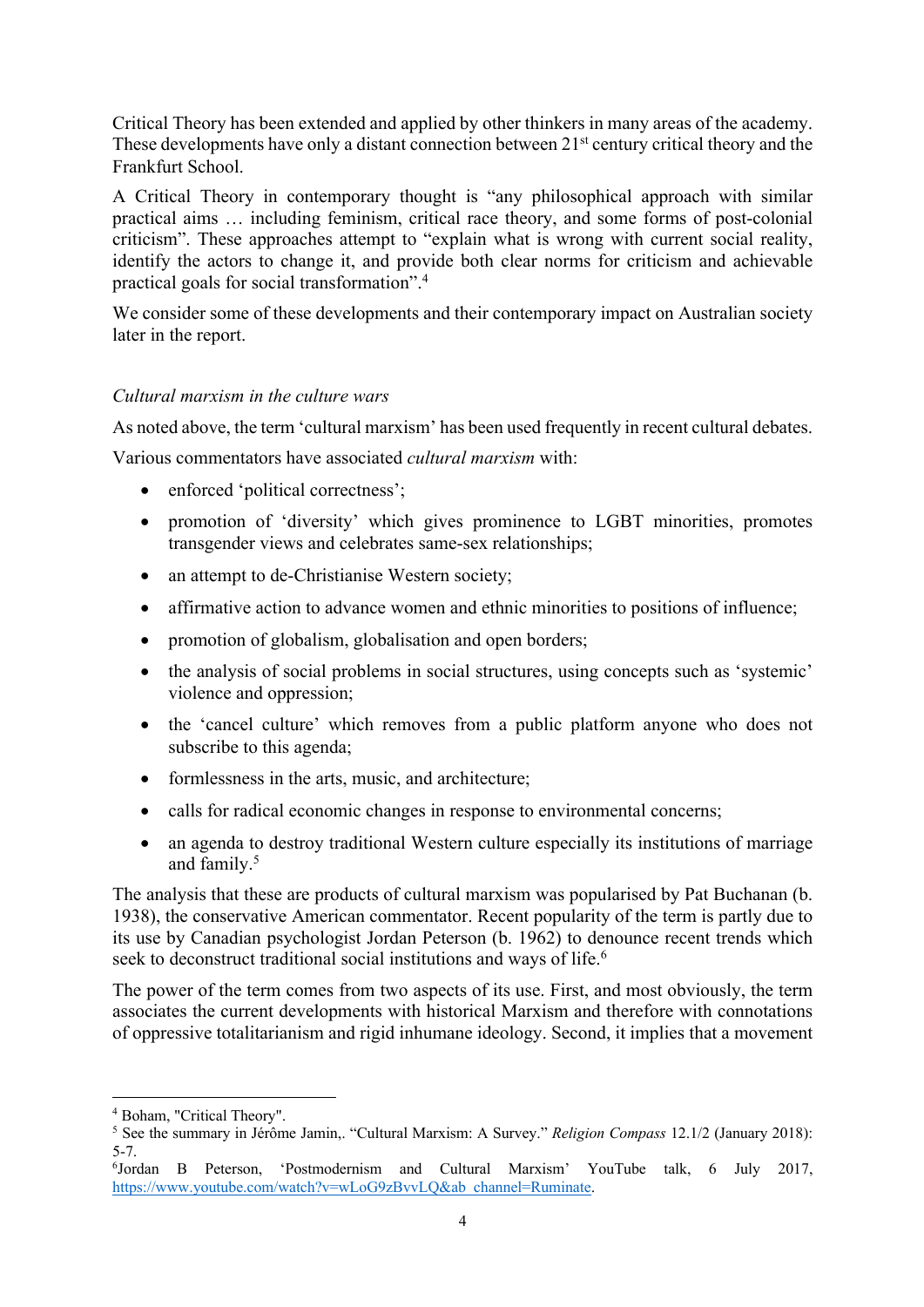which began in the Frankfurt School has achieved extensive influence, and even control, in contemporary Western culture.

Many of the denunciations of *cultural marxism* recount the development of the Frankfurt School and the rise of Critical Theory and draw a direct line of influence from these to general concerns about developments in Western culture.

If there is a feasible connection between the Frankfurt School and present cultural developments, it is most likely found in Marcuse, who used the phrase "the long march through the institutions" to refer to a strategy to occupy and subvert the major institutions of Western society (universities, media, government etc).

Despite this, Marcuse had little influence, though he did express something of the zeitgeist which spawned the 'New Left' in the later 1960s. Other members of the Frankfurt School were even more marginalised. Adorno, for instance, clashed with student protesters in 1968 and called the police to remove students who were interfering with his lectures.<sup>7</sup>

The ideas of the Frankfurt School and their Critical Theory were among the vast range of influences on contemporary culture. The school did not mastermind a "long march through the institutions", nor did it have an overwhelming influence on progressive thought in Western nations.

It is, therefore, not helpful to use the term *cultural marxism* as a catch-all for a range of cultural concerns.

First, to do so would be to use the term too broadly. Many of the trends which commentators gather under the heading *cultural marxism* stem from a wide variety of influences, rather than a particular segment of Marxist thought. For instance, the emphasis on personal freedom, individual authenticity and the pursuit of pleasure and comfort has been fuelled by neoliberalism.

Carl Trueman's recent book highlights the broad range of influences on contemporary culture. His account helps us recognise that historical Cultural Marxism is one of many streams which feed into contemporary culture.8 Branding current trends as *cultural marxism* does not help us understand our context.9

Second, applying the term *cultural marxism* also risks leading us to accept the polarisation which marks much recent cultural analysis.

Thirdly, warnings about pervasive *cultural marxism* can give credence to conspiracy theories. For instance, it has been claimed that there has been a successful 'march through the institutions', but it is not clear that this is so. Even in the USA the 'left bias' is not a

<sup>7</sup> K. R. Bolton, "Cultural Marxism: Origins, Development and Significance." *The Journal of Social, Political, and Economic Studies* 43, no. 3 (Fall, 2019):276-77 makes something of a case for the influence of Wilhelm Reich (1897 –1957). Reich trained in psychoanalysis under Freud and had an ongoing interest in sexuality. He worked with the Frankfurt School while it was in New York. His book, *The Mass Psychology of Fascism* (1946) argued that not only the nuclear family, but sexual repression, was responsible for the power of fascism. He advocated sexual liberation and had a significant following in popular culture in the USA. He was also widely regarded as unstable and idiosyncratic. In *The History of Sexuality* (1976), Michel Foucault states that Reich's account of sexual repression had substantial influence. This is hardly an argument for broad influence.

<sup>8</sup> See C. Trueman, *The Rise and Triumph of the Modern Self: Cultural Amnesia, Expressive Individualism, and the Road to Sexual Revolution* (Crossway, 2020).

<sup>9</sup> Gary Marks, "The Origins of Cancel Culture and the Left's Long March", *Cancel Culture: And The Left's Long March*, K. Donnelly, ed. (Melbourne: Wilkinson Publishing, 2021) offers a narrative which focuses on "neo-Marxism" and the Frankfurt School. He also recognises that this influence reached a zenith in the 1970's and 1980s (and does not offer evidence for its influence in the 1980s). He notes the rise of "post-modernism" which is very different to Marxism and critical theory (27).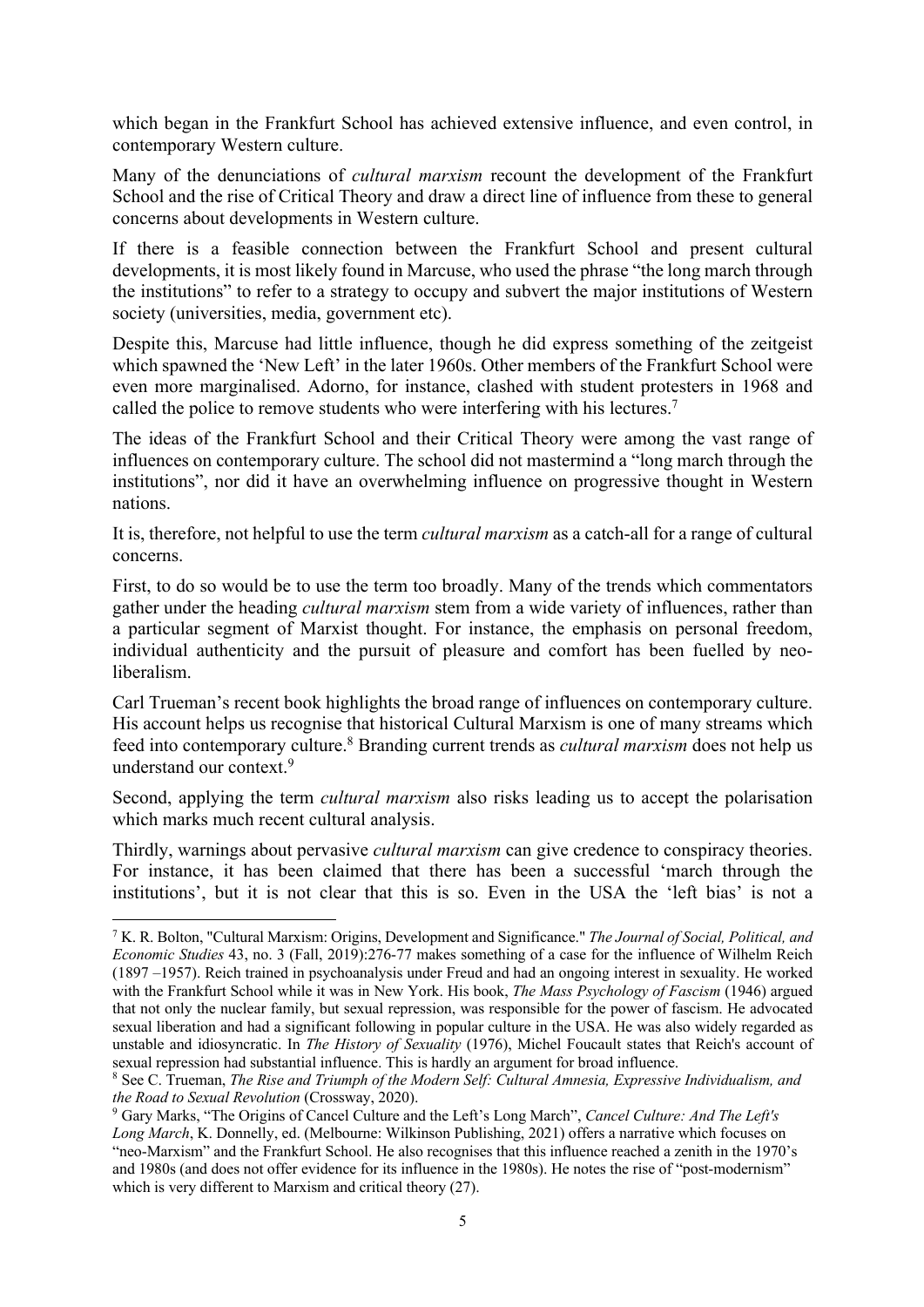homogenous reflection of the influence of cultural marxism. The picture in Australian media and politics is far more mixed with a wide range of political and ideological views represented in the public square.

Christian teachers need to be critics of cultural developments, and the developments gathered under the term *cultural marxism* do deserve careful analysis. This report will suggest strategies for doing this. The sweeping pejorative use of the term, however, does not assist that analysis.

# *Critical race theory and intersectionality*

As noted above there are approaches to cultural analysis in the academy which draw on the general heritage of Critical Theory. These approaches have influence beyond the academy.

Critical Race Theory (CRT) is a prominent example, and since this report deals with Black Lives Matter the discussion will focus on CRT.

CRT developed in the 1980s from legal scholarship which sought to understand why the introduction of civil rights in the USA had not brought substantial change to the position of African Americans.

CRT scholars make observations of, and challenges to, the ways in which race and racial power may be constructed by law and culture. They reject the idea that the law is neutral, and seek to remedy the impact on people of colour. Social institutions – education, the legal system, business, 'religion' – are viewed as 'systemically' 'prejudiced' against non-whites – not despite, but actually *through*, generally accepted, 'traditional' social concepts such as 'race', 'equality', and 'law'.

Richard Delgado and Jean Stefancic in their work *Critical Race Theory: An Introduction*, a work which remains a seminal text, set out the key assumptions of CRT.<sup>10</sup>

- *Racism is ordinary, not aberrational.* It is pervasive in American (and Western) culture. It is not only a personal disdain or malice directed to people of another appearance or culture, but also the result of systems (such as legislation or organisations) which perpetuate the way some groups of people have less economic, political or social power than others.
- *Racism serves important purposes.* It advances the interests of the majority group, and so is deeply entrenched in culture and social structures. This also means that progress on racial issues occurs only when the majority group benefits.
- *Race and races are products of social thought and relations.* This is often summarised as the notion that race is 'socially constructed'. Viewing race as socially constructed opposes 'essentialist' views such as the idea that race has a biological/genetic basis which leads to discrete, fixed, uniform, defining characteristics shared by all members of that group.
- *Intersectionality*. This recognises that no person has a single 'identity' but belongs to a range of groups which may result in overlapping and conflicting identities. The idea of intersectionality "points to the multidimensionality of oppressions and recognizes that race alone cannot account for disempowerment."11 Privilege and/or oppression is associated with various dimensions of identity, such as sex, class, national origin, and sexual orientation. This is illustrated by Diagram 1 in Appendix 2.

<sup>10</sup> R. Delgado and J. Stefancic, *Critical race theory : an introduction* (New York: NYU, 2001), 6-9.

<sup>11</sup> UCLA School of Public Affairs, https://spacrs.wordpress.com/what-is-critical-race-theory/ accessed 29 September 2020.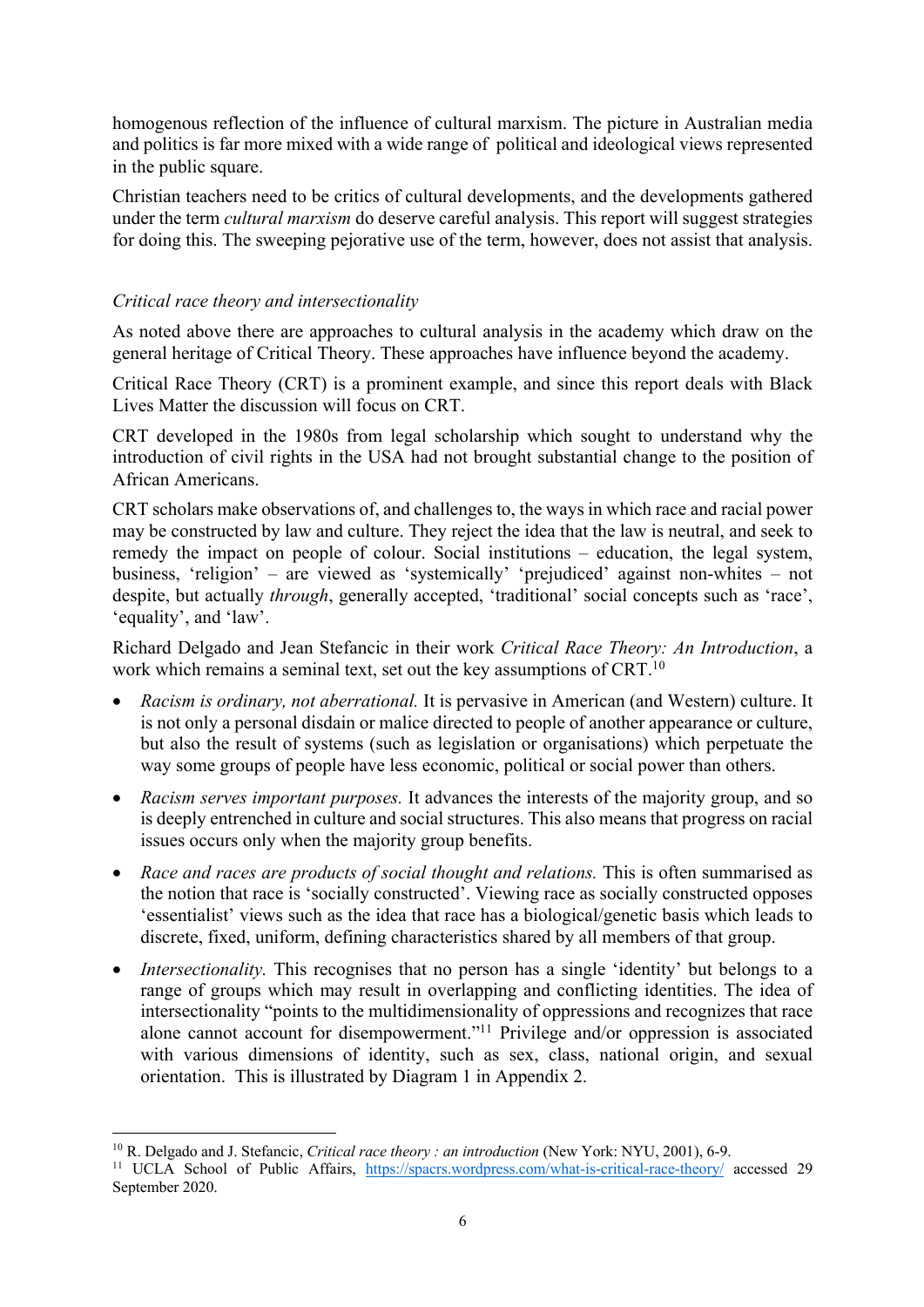- *The unique voice of colour.* People from minority ethnic groups are able to identify issues of race and racism which members of majority groups are unlikely to recognise.
- *Commitment to social justice*<sup>12</sup>. CRT, like all critical theory, is concerned to change society, not simply to describe it. Along with education in CRT, social justice requires changes in social structures and restorative practices which include the full range of affected people in developing changes.

# **3. 'Black Lives Matter': the slogan, the movement, and the ideology**

Political commentators on the 'right' have recently drawn connections between the Black Live Matter movement and *cultural marxism*. <sup>13</sup> This section of the report asks the following:

- 1. To what extent does BLM draw on critical theory?
- 2. What is the history of BLM, as a movement, especially in Australia?
- 3. How should Christians in Australia respond to BLM?

When discussing 'black lives matter', we need to differentiate between (1) an organisation with a specific ideology (2) a broad BLM movement, and (3) the use of the slogan. Here we will outline the development of (1) and (2) and then offer some thoughts about (3). It is important to note at this point that many people who use the slogan (3) are often unaware of the ideology (1) and have no particular intention to endorse it or to support the movement (2). For further discussion see Appendix 3.

## *The history of race relations and policing in some parts of the USA*

The "Black Lives Matter" (hereafter, BLM) movement describes itself as "a Black-centred political will and movement building project".14 It began in the USA in 2013 after George Zimmerman was acquitted of murdering Trayvon Martin during an altercation in 2012. The founders of BLM were Alicia Garza, Patrisse Cullors, and Opal Tometi. The name of the movement comes from a social media hashtag used by the organisers as (at first) they commented on the acquittal and (later) gathered protesters for anti-racism rallies around the USA.

BLM espouses an ideology which reflects CRT and some of its radical criticism of western culture and its Christian traditions (such as the nuclear family). A now-deleted page on the organisation's website declared a commitment to "foster a queer‐affirming network", to oppose "heteronormative thinking", to "dismantling cisgender privilege" and to "uplifting Black trans folk, especially Black trans women". The most recent statement (at April 2021) affirms "the lives of Black queer and trans folks, disabled folks, folks with records, women, and all Black lives along the gender spectrum" and claims that the network is centred on "those who have been marginalized with Black liberation movements."<sup>15</sup>

<sup>&</sup>lt;sup>12</sup> This is a tenet of CRT identified in P. Hiraldo, "Future Scenario: Praxis in Critical Race Theory in Higher Education and Student Affairs," *The Vermont Connection*: 40 , Art. 19 (2019), available at https://scholarworks.uvm.edu/tvc/vol40/iss1/19

<sup>&</sup>lt;sup>13</sup> See references in J. Sandeman "Why people talk of "Cultural Marxism", when discussing Black Lives Matter" *Eternity* (June 11, 2020) https://www.eternitynews.com.au/opinion/why-people-talk-of-cultural-marxism-whendiscussing-black-lives-matter/

<sup>&</sup>lt;sup>14</sup> https://blacklivesmatter.com/herstory/, accessed 3 April 2021

<sup>15</sup> https://blacklivesmatter.com/about/, accessed 3 April 2021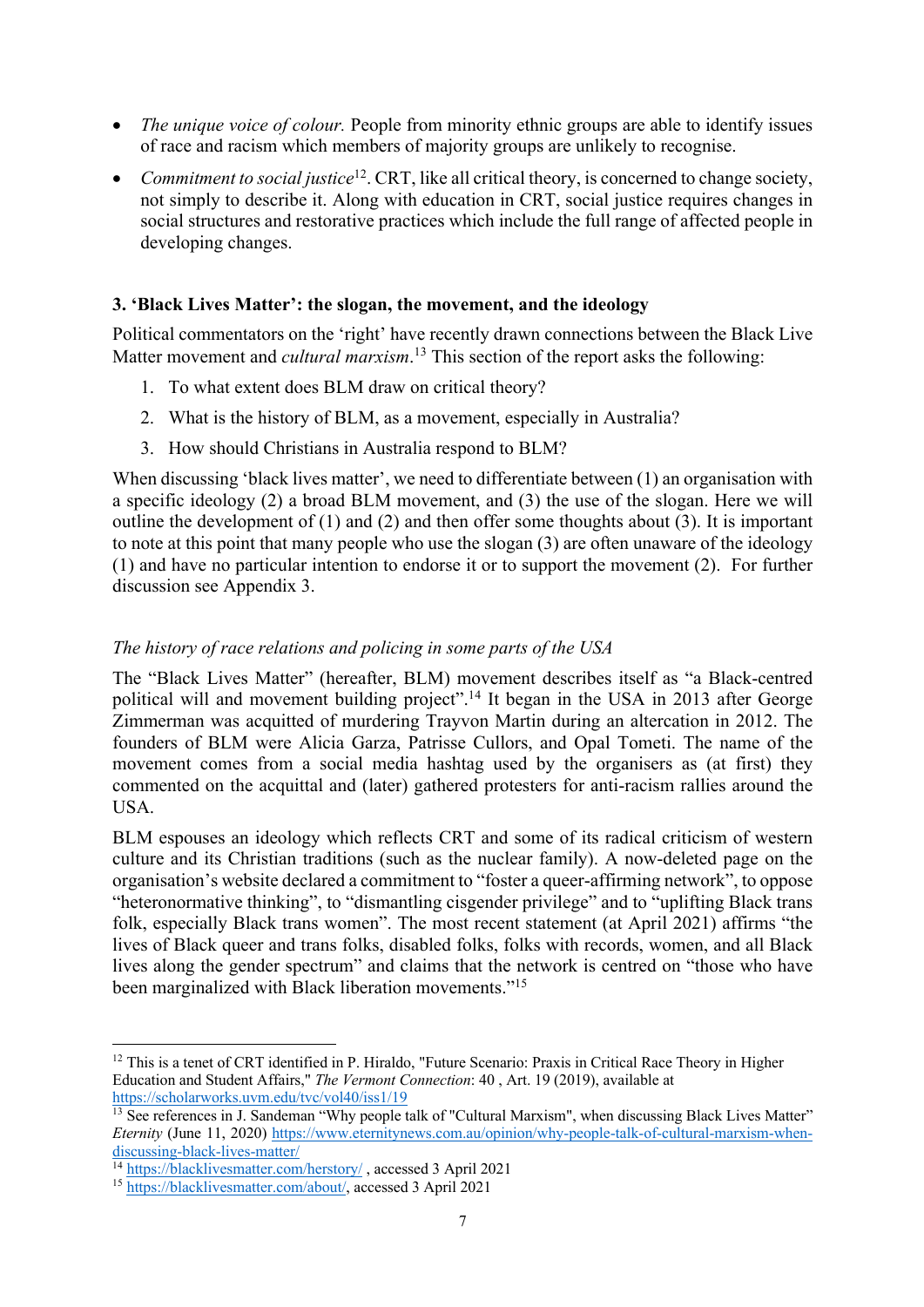BLM describes its mission as being "to eradicate white supremacy and build local power to intervene in violence inflicted on Black communities by the state and vigilantes." BLM claims to be a global organisation (with 30 chapters around the world) functioning in the United States of America, the United Kingdom, and Canada, through the BLM Global Network Foundation Inc (BLMGNF). The organisations that benefit from BLM fundraising are located in the USA.<sup>16</sup> The BLM 2020 Impact Report<sup>17</sup> shows that the organisation has an international online presence, across several social media sites, and Australia is listed as one of the countries from which people access the organisation's website. In 2020 BLM was involved in several campaigns to raise public awareness of issues affecting black communities in the USA, including efforts to increase voter turnout for elections in the USA in 2020.

A wider BLM movement has developed around the organisation. We cannot assume that everyone who supports the movement and joins BLM protests holds the ideological commitments of the organisation (still less when someone supports BLM on social media). The ideology no doubt has an influence, but supporters, protesters and marchers at rallies have not necessarily adopted it. The New York Times, for example, surveyed people who participated in BLM marches in the USA, and reported that most had watched a video of police violence toward a Black person in the 12 months before they protested, and of that group, half said the violence on the video had made them more supportive of the cause.18

The BLM movement gathered momentum in the USA in 2020 when George Floyd, an African American man, died while being arrested for allegedly passing a counterfeit bank note. Video of the incident showed Floyd being restrained by a police officer kneeling on his neck, while the other officers looked on. It also recorded Floyd calling for his mother, and his final plea: "I can't breathe."

Floyd's death has been described as a flashpoint in a "longstanding crisis of police violence and structural racism in America".19 It is estimated that in the three months following his death there were over 7,000 protests in the US specifically linked to the Black Lives Matter movement. The focus of those protests was against the behaviour and attitudes of police toward people of colour, which was alleged to be the result of systemic racism and police brutality. In April 2021, Derek Chauvin, the police officer who had physically detained Floyd, was convicted of second-degree unintentional murder, third-degree murder and manslaughter. It's anticipated that his sentencing will occur in June 2021.

# *Black Lives Matter in Australia*

Despite the frequent use of the hashtag slogan (#blacklivesmatter) in Australia in recent years, and despite the visit of BLM organisers to Australia in 2017 to receive the Australian Peace

<sup>16</sup> https://blacklivesmatter.com/herstory/ accessed 3 April 2021

<sup>&</sup>lt;sup>17</sup> The Report can be downloaded at https://blacklivesmatter.com/2020-impact-report/

<sup>18</sup> https://www.nytimes.com/interactive/2020/07/03/us/george-floyd-protests-crowd-size.html, accessed 3 April 2021

<sup>19</sup> https://acleddata.com/2020/09/03/demonstrations-political-violence-in-america-new-data-for-summer-2020/

accessed 25 September 2020. The *Armed Conflict Location & Event Data Project* (ACLED) notes that "while the US has long been home to a vibrant protest environment, demonstrations surged to new levels in 2020. Between 24 May and 22 August, ACLED records more than 10,600 demonstration events across the country. Over 10,100 of these — or nearly 95% — involve peaceful protesters. Fewer than 570 — or approximately 5% — involve demonstrators engaging in violence. Well over 80% of all demonstrations are connected to the Black Lives Matter movement or the COVID-19 pandemic."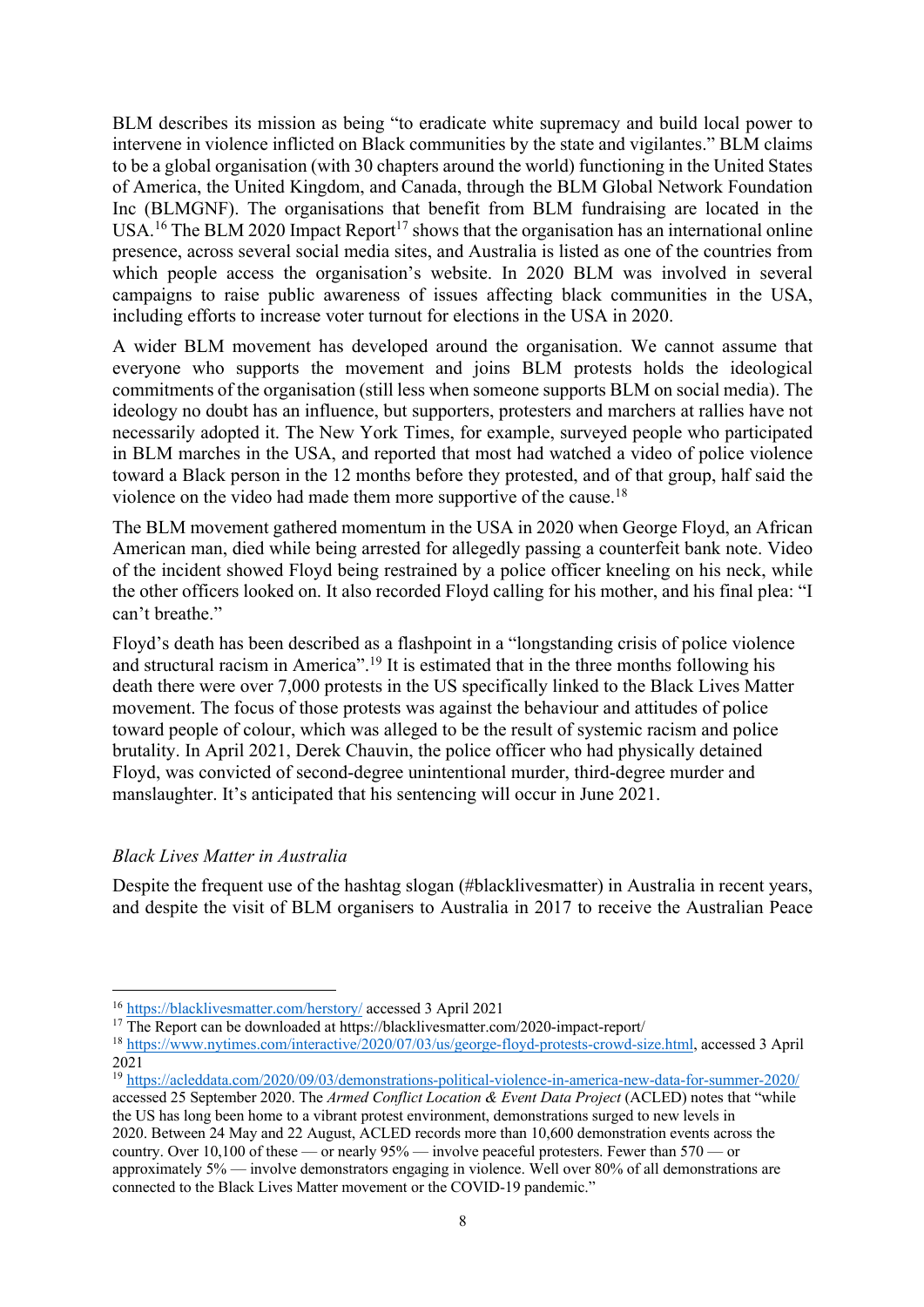Prize,<sup>20</sup> there is no evidence, on the BLM website, of any official 'chapters' operating in Australia.

In Australia, the issue of 'black lives matter' was brought into mainstream conversation in 2020 through protests and demonstration marches under the banner of 'Black Lives Matter'. Two particular incidents galvanised public engagement: the death of George Floyd in the USA in May 2020, and the release, in late 2019, of the News South Wales Coroner's report into the death of David Dungay Jnr.

David Dungay was a Dunghatti man who died in custody at Long Bay Jail in NSW in November 2015. The video of Dungay's death, released to the public only in part, shows him being dragged from his cell by several officers after refusing to hand over a packet of crackers. He was sedated by a nurse, restrained by an officer who knelt on his back, and he died after repeatedly saying "I can't breathe."

The NSW Coroner's report found that Dungay had not been a security risk, and that there had been no need to forcibly remove him from his cell. It stopped short, however, of recommending disciplinary action against the officers involved. Instead, it found the officers' conduct had been a product of misunderstanding and deficiencies in training.<sup>21</sup> Dungay's family have called on the NSW Attorney General to investigate the possibility of pressing criminal charges against the officers involved in their son's death.22

Within days of George Floyd's death, the family of David Dungay Jr publicly expressed solidarity with the Black Lives Matter protestors in the United States. A protest march was held on 6 June in Sydney (and other places around Australia). It is likely that many, if not most, of the protestors rallying under the banner of 'Black Lives Matter' were protesting against racism in Australian culture, expressing solidarity with people who have experienced racism, but not necessarily advocating the full agenda of the Black Lives Matter movement in the USA.

As one observer wrote after reflecting on the protests and the preventable deaths of other Aboriginal Australians: "So many of our people have been hurt and harmed by traumatising systems. Yet it took the death of an African American man in the US to bring so many non-Indigenous Australians out on to the streets."23 One Aboriginal Christian has said: "George Floyd's death was highlighting issues that have been hidden for a long while. There's been a lot of deaths that have gone unnoticed and unpunished in Australia, and it's only the families of those particular people that have voiced their concerns about things. Australians have got on board with the whole concept that lives matter, and Indigenous lives in particular matter. To go out and kill people, Aboriginal people, was once like a contest, to come back and brag about how many people were killed. Some Australians don't view Aboriginal people as someone made in the image of God. We're thought to be less than we really are."<sup>24</sup>

<sup>20</sup> https://www.sbs.com.au/news/black-lives-matter-founders-meet-australia-s-indigenous-community, accessed 3 April 2021. Patrisse Cullors and Rodney Diverlus visited Australia in November 2017 to receive the Sydney Peace Prize.

<sup>21</sup> https://www.theguardian.com/australia-news/2020/jun/01/family-of-david-dungay-who-died-in-custodyexpress-solidarity-with-family-of-george-floyd accessed 28 September 2020. Note, this news article includes a link to the video of Dungay's death, with graphic scenes that some may find disturbing.

<sup>22</sup> https://www.change.org/p/i-can-t-breathe-charges-must-be-laid-for-the-death-of-david-dungay-jnr accessed

<sup>28</sup> September 2020. This webpage holds a petition calling on action from the NSW Attorney General. At the time it was accessed, it held 113,175 signatures supporting the petition.

<sup>&</sup>lt;sup>23</sup> Tess Ryan and Melissa Sweet, *The Long Road to Healthcare Justice*, *https://insidestory.org.au/the-long-road*to-healthcare-justice/ accessed 23 July 2020.

 $24$  From personal interview.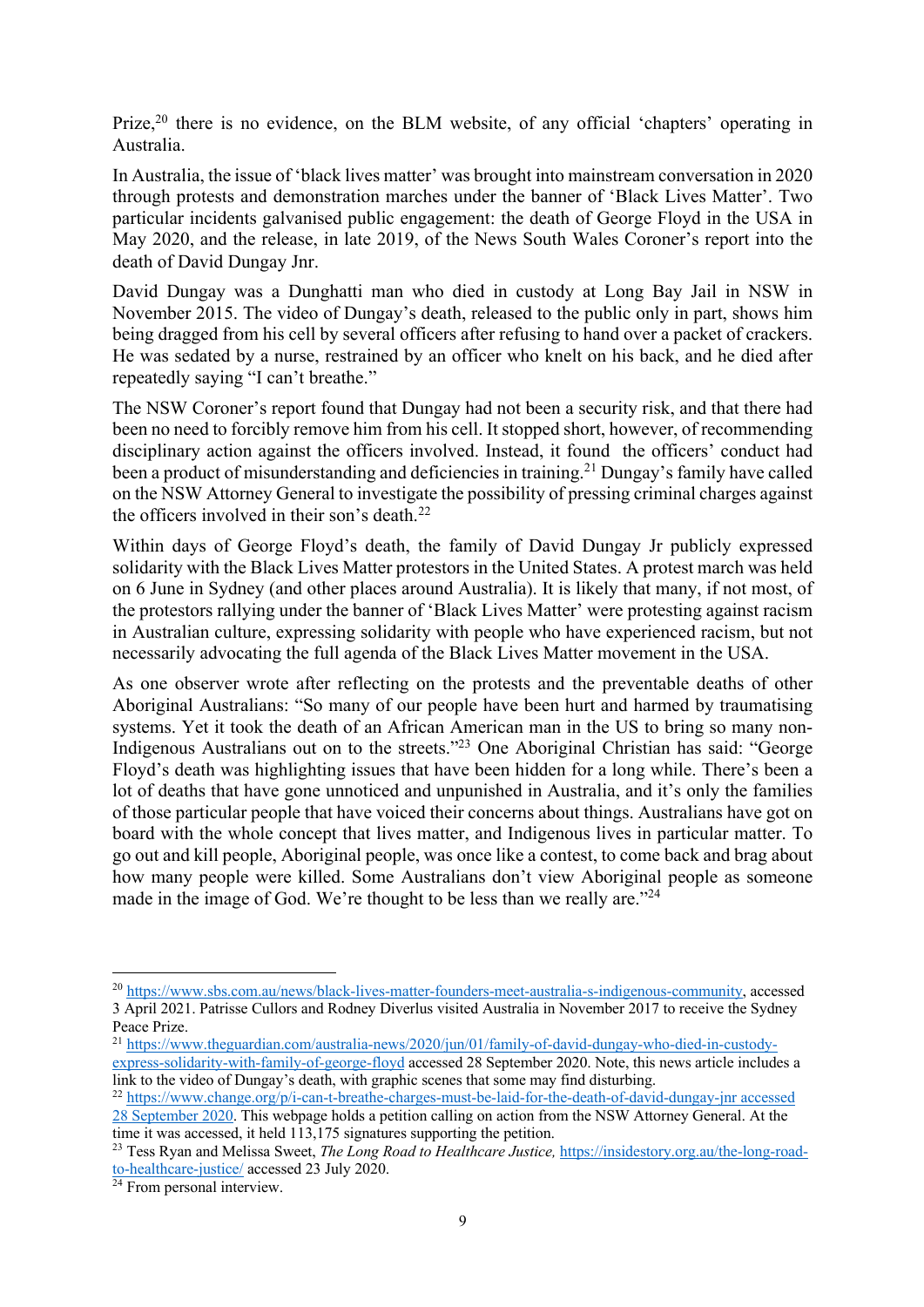Global reporting of Floyd's death fanned into flame the concerns of many Australians about Aboriginal deaths in custody. George Floyd and David Dungay were seen as representative of the experiences of people of colour as they engage with criminal justice systems, as well as with other aspects of Australian society such as education, health care, employment, housing and more.

The Biblical doctrine of the divine image in all humanity asserts that all lives matter, and that black lives matter precisely because all lives matter. However, must not respond simply to a slogan; we need to discern what the person using the slogan means to communicate. The slogan will often be used to highlight that the fact that black American lives, and the lives of indigenous Australians, have been lost at the hands of police officers or in prison in circumstances which rarely confront people of other ethnic backgrounds. This use of the slogan agrees with, and does not contradict, Christian doctrine. In that context it is neither necessary nor appropriate to reply that "all lives matter".

Indeed, pro-life Christians should be sensitive to the claim that 'Black Lives Matter'. When we oppose abortion or physician assisted suicide, we are not saying that other deaths are unimportant, but that there are particular groups of vulnerable people that should be recognised and protected.

# **4. Developing a Christian response**

For the reasons outlined above, analysis of current cultural movements in terms of *cultural marxism* is problematic. It is better to take a more precise approach which

- 1. identifies areas of agreement with other views and appreciate their insights;
- 2. identifies beliefs and behaviours which are dangerous and sinful;
- 3. sets out the Biblical and Christian reasons for our agreements and disagreements, first in ways that are clear for Christians and then in ways which might engage with non-Christian views and enable us to make the Christian gospel clear;
- 4. seeks a response which is true to God's Word and offers blessings for all people that is, it promotes the common good.

Christopher Watkin has offered a Christian approach to various social philosophies which he terms 'diagonalisation'. This approach recognises that ideologies, social theories and worldviews build on aspects of truth, but distort them, often by taking some truth as a single principle (individual rights, social justice and nationalism would all be examples of this). In the West these truths are often taken from the Christian heritage. Even when they are not, they are truths known by common grace and are often affirmed by the Bible.

Biblical thinking relocates the concern in its true setting and reconnects it with other concerns which are typically set against it (so, for instance, the biblical vision affirms individual rights and social responsibility, and it recognises the proper place of nations within a global vision of humanity). In Watkin's diagonalisation, careful engagement with non-Christian views allows assessment and deeper insights into the biblical view.25

<sup>25</sup> See C. Watkin, *Thinking Through Creation* () and see Chris Watkin "Let the Bible Disrupt Our Culture's Comfortable Dichotomies" (6 Nov 2017) https://au.thegospelcoalition.org/article/let-the-bible-disrupt-ourcultures-comfortable-dichotomies/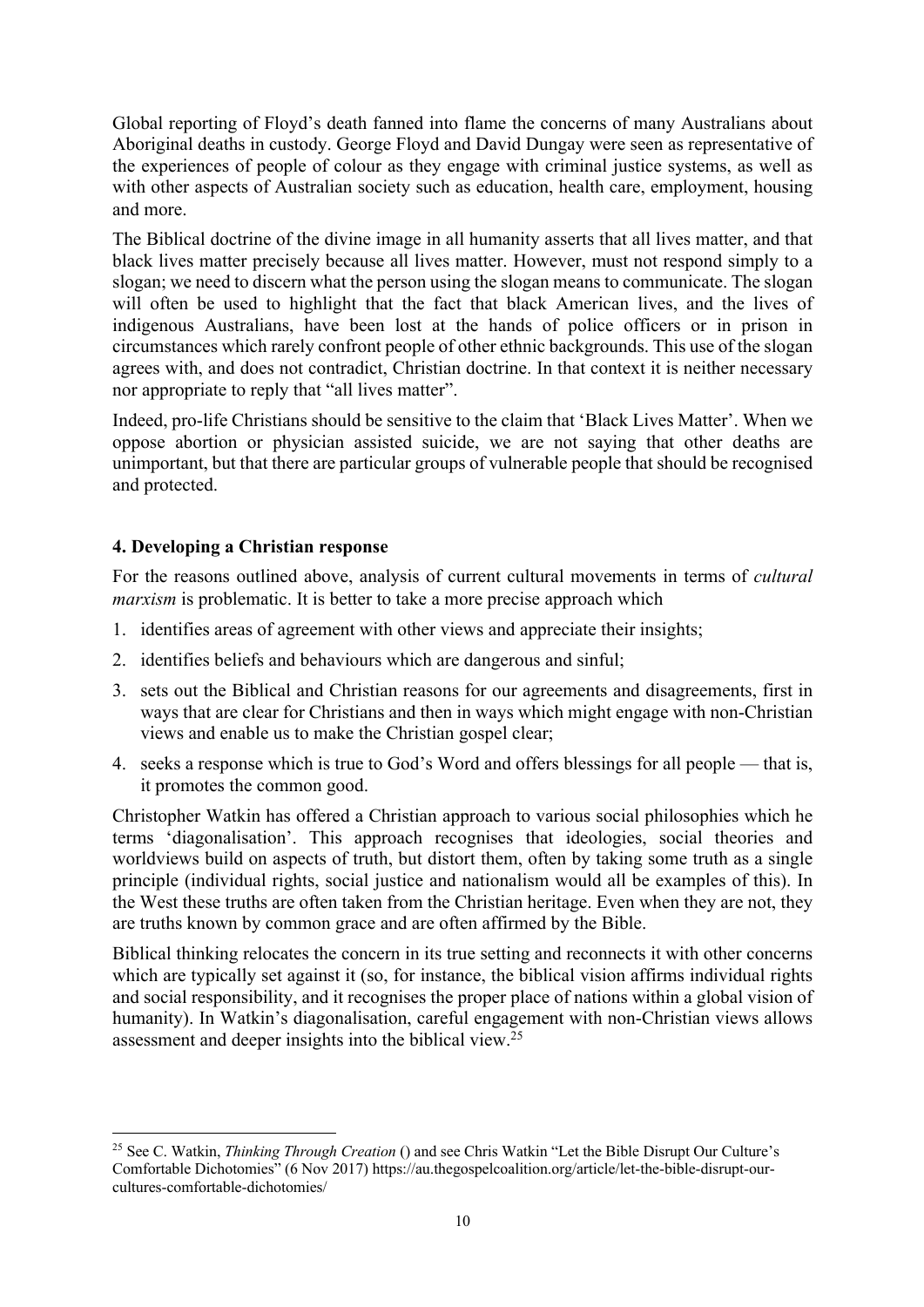Here we suggest some ways in which a biblical view 'diagonalises' CRT. <sup>26</sup>

Following Watkin's pattern, we can affirm, with CRT, that racism is a matter of justice. Humanity was created in God's image from our first parents as one race (Gen 1:26-17; Acts 17:26). Richards refers to this as an *ontological* concept of race.27 Humans should not be mistreated or oppressed or denied opportunities on the basis of their ethnicity.

Unlike CRT, the Bible does not consider that race is 'merely' a social construct. The strictly biological concept of race can be considered a 'construct' but the Bible reflects the complex differentiation within humanity. The 'table of nations' (Gen 10:1-32) describes the differentiation of humanity in terms of descent, lands, language, clans, nations and social organisation.28 It is described in Revelation 7:9 as nations (*ethnoi*), tribes (*phulai*), peoples (*laoi*) and languages (*glossai*). The terms suggest that these groups are constituted through the relationships which include descent and kinship but are not exhausted by this. This diversity is not simply a social construct but has a basis in God's providential ordering of humanity.

The Babel account sets out the division and scattering of humanity (Gen 11:1, 6-9) because of human sin. Yet, the table of nations comes before the Babel account and affirms that that ethnic and national differentiations are themselves not an evil.

Ethnic and national differentiation become the basis for division, violence and injustice because of sin. We no longer see ourselves, or others, properly. Humanity is violently divided (Gen 6:11; Ps 7:9; 73:6; Tit 3:3) and ethnic and national differences are often a point of this violent division. Human sin propagates injustice and mistreatment (Ex 1:11-14; 1 Sam 8:1; Prov 22:16; Isa 5:8; Jam 5:4-6) and this often involves one ethnic group or nation oppressing another. Viewing race and racism biblically we can agree that racism is widespread and is associated with oppression and injustice, not only personal prejudice and malice.

CRT emphasises the 'structural' aspects of injustice, and analyses situations in terms of 'oppressors' and 'oppressed' (though the appeal to intersectionality recognises that things are more complex than this). A biblical view of sin recognises that sin is 'corporate' — we share in sin and sinfulness together and reinforce each other in that. The biblical concept of "the world" (1 Cor 1:21; 2 Cor 10:3; Jn 14:30; Jas 2:5; 4:4) refers to humanity as a whole set against God and recognises that the corporate shapes the individual (Eph 2:2; Rom 12:2). Social patterns and forces (which are part of the structure of society) are a part of this.

Christians should not be surprised to discover prejudices woven into a society's taken-forgranted patterns of belief and behaviour which systematically disadvantage some members of that society and silence those people's ability to protest — which 'systematically oppress' those people. In an oppressive situation one person is in control and is able to dominate and control the other and rob them of self-respect and self-determination. One of the central elements of biblical ethics is the prophetic condemnation of oppression, and the assertion that God acts for

<sup>27</sup> Guy Richards, "A Biblical View of Race(s)", article on Reformation 21 Blog,

<sup>26</sup> For a more detailed discussions of race and racism see J. Daniel Hays, *From Every People and Nation: A Biblical Theology of Race* (IVP: 2003); Guy Richards, "A Biblical View of Race(s)", article on Reformation 21 Blog, https://www.reformation21.org/blogs/a-biblical-view-of-races.php, accessed 1 April 2021; Thabiti Anyabwile, "The Image of God and Racial Reconciliation", seminar at the *2015 ERLC Leadership Summit on "The Gospel and Racial Reconciliation"*, accessed 1 April 2021; and Tim Keller, *The Bible and* Race, in Life in the Gospel, https://quarterly.gospelinlife.com/the-bible-and-race/, accessed 1 April 2021.

https://www.reformation21.org/blogs/a-biblical-view-of-races.php , accessed 1 April 2021

<sup>28</sup> Marten Krijgsman, "Table of Nations," ed. John D. Barry et al., *The Lexham Bible Dictionary* (Bellingham, WA: Lexham Press, 2016).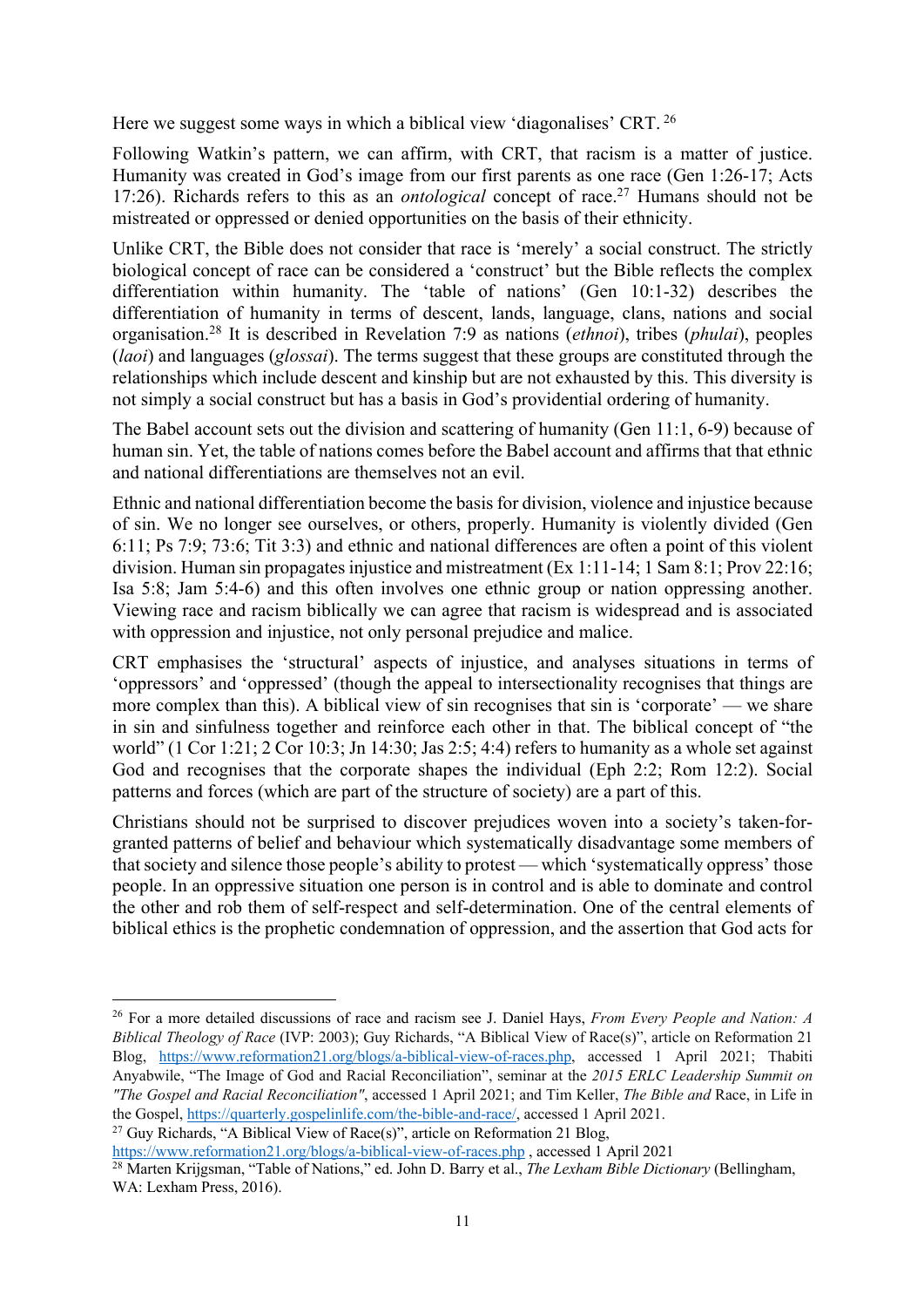the oppressed (Ex 22:22-24; Dt 27:19; Pr 21:13; Is. 3:12; 14:5-6; Jer. 6:6; 22:3-5; 30:20; Ezek. 22:29; 45:8; Amos 1:3,6,9,11; 2:1; 4:1; 5:12; Zep 3:1; Zech. 7:10; Mal. 3:5; Lk 20:47).29

A biblical view also recognises that injustice and sin cannot only be analysed in terms of oppression. Oppression is a terrible sin, but it is not the only sin. For instance, revenge, which can be a response to oppression, is also a sin (Lev. 19:18; Rom. 12:17, 19; 1 Th. 5:15; 1 Pet. 3:9). Victims can also be violators. When a person who has been abused continues a cycle of violence and oppression, they bear personal responsibility for their own actions, even while they are victims. We cannot here set out a detailed discussion of the complexity of sin and injustice, but simply make the point that oppression (including racism) is not the only factor.

Many advocates of CRT argue that resistance to racism encompasses affirmation of sexual and gender minorities. Yet, the same doctrine of the divine image which motivates Christians to view all people as equal also motivates Christians to assert that the traditional view of marriage – heterosexual lifelong monogamy – and reserving sexual activity to that covenant of marriage, is good for all people of all people of all cultures everywhere. Resisting racism does not entail affirmation of all sexual behaviour nor gender fluidity.

Perhaps the greatest difference between CRT and a Christian view is the proposed 'solution' to the injustice of racism. CRT seeks a solution to racism involving changes in consciousness usually achieved by education and training and leading to processes which create profound cultural and structural change.

The Christian view is that the CRT solution is insufficiently radical, and that the real solution can only be accomplished by God in Christ: Christ restores the image of God in God's people. So, they live flourishing human lives. Christ's reconciliation draws people from all nations into a new humanity, so that "there is no Gentile or Jew, circumcised or uncircumcised, barbarian, Scythian, slave or free, but Christ is all, and is in all" (Col 3:11).

This fundamental change in humanity is seen in renewed minds and a new self "created after the likeness of God in true righteousness and holiness" (Eph 4:17ff). What was distorted in the Fall, is regained and perfected in Christ. Division between human beings has been dealt with in Christ, reconciliation flows from the saving work of the Lord, and our relationships are now to be marked by a new "trans-ethnic unity" because "Christ is all, and in all" (Col 3:11).<sup>30</sup> The church built on the work of Christ should be radically inclusive. Hays explains the implications of unity *in Christ*.

Paul insists that the primary identity of Christians is to be based on their union with Christ —not on traditional sociological, geographical, and ethnic connections. Again, the implications are profound. Christians of other races aren't just *equal* to us; they are *joined* to us. As Christians, we're all part of the same body, united by the presence of the same Holy Spirit who indwells us all. We're not just friends or fellow worshipers in the same religion, but brothers and sisters in the same family.<sup>31</sup>

This new unity of humanity in Christ has to be lived out in churches in deliberate loving fellowship. This requires setting aside "anger, rage, malice, slander, and abuse" as well as lies; instead, God's people are to be clothed with "compassion, kindness, humility, gentleness and

<sup>29</sup> See S.C. Mott, *Biblical Ethics and Social Change*, (New York: OUP, 2011, 2nd ed), 3-91.

<sup>30</sup> Thabiti Anyabwile, "The Image of God and Racial Reconciliation", seminar at the *2015 ERLC Leadership Summit on "The Gospel and Racial Reconciliation"*, accessed 1 April 2021.

<sup>31</sup> Daniel Hays, "6 Ways the Bible Changed My Perspective on Ethnic Diversity" on *The Gospel Coalition (USA) Blog*, https://www.thegospelcoalition.org/article/6-ways-bible-changed-perspective-ethnic-diversity/ , accessed 1 April 2021.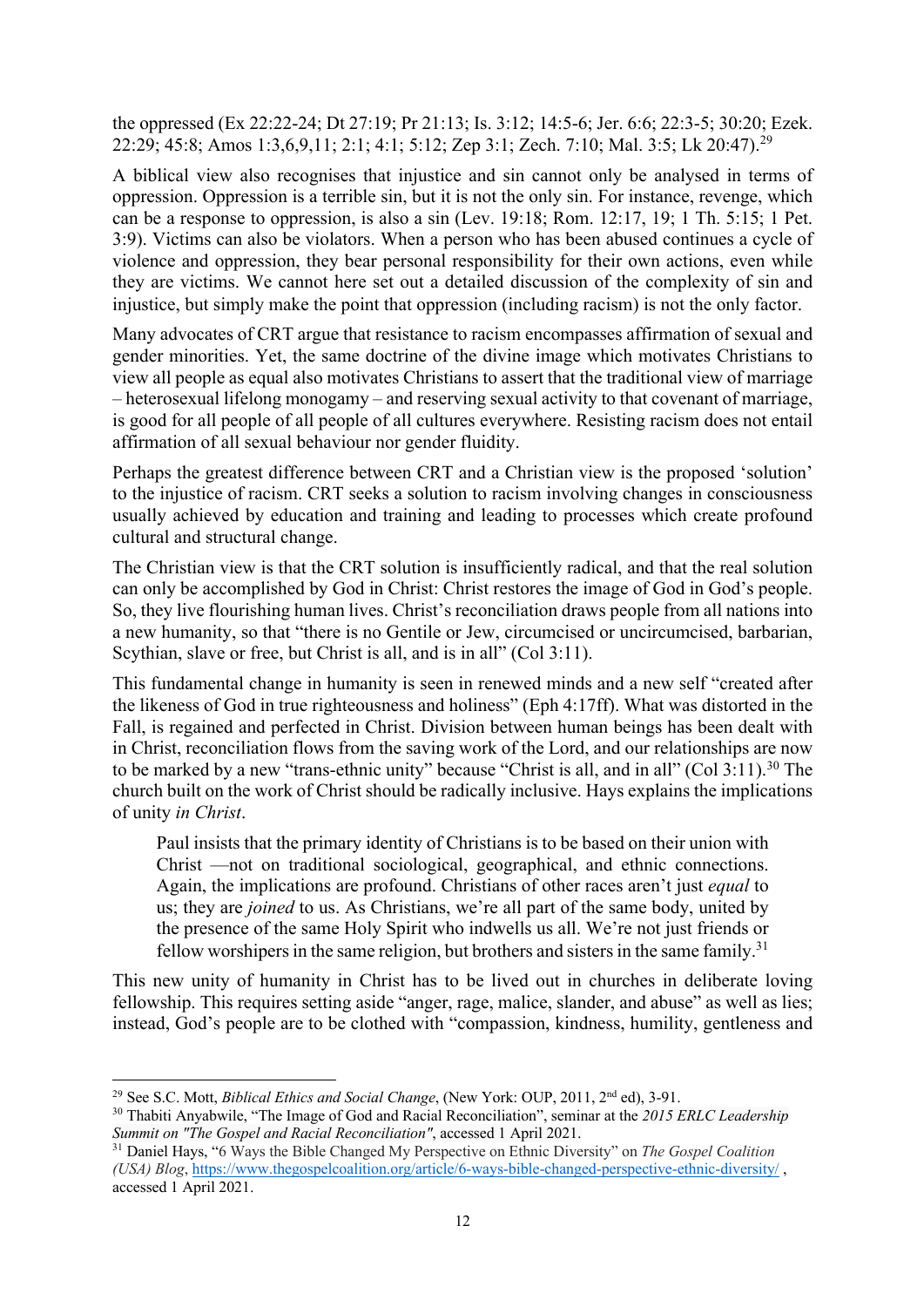patience", bearing with each other and forgiving as they have been forgiven by the Lord (Col 3:8-14; cf Rom 12:1-2).

Living in unity in Christ requires continual repentance toward God and each other, and the giving and receiving of forgiveness. The biblical view is that overcoming the wrongs of racism, and all other wrongs, is never a completed process in this age. We have to assume that the church needs constant reform as it seeks to live the reality of redemption in Christ.

Our renewed image-bearing is both a present reality and a hope for the future: God, who has begun a good work in us, will bring it to completion "at the day of Jesus Christ" (Phil 1:6). On that day there will be around the throne of God a great multitude made up of people from every nation, tribe, people and language, a multitude united in their praise of God and the Lamb. The picture here is of many ethnicities making up one race of people under their King. In our glorification there will be diversity in unity, the fulfilment of God's good work.

In summary, the Christian view is that the solution to racism is grounded in the work of Christ, not in a critical theoretical stance; it is worked out by the Spirit in the church; it requires Spiritdirected practices of love, repentance and forgiveness; and it will be completed in the new creation with the return of Christ.

The most significant contribution of the church against racism is to proclaim the gospel of reconciliation with God in Christ with all its implications for ethnic groups, and to live this out in church life.

On the basis of the gospel response to racism we can seek the common good in society. Christians can do this by:

- Naming and resisting the wrongs of racism;
- Recognising the harms and injustices which are suffered by minority groups, and acting to correct these where possible;
- Building positive relationships between indigenous and other ethnic groups, including majority 'white' Australians;
- Resisting false ideological claims in CRT;
- Promoting practices of repentance, forgiveness and reconciliation in relation to race;
- and praying regularly for Aboriginal and Torres Strait Islanders communities and leaders and for Australian political leaders and others seeking to confront racial injustice.

# **5. 'Closing the gap' for Indigenous Australians**

A Christian response to CRT and BLM must include a serious consideration of concrete ways in which indigenous Australians are disadvantaged. While this extends our report, we consider that it is imperative to set this evidence on record. Fuller details can be found in Appendix 4.

Federal and State governments in Australian have formally recognised the disadvantages faced by indigenous Australians with a 2008 commitment to 'close the gap' in health, education, employment and other indicators of human well-being. Since 2009 the Federal Parliament has received an annual *Closing the Gap* report.32

<sup>32</sup> See https://www.closingthegap.gov.au/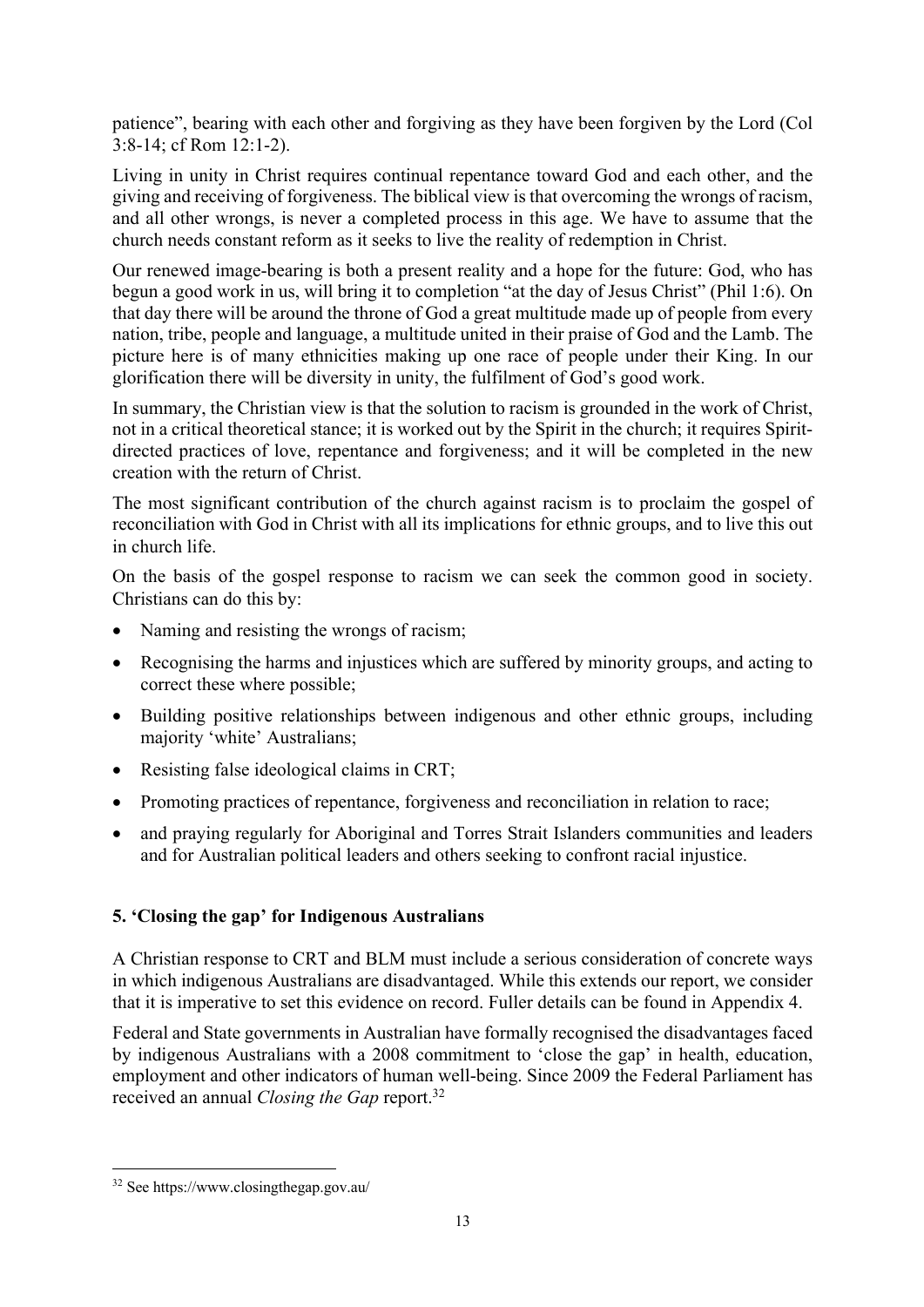Other minority ethnic groups in Australia face similar disadvantages, particularly refugee communities. We focus here on indigenous Australians because of the concerns of CRT and BLM, noting the current situation and some of the discussion about causes and responses.

Each of these issues is complex and none are open to simple solutions. The Committee's research is certainly not exhaustive, and our report does not attempt to recommend solutions.

We invite readers to prayerfully reflect on the below, and use it to inform ministry, as individuals and church communities, in your particular context. Our hope is that it will assist you to engage in ministry which, in ways appropriate for your particular context, honours indigenous Australians as God's image-bearers.

### *Indigenous Australians and the justice system*

The incidence of Aboriginal deaths in custody is a key issue in the public conversation. It is often offered as evidence of racism inherent in our criminal justice systems. It has been a key focus of the BLM movement in Australia because "the problem of deaths in custody goes back to colonial times and there is an alarming ignorance of the issue in Australia".<sup>33</sup>

It has been reported that since the *Royal Commission into Aboriginal Deaths in Custody* (the Muirhead Commission) delivered its findings in 1991, there have been more than 450 deaths of Aboriginal Australians while in custody.<sup>34</sup> In the month leading up to the 30th anniversary of the release of the Muirhead Commission's report, there were reportedly five deaths of Aboriginal Australians in custody.35 Statistics like this have been used by demonstration organisers as the primary reason why Australians should rally in support of 'black lives matter'.

The Muirhead Commission found that: "Indigenous people are likely to *die* in custody because they are more likely to *be* in custody". <sup>36</sup> A 2017 report from the Australian Law Reform Commission show that these observations about disproportionate incarceration rates remain relevant. It finds that "although Aboriginal and Torres Strait Islander adults make up around 2% of the national population, they constitute 27% of the national prison population". Overrepresentation is a persistent and growing problem with the gap between Aboriginal and Torres Strait Islander and non-Indigenous imprisonment rates widening.<sup>37</sup>

A 2017 study by PricewaterhouseCoopers identifies key drivers of incarceration of Aboriginal Australians: poverty and disadvantage (including housing, education, employment, health, social exclusion and racism); the experience of trauma (including intergenerational trauma and various forms of abuse); and the relationship with the justice system (including contact with police and the courts, access to legal assistance and legal policy settings).38

<sup>33</sup> Marcia Langton, at the Alfred Deakin University Public Policy Forum, *The Black Lives Matter Movement in the Australian Context,* August 2020.

<sup>34</sup> https://www.hrw.org/news/2021/04/14/australia-act-indigenous-deaths-custody. See also

https://www.abc.net.au/news/2021-04-15/indigenous-deaths-in-custody-anniversary/100072986 , both accessed 17 April 2021.

<sup>35</sup> https://www.abc.net.au/news/2021-04-17/aboriginal-deaths-in-custody-ken-wyatt-royalcommission/100075344, accessed 17 April 2021.

<sup>36</sup> Quoted by Warren Mundine, at the Sydney Institute seminar *Indigenous Australia in the time Black Lives Matter*, July 2020. https://thesydneyinstitute.com.au/blog/warren-mundine-josephine-cashman-indigenousaustralia-in-the-time-of-black-lives-matter/

<sup>37</sup> Australian Law Reform Commission, *Pathways to Justice–Inquiry into the Incarceration Rates of Aboriginal and Torres Strait Islander Peoples,* Summary Report No 133 (2017), 7. 38 PricewaterhouseCoopers Australia, *Indigenous Incarceration: unlock the facts, available at* 

https://www.pwc.com.au/indigenous-consulting/assets/indigenous-incarceration-may17.pdf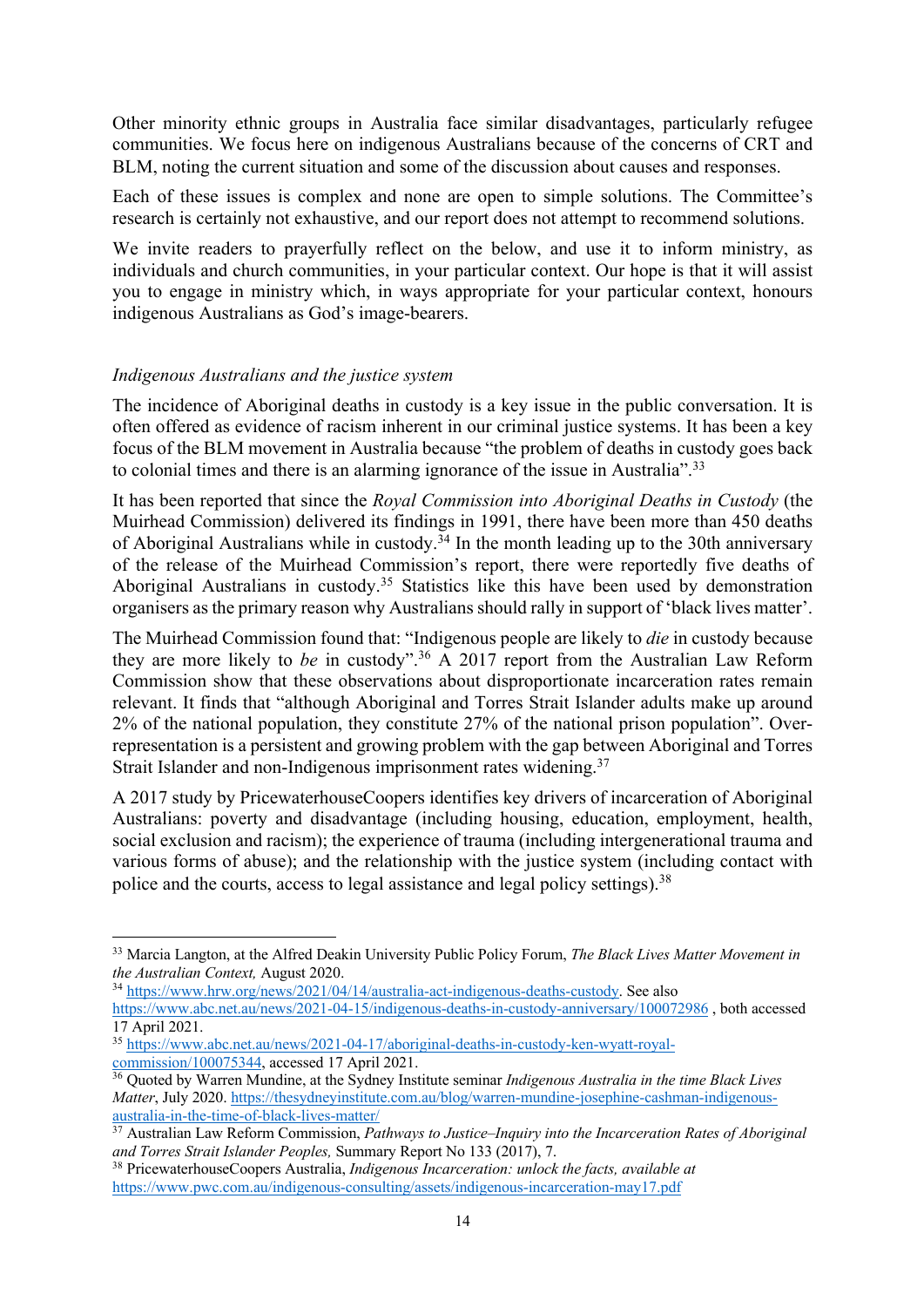It has been argued that 'Gap' targets measure the wrong things, and also have the (unintended) effect of blaming Aboriginal Australians for the problems they experience, implying that Aboriginal offenders (being responsible for their crimes) are in some way responsible for their deaths in custody. It's also been argued that the 'gateways' into incarceration (for example, strip searches and petty crime charges) that may be applied in racist ways.<sup>39</sup> A study of coronial reports showed a stark difference in the treatment of Indigenous people who died in custody compared with non-Indigenous people: Indigenous people were less likely to have received the medical care they needed; law enforcement agencies were less likely to follow their own procedures when Indigenous people were incarcerated; Indigenous defendants were more likely to receive a custodial sentence upon conviction than non-Indigenous defendants; police were more likely to pursue court actions for Indigenous people found in possession of small amounts of cannabis.40

#### *Indigenous Australians and access to health care services*

The 2020 'Closing the Gap' Report notes that while there has been progress on almost every health measure, the overarching target of closing the gap between the life expectancy of Aboriginal and Torres Strait Islanders and other Australians is not expected to be achieved by  $2031.^{\overline{41}}$  The report attributes this to the fact that life expectancy for other Australians is increasing (so the gap is not actually closing), and that progress in the life expectancy target for Aboriginal and Torres Strait Islanders is dependent on other outcomes such as improvements in education, employment, housing and income.

A National Health Plan announced in 2019 committed the Federal Government to increased funding for preventative health programs for Aboriginal and Torres Strait Islanders, with a focus on "working with Indigenous communities and other governments to ensure programs are working effectively to improve health outcomes, by tackling the social factors which impact heavily on health."<sup>42</sup> It's clear that the Government is seeking a collaborative approach to bring about improved outcomes.

Some commentators attribute disparity in health outcomes to alleged racism inherent in the systems used to provide health care, and to the ways in which success is measured. They welcome the collaboration that has been signalled in various government reports and plans, but are concerned that racism is not specifically taken into consideration.<sup>43</sup> For example, Marwick *et al* note that research into health outcomes is often framed in terms of comparisons between Aboriginal and other Australians. Such research, they say, is stigmatising (because it concludes that Aboriginal Australians are more likely to engage in unhealthy habits that other Australians) and misses the real burden of disease in the community (which is the dominance of a Western

<sup>40</sup> Quoted by Marcia Langton, *Why the Black Lives Matter protests must continue*

https://theconversation.com/why-the-black-lives-matter-protests-must-continue-an-urgent-appeal-by-marcialangton-143914 The Guardian report that Professor Langton refers to can be found at https://www.theguardian.com/australia-news/ng-interactive/2018/aug/28/deaths-inside-indigenous-australian-

<sup>42</sup> Commonwealth of Australia, *Australia's Long Term National Health Plan*, (August 2019), available online https://www.health.gov.au/sites/default/files/australia-s-long-term-national-health-plan\_0.pdf

<sup>39</sup> George Newhouse, at the Melbourne Law School seminar, *Black Lives Matter*, July 2020.

deaths-in-custody

<sup>41</sup> Commonwealth of Australia, Department of the Prime Minister and Cabinet, *Closing the Gap Report 2020*, available online https://ctgreport.niaa.gov.au/sites/default/files/pdf/closing-the-gap-report-2020.pdf The measures that contribute to the overarching target of life expectancy include infant mortality rate, mortality rates for various diseases including cancer, and lifestyle factors such as the incidence of smoking.

<sup>43</sup> Tess Ryan and Melissa Sweet, *The Long Road to Healthcare Justice,* available online https://insidestory.org.au/the-long-road-to-healthcare-justice/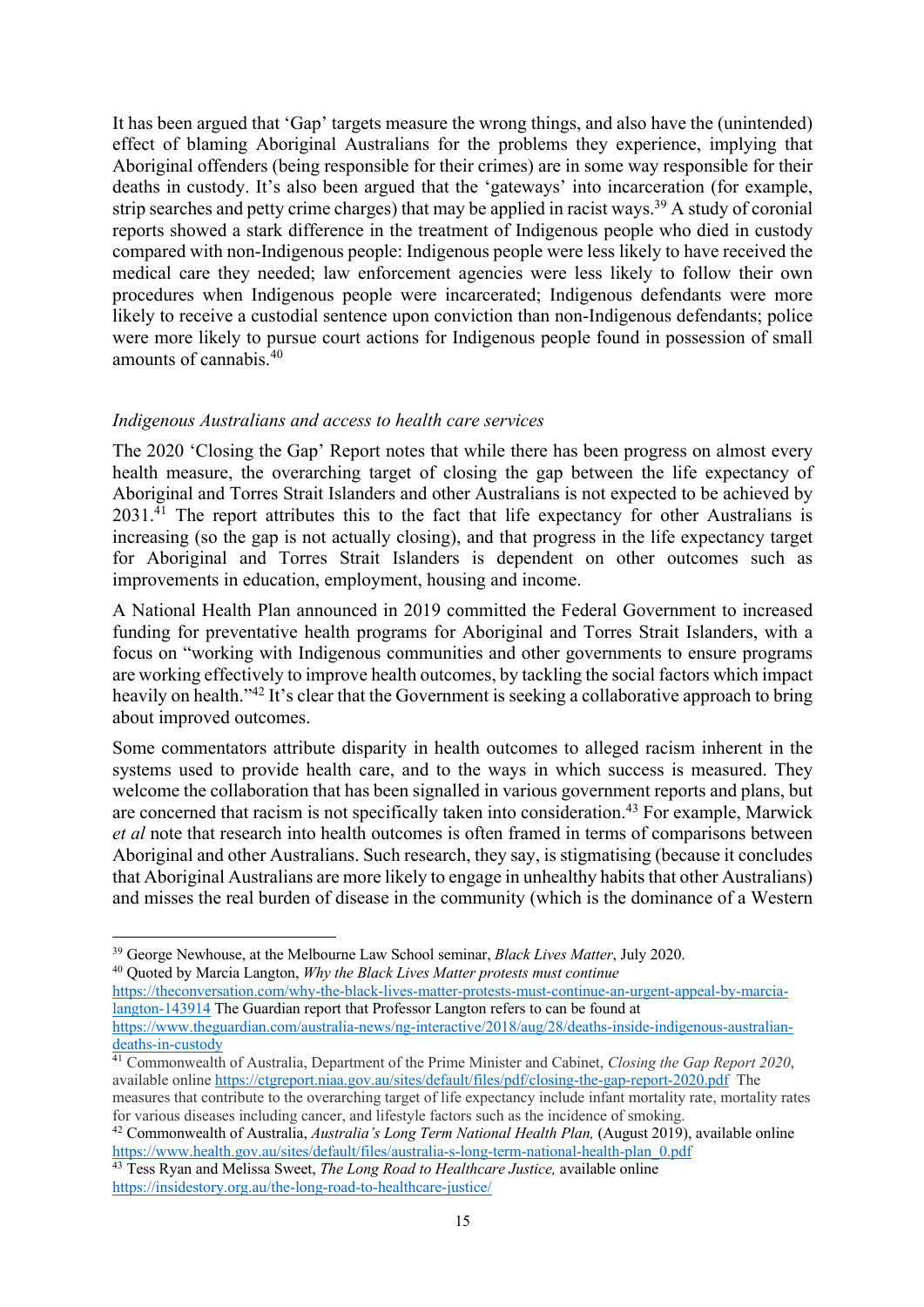model of health that's at odds with an Indigenous perspective on health).<sup>44</sup> We may measure, for example, the incidence of diabetes, but we do not often measure the wait time for Aboriginal people to get health care (and early access to therapies for illnesses such as diabetes).45

These disparities play out in individual lives. A number of Coroner's reports have noted the disadvantage experienced by Indigenous Australians when attempting to access health care.<sup>46</sup>

In response to these concerns about shortcomings in the provision of health care for Aboriginal Australians, there have been calls for CRT to be embedded in health provider education programs.47 Some medical associations have made statements acknowledging, and even apologising for, racism in the provision of healthcare by their members.<sup>48</sup> Local area Health Services are developing programs that intentionally engage with Aboriginal communities in order to develop best quality care.49 Further, a significant development has come out of the *National Aboriginal and Torres Strait Islander Health Plan 2013-2023*, which did consider racism in the provision of health care. This development is the *Health and Cultural Safety Strategy 2020-2025*, and it has a specific goal of achieving the provision of culturally and clinically safe health care for Aboriginals and Torres Strait Islanders.<sup>50</sup>

#### *Indigenous Australians and Education*

The Federal Government's 'Closing the Gap' Reports show the disparity that has existed between the experience of Aboriginal and Torres Strait Islanders and non-Aboriginal Australians, and the progress that has been made to reduce that disparity over the last decade.<sup>51</sup>

The barriers to Indigenous children's participation in early childhood education include: "out of pocket costs, a limited awareness of services, administrative complexity, lack of transport or locally available services, poor child health, a perception that the child is too young to

https://www.nslhd.health.nsw.gov.au/Services/Directory/Documents/Death%20and%20Dying%20in%20Aborig inal%20and%20Torres%20Strait%20Islander%20Culture\_Sorry%20Business.pdf

<sup>44</sup> Markwick, A., Ansari, Z., Clinch, D. *et al.* Experiences of racism among Aboriginal and Torres Strait Islander adults living in the Australian state of Victoria: a cross-sectional population-based study. *BMC Public Health* 19, 309 (2019). https://doi.org/10.1186/s12889-019-6614-7

<sup>45</sup> George Newhouse, at a Melbourne Law School seminar, *Black Lives Matter*, July 2020.

<sup>&</sup>lt;sup>46</sup> Minter Ellison, *Case Study: Inquest into the death of Naomi Jane Williams*, available online https://www.minterellison.com/articles/inquest-into-the-death-of-naomi-jane-williams "The Coroner heard evidence that stereotyping of Indigenous people as more likely to use drugs and alcohol impairs best decisionmaking by the healthcare industry. The Coroner acknowledged, based on the evidence heard at the Coronial Inquest, that unequal treatment and state-wide health outcome inequality among Aboriginal people is prevalent and affected the care provided to Ms Williams." See also https://www.hrw.org/news/2020/08/25/indigenousaustralian-boys-death-and-inadequate-health-care# accessed 1 October 2020.

<sup>47</sup> See for example https://www.croakey.org/a-call-for-critical-race-theory-to-be-embedded-in-health-andmedical-education-previewing-catsinam17/ accessed 20 September 2020.

<sup>48</sup> Amongst these associations are The Australian Medical Association, The Royal Australian College of General Practitioners, The Australian Psychologists Association, The Australian Indigenous Doctors Association, The National Rural Health Alliance.

<sup>49</sup> See for example the Northern Sydney Local Health District publication *Death and Dying in Aboriginal and Torres Strait Islander Culture (Sorry Business)* available online

<sup>50</sup> The Australian Health Practitioner Regulation Agency (AHPRA), https://www.ahpra.gov.au/About-AHPRA/Aboriginal-and-Torres-Strait-Islander-Health-Strategy.aspx accessed 1 October 2020.

<sup>&</sup>lt;sup>51</sup> Commonwealth of Australia, Department of the Prime Minister and Cabinet, *Closing the Gap Report 2020*, available online https://ctgreport.niaa.gov.au/sites/default/files/pdf/closing-the-gap-report-2020.pdf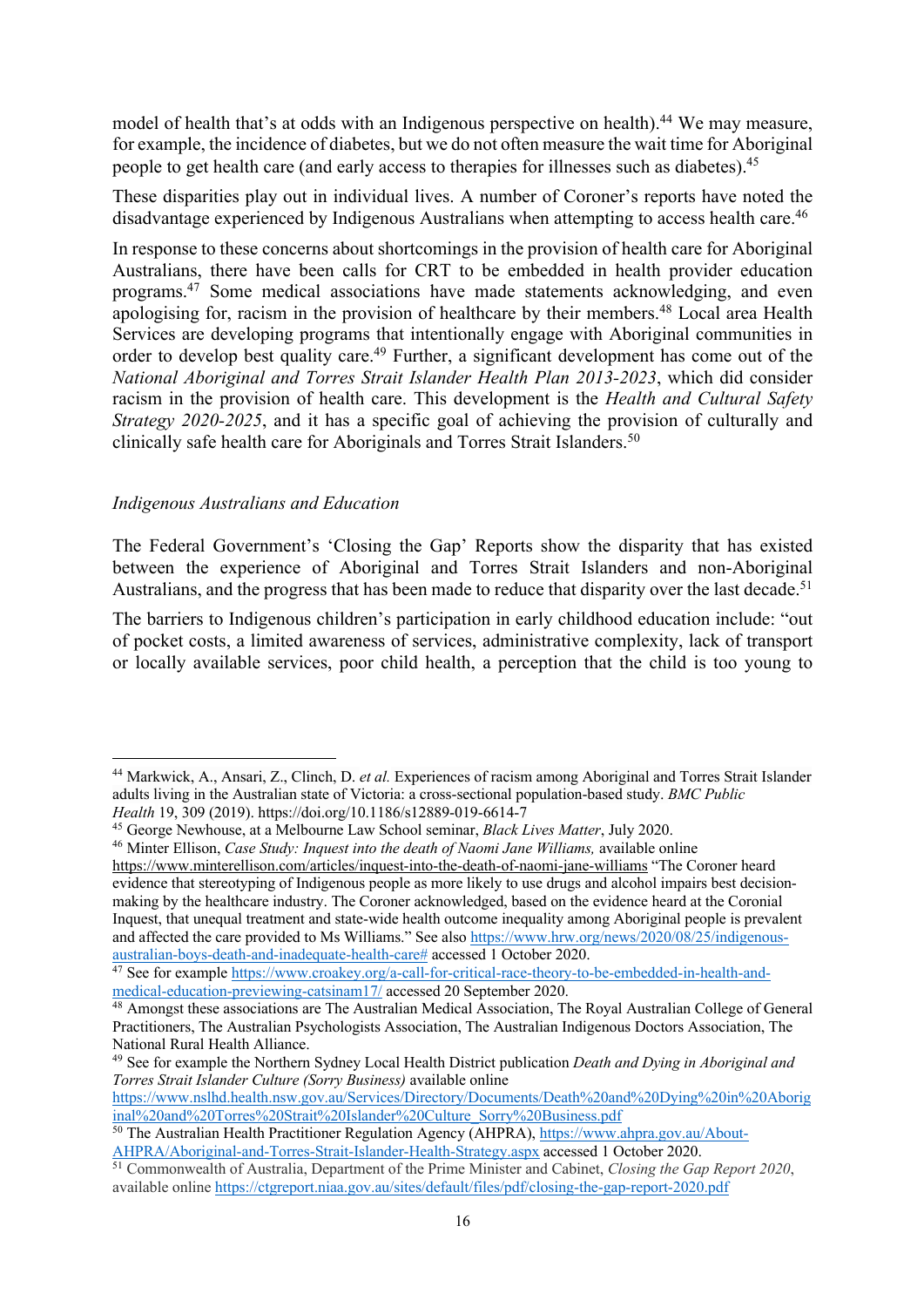participate, a lack of confidence in the value of early education services or fear of racism and judgment."<sup>52</sup>

There has been good progress in enabling access to early childhood education, in all States except the Northern Territory. In 2018, more than 85% of Aboriginal and Torres Strait Islander children were enrolled in early childhood education, and so have access to learning opportunities that will help them make a positive transition to 'big school', and set them up for a better future.53

The target to reduce the gap in Year 12 attainment is also reported to be on track. This bodes well for future improvement in targets for employment of Indigenous Australians: it is already known that "for Indigenous Australians with higher levels of education, there is virtually no gap in employment rates.54

Nevertheless, "about one in four Indigenous children in Years 5, 7 and 9 (and one in five in Year 3) remain below the national minimum standards in reading.<sup>55</sup> Also, there has not been improvement in school attendance rates, the gap for which is obvious from the first year of primary school and widens every year.<sup>56</sup>

The *Closing the Gap Report* notes that a child's early experiences in the education system have a significant impact on outcomes in later years. The importance of access to early childhood education has been highlighted in some recent videos showcasing the work of Tregear Presbyterian Preschool.57

# **Conclusion**

The Assembly asked the Committee to investigate the rise of Cultural Marxism in Australian society, with particular reference to the Black Lives Matter movement. This turned out to be a complex exercise (hence the lengthy report).

The Committee found that Cultural Marxism, associated with the Frankfurt School, was a significant influence on the "new Left" in the middle of the twentieth century. Cultural Marxism is background to current Critical Theory, and this, in turn, has some influence on contemporary culture.

This report argues that recent attempts to explain a wide range of developments in Western (and Australian) culture in terms of a pervasive cultural marxism which is a direct development from classical Cultural Marxism are unhelpful.

There are many issues of concern in our society several of which are sometimes ascribed to the influence of cultural marxism — including the rise of 'hard' secularism and the promotion of transgender ideology and attempts to censor and even criminalise moral criticism of same-sex

<sup>52</sup> Commonwealth of Australia, *Closing the Gap Report 2020,* p25 (quoting AIHW 2018; Holzinger and Biddle 2015; Productivity Commission 2014).

<sup>53</sup> Commonwealth of Australia, *Closing the Gap Report 2020,* p7. 54 Commonwealth of Australia, *Closing the Gap Report 2020,* p7.

<sup>55</sup> Commonwealth of Australia, *Closing the Gap Report 2020,* p8.

<sup>56</sup> Commonwealth of Australia, *Closing the Gap Report 2020,* p33ff.

<sup>57</sup> Department of Education, https://www.youtube.com/watch?v=Feu5qz4uzB8, accessed 30 April 2021. See also the Preschool's own promotional videos at

https://www.youtube.com/channel/UCYkx5PdTRCZHghMxe1fMGfQ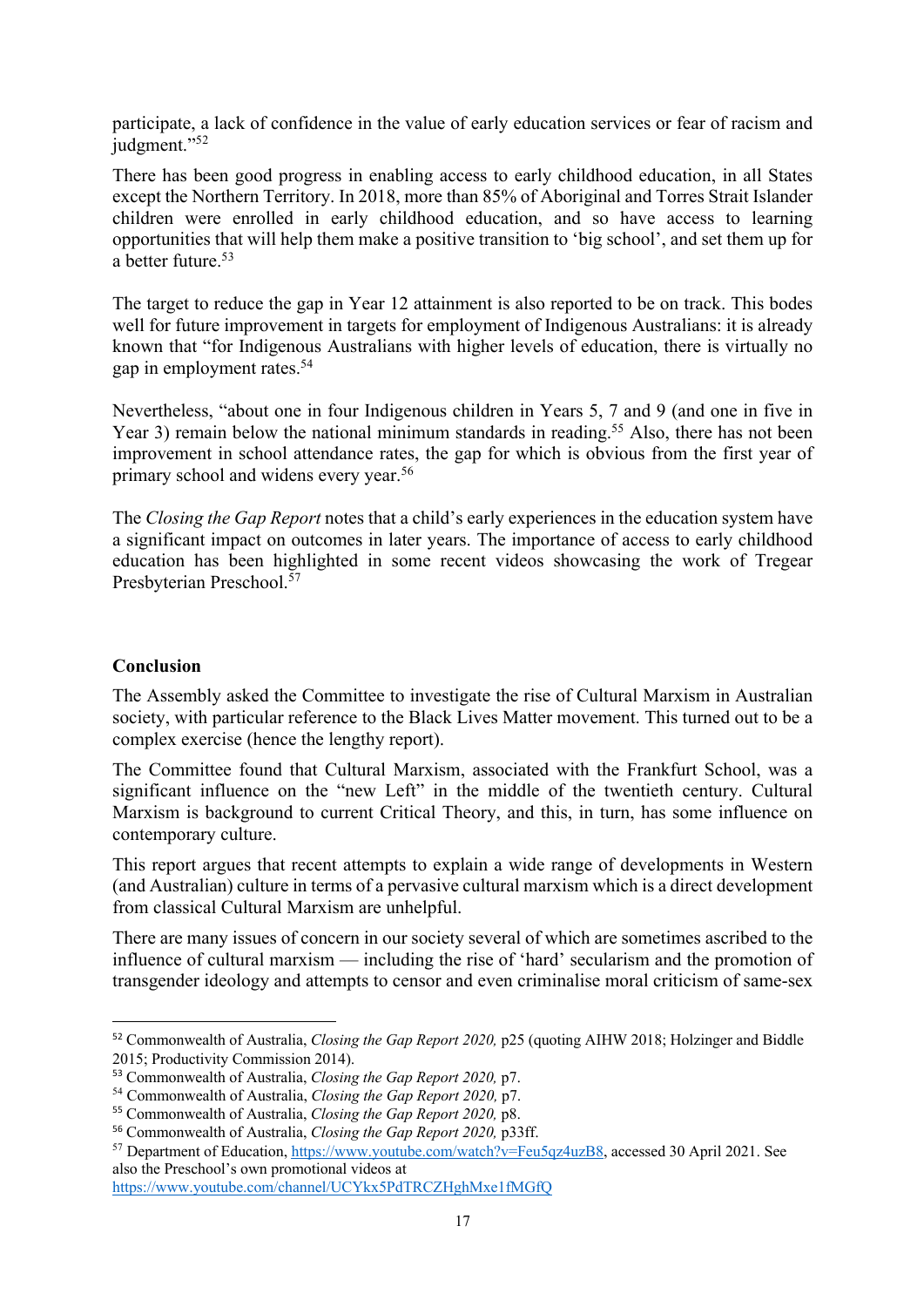sexual relationships. Christian leaders should understand these developments and help the church respond well to them. An explanation of cultural developments that treats them as the results of "cultural marxism" will obscure the range of cultural influences which lie behind these developments and will inhibit wise engagement with them.

The report traces the rise of the Black Lives Matter organisation in the USA, which has been heavily influenced by CRT. BLM has, however, become a movement and a slogan, neither of which are necessarily closely related to the original organisation. There is no evidence that there is a BLM chapter in Australia. We may well wonder if participation in BLM marches or use of #BLM on social media is a helpful or sufficient response to racism, but there seems no reason to single it out as a particular concern in Australian culture.

Cultural Marxism and classical Critical Theory has been an influence on contemporary critical theory. The report examines Critical Racial Theory as the most relevant version of critical theory and suggests ways in which the biblical view "diagonalises" it. That is, the biblical world view puts the insights of CRT into proper perspective and offers a more radical solution to racism: a solution that flows from the gospel of Christ.

While CRT is an insufficient assessment of and response to racism, it does highlight ways in which indigenous Australians suffer consistent disadvantage on many fronts. The report closes with a survey of the oppression and injustice faced by first nations peoples in the justice system, medical care and education.

# **Recommended Reading**

The following is some accessible reading from a range of view points which will help to extend thinking in these areas.

Hayes, J. D. *From Every People and Nation: A Biblical Theology of Race* IVP, 2003

A thorough overview of biblical discussions of race with a gospel vision of God's redemption of his people from every race and nation.

Keller, Timothy, "The Bible and Race" (March 2020) https://quarterly.gospelinlife.com/thebible-and-race/

"The Sin of Racism" (June 2020) https://quarterly.gospelinlife.com/the-sin-of-racism/

"A Biblical Critique of Secular Justice and Critical Theory" (August 2020). https://quarterly.gospelinlife.com/a-biblical-critique-of-secular-justice-and-critical-theory/

"Justice in the Bible" (September 2020) https://quarterly.gospelinlife.com/justice-in-the-bible/

A series of posts which engage the issues of racism and critical race theory. Keller outlines the gospel response to racism, and sets out how a biblical view of society and social justice has a better answer that critical theory.

Shenvi, Neil & Pat Sawyer, *Engaging Critical Theory & The Social Justice Movement*  Ratiochristi, 2019 available from https://ratiochristi.org/engaging-critical-theory-and-thesocial-justice-movement/#download

A thoughtful Christian critique of Critical Theory which recognises that it is not a direct development from Marxist thought. It sets out some of the key conflicts with the Christian view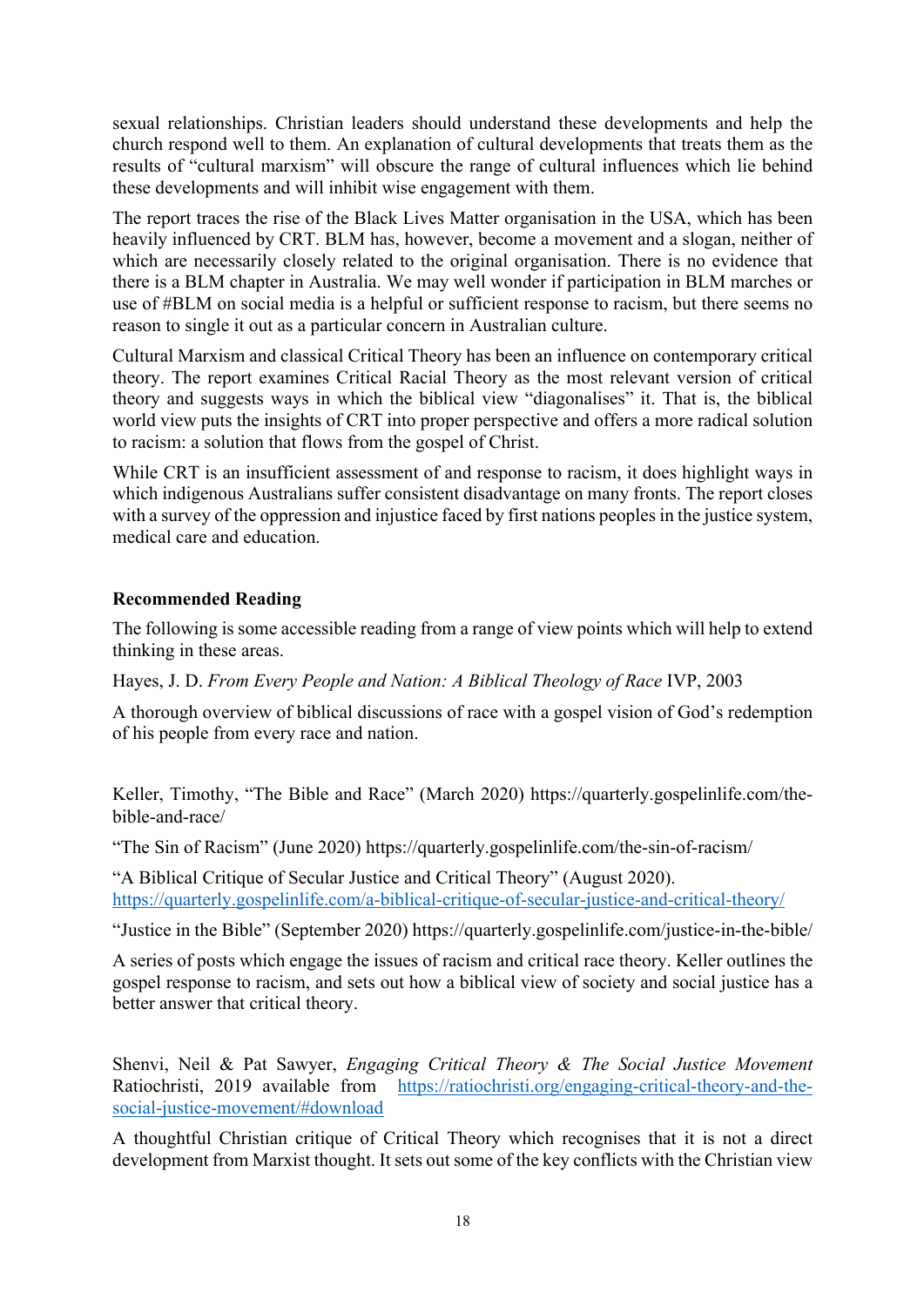and also suggests ways in Christians can engage with people whose worldview is shaped by Critical Theory.

Smith, Robert S., "Cultural Marxism: Imaginary Conspiracy or Revolutionary Reality?", *Themelios* 44.3 (2019): 443.

Smith outlines the history of the Frankfurt School and argues that it has a significant (though far from sole) responsibility for contemporary 'progressive' culture. (He allows for some more influence than does this paper). He also warns against using it as a simplistic or total explanation.

Strange, D. *Plugged In: Connecting your faith with what you watch, read, and play* Good Book Company, 2019

This book does not mention cultural Marxism, critical theory or racism! It offers very helpful biblical reflections on understanding culture. Strange's idea that the gospel offers subversive fulfillment of all cultural trends is similar to Watkin's diagonalisation — though it is more directly aimed at finding evangelistic connections.

Thompson M. "Introduction: What Is Critical Theory?", 1-14 *The Palgrave Handbook of Critical Theory* New York: Palgrave, 2017

An accessible summary of the history of critical theory by a professor of political theory. It traces the development of critical theory through the history of the Frankfurt School and the changes introduced by Jürgen Habermas.

Trueman, C. *The Rise and Triumph of the Modern Self: Cultural Amnesia, Expressive Individualism, and the Road to Sexual Revolution* Crossway, 2020

This is a brilliant history of culture which sets out to explain why gender fluidity is so pervasive in the West in the  $21<sup>st</sup>$  century. Trueman traces the rise of "expressive individualism", its sexualisation and politicisation, and the "triumph of the therapeutic" in which affirmation and emotional support are primary ethical responsibilities. The book offers a complex cultural history and invites Christians to make use of some sophisticated cultural analysis. As Trueman writes, it is "neither a lament nor a polemic".

Watkin, Chris *Thinking Through Creation: Genesis 1 and 2 as Tools of Cultural Critique P&R*, 2017

Watkin uses biblical assumptions about God, creation and humanity to help understand and critique Western culture. His standard device is to "diagonalise" positions, refusing to accept a choice between alternatives and showing that the Bible offers a position which relates to various cultural options, but transcends (or subverts) them.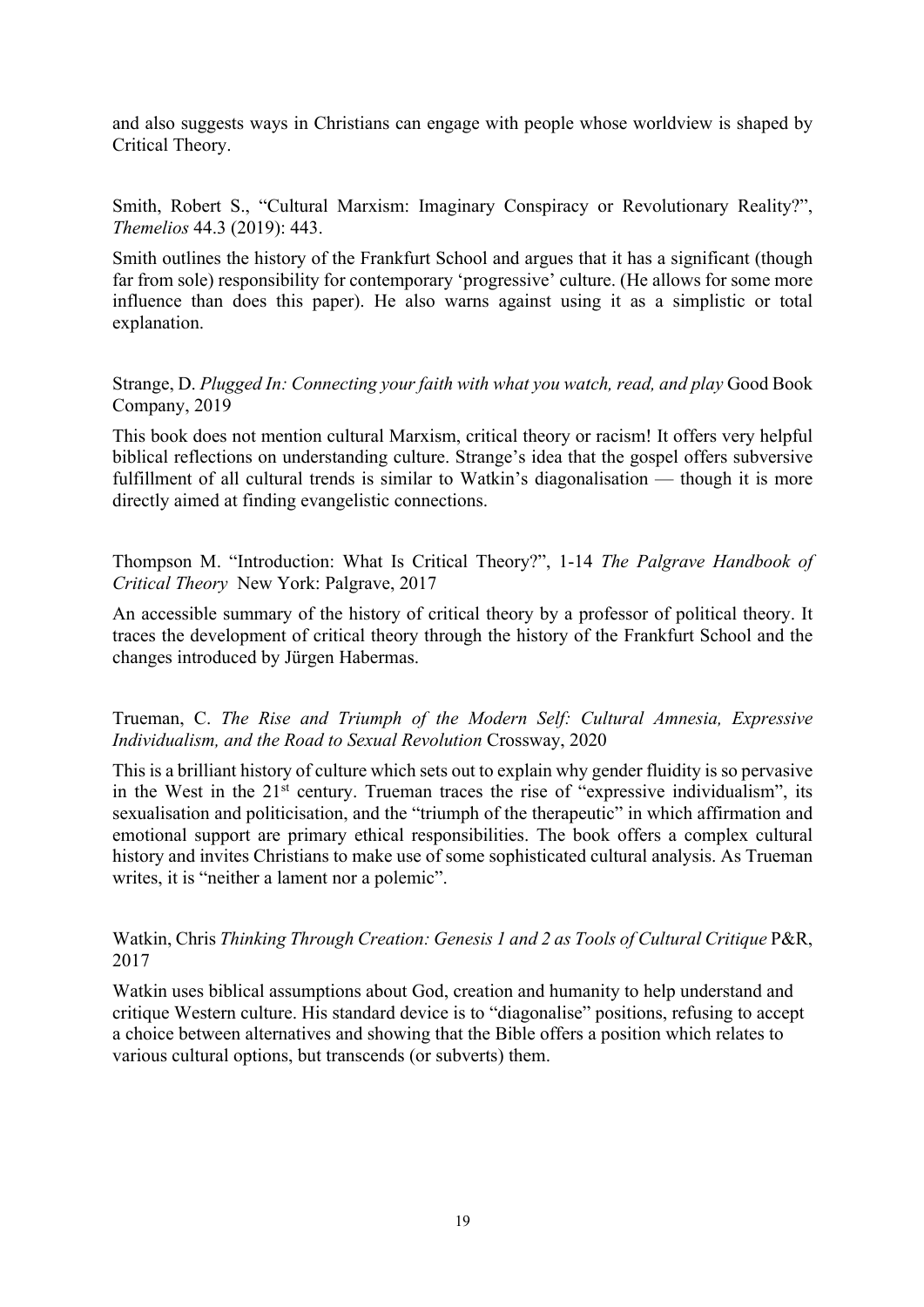# Appendices

These appendices contain further material relevant to the GS&C report to PCNSW Assembly 2021 on Cultural Marxism in Australian society, with particular reference to the Black Lives Matter movement. The report itself is at some points a summarised version of this material; there is necessarily some duplication of material so that the appendices still read coherently.

# **Appendix 1: The Historical Background to "Cultural Marxism" and Critical Theory**

The term Cultural Marxism has been used specifically to describe a body of thinkers associated with the Frankfurt School and the Critical Theory it developed.

The Frankfurt School can be said to have existed from 1930 till the late 1960s, and the term 'Cultural Marxism' was applied to it in a later generation to indicate the broad interest of its thinkers in developments in Western culture.<sup>58</sup> It has also been identified as 'Neo-Marxism', 'Libertarian Marxism', 'Existential Marxism', or 'Western Marxism'.

The term 'Cultural Marxism' has also been used since the late 1970s as a general pejorative description of a wide range of cultural and political developments. It has become an increasingly common term in cultural debates in the last decade.

In order to make sense of current discussions, it is important to trace something of both the specific and general uses of the term. For the remainder of this report, the specific use will be indicated as Cultural Marxism (capitalised) and the general pejorative use will be indicated as cultural marxism (lower case).

# *The Frankfurt School and Critical Theory*

The theories and discussions of the Frankfurt School were more complex and varied than this summary can capture, but nevertheless it will give some insight into their approach.

Neo-Marxism, to use the most neutral term, was initially associated with Hungarian György Lukács (1885–1971) and the Italian Antonio Gramsci (1891–1937). Karl Marx had the view that economic conditions and structures shape society and that these must be the central concern for Marxist thinking and action. Gramsci argued (probably correctly) that culture and cultural assumptions are foundational for economic life and so the main influence is in the reverse direction to that described by Marx. Economic change and the end of capitalism, said Gramsci, requires a prior social and cultural change. He considered that Judeo-Christian values are the grounds of capitalism and so economic revolution required the dechristianisation of the West.<sup>59</sup>

This strain of Marxist thought was later developed by the 'Frankfurt School' — a group of thinkers initially associated with the Goethe University in Frankfurt from the 1920s. The key thinkers in the movement were Max Horkheimer (1895–1973), Theodor Adorno (1903–1969) and Herbert Marcuse (1898–1979). Being Jews as well as communists, the members of the School had to leave Germany in the 1930s with the rise of Nazism. Most took shelter in the USA and some remained there, while others returned to Frankfurt.

<sup>58</sup> The term seems to have been coined by Trent Schroyer in *The Critique of Domination: The Origins and Development of Critical Theory* (1973) and popularised by R.R. Weiner, *Cultural Marxism and Political Sociology*, (1981), see Russell Blackford**,** "Cultural Marxism and our current culture wars: Part 1**"** *The Conversation* (July 28, 2015) https://theconversation.com/cultural-marxism-and-our-current-culture-wars-part-1- 45299. 59 Robert S. Smith, 'Cultural Marxism: Imaginary Conspiracy or Revolutionary Reality?', *Themelios* 44.3 (2019):

<sup>443.</sup> Most of the following analysis of Cultural Marxism as an ideology is based on Smith's useful history and critique.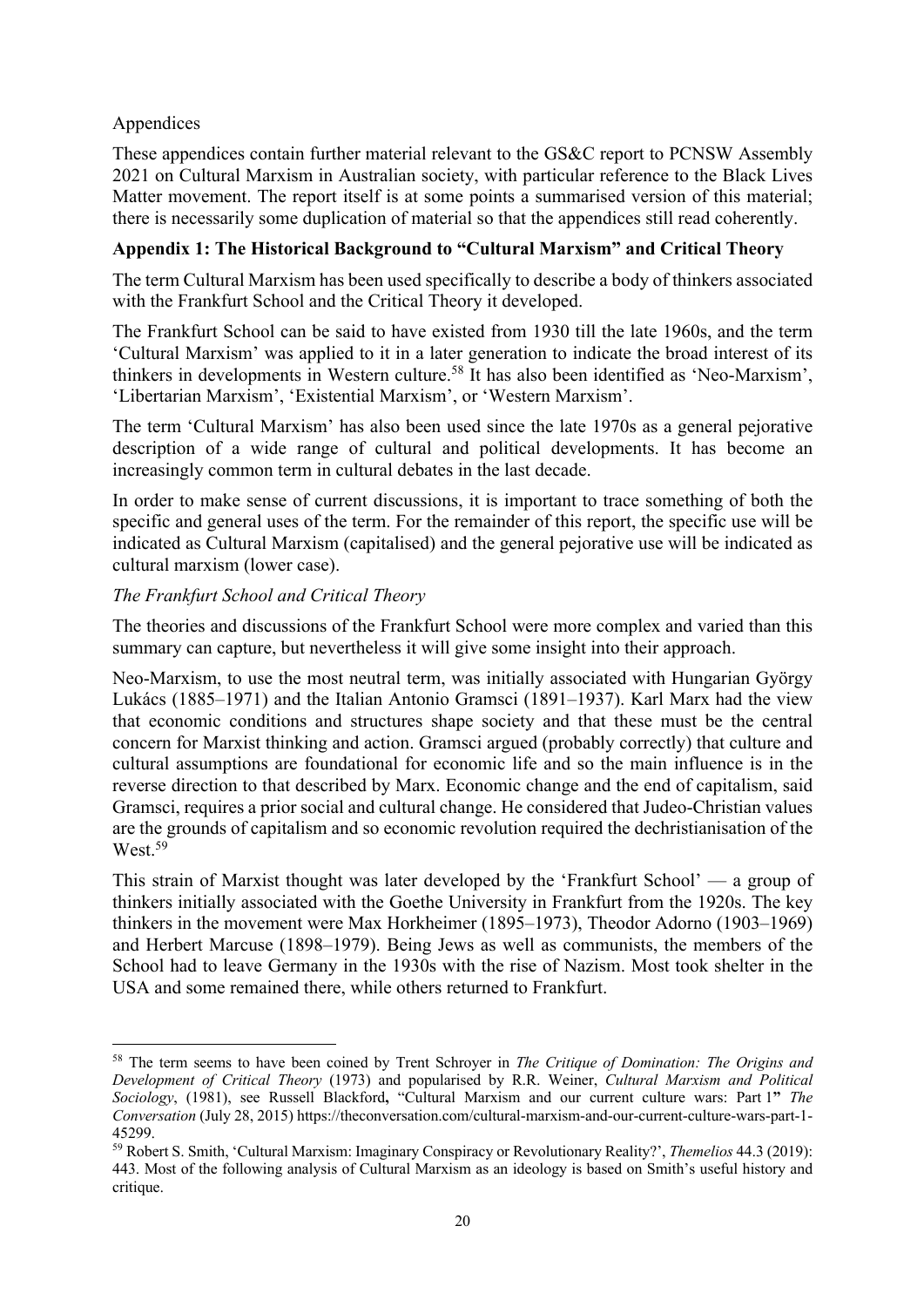The Frankfurt School followed the general trajectory established by Gramsci and focussed on how Western culture would need to be deconstructed and transformed in order to bring true human liberation.

Critical Theory (hereafter, CT) constitutes the most significant development of the Frankfurt School.<sup>60</sup> Horkheimer contrasted it to 'Traditional Theory', which merely sought to explain society; Critical Theory, instead, aims to subvert culture and society for the sake of liberation.

Critical Theorists sought to combine elements which had been largely separated in the academic discussions of the late 19<sup>th</sup> and early 20<sup>th</sup> century. The social sciences had developed as 'Traditional Theory' which sought to describe *how society and culture operated*; moral philosophy, on the other hand, was the field in which thinkers considered *how things should be*. CT insists that the two concerns must be united. It offers a 'practical' approach which aims to *change* culture, not merely *describe* it, seeking " 'human emancipation' in circumstances of domination and oppression".61

CT initially sought to solve problems which confronted radical and revolutionary thinkers in the years around World War II. On the one hand, they faced the fact that the proletariat, the mass of the working class, did not embrace the revolutionary politics which (they considered) would bring freedom for the proletariat. The conditions in Germany immediately after World War I, and in The Great Depression, seemed to be prime for a Marxist revolution — yet it gathered no popular support. In contrast, the period was marked by the rise of fascist and Stalinist authoritarianism.

Critical Theorists were heirs of the great Enlightenment tradition which G.W.F. Hegel (1770- 1831) considered to have found full expression in the culture and politics of Prussia. Even at the beginning of WWI, many German thinkers considered their nation to be the epitome of Enlightenment civilisation; they were quick to support the Kaiser's declaration of war. The generation of thinkers who followed WWI and lived through WWII struggled to explain how this great nation and culture could have produced the barbaric evil of the Nazi regime with its genocidal holocaust and aggressive militarism.

Faced with these problems, the thinkers of the Frankfurt School made several significant intellectual moves.

First, they recognised the way in which culture shaped and controlled people. This approach was built on Marx's thought but departed from it with a concern for ideas, cultural patterns and psychology as the key to oppression and alienation, rather than purely economic concerns about the means of production. The School drew on the thought of Sigmund Freud (1856 -1939). The result was a surprising amalgam of Marx's materialism with Freud's psychoanalysis, which held that below the apparent rationality of Western culture lay subconscious forces which kept the masses enslaved and unable to recognise what would liberate them, and which also left them open to domination by authoritarian leaders and willing to participate in nationalistinspired atrocities.

Second, as Critical Theorists addressed these issues, their aim was to *change culture* and *enable social liberation* for the oppressed and marginalised, not merely to *describe society*.

<sup>&</sup>lt;sup>60</sup> The following summary of Critical Theory is based largely on M. Thompson, "Introduction: What Is Critical Theory?", *The Palgrave Handbook of Critical Theory* (New York: Palgrave, 2017), 1-14 and C. Corradetti, "The Frankfurt School and Critical Theory", *The Internet Encyclopedia of Philosophy*, ISSN 2161-0002 https://iep.utm.edu/frankfur/

<sup>61</sup> James Bohman, "Critical Theory", *The Stanford Encyclopedia of Philosophy* (Winter 2019 Edition), Edward N. Zalta, ed., URL = https://plato.stanford.edu/archives/win2019/entries/critical-theory/, quote from M. Horkheimer, *Between Philosophy and Social Science* (Cambridge: MIT, 1993).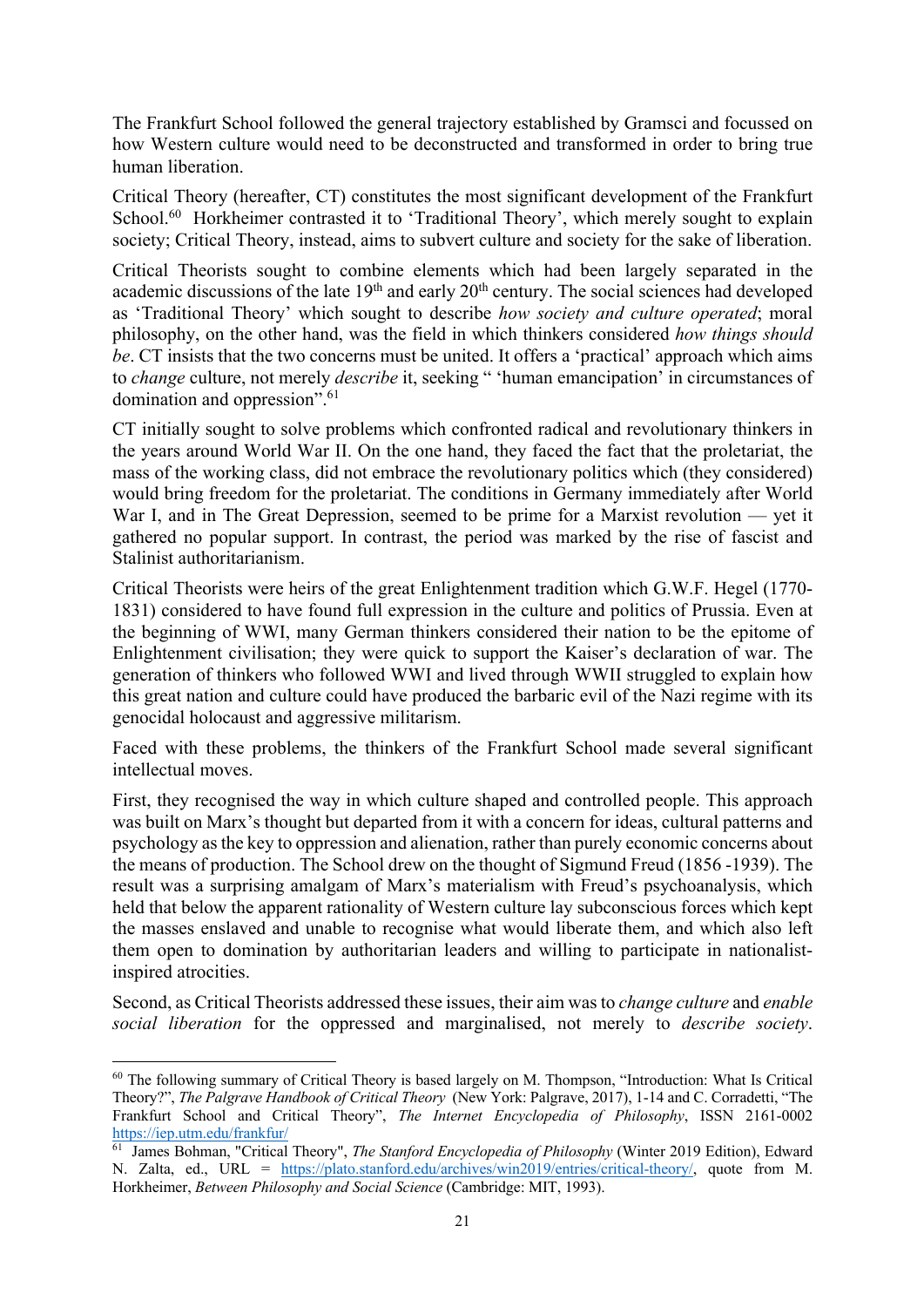Knowledge, they believed, must translate into social action. CT sought to infuse traditionally descriptive disciplines of sociology, psychology and artistic criticism with critical ethical commitments. Critical Theorists sought to identify power dynamics which had become generally accepted within a society. They claimed to expose and criticise entrenched power dynamics which gave advantage to those who hold power and which disadvantaged those who are under their power. In particular, they claimed to identify how those power dynamics reinforce and replicate themselves by giving powerful people a sense of entitlement which justifies their power, while simultaneously demoralising and subjugating the powerless, thus propagating their powerlessness.

The Frankfurt School understood itself to be committed to advancing open democracy and individual freedom. It was opposed to capitalism as a controlling culture but sought a politics which was compatible with individual liberty. It was appalled by Stalinist Russia and its authoritarianism.

It is worth noting some of the results of this approach. Again, these are only partial descriptions for the sake of illustration.

Both Adorno and Marcuse were interested in the expansion of 'mass media' in the twentieth century and the impact it had on consciousness. Marcuse presented an account of this problem in his book *One-Dimensional Man* (1964). He argued that communication by technology (radio, film and TV) allowed capitalist thought forms to exercise "new, more effective, and more pleasant forms of social control and social cohesion" (Marcuse 1964: xv). This stunted true human freedom, even while often appealing to the idea of freedom. For example, consider how marketing can present an attractive mirage of freedom and authenticity while reinforcing a very thin account of the good life based entirely on economic consumption.

When the Frankfurt School sought to understand the ease with which the massed working classes accepted authority and authoritarian rulers, they particularly held the authoritarian bourgeois family to be responsible for authoritarian and anti-democratic patterns.

Adorno and Horkheimer published *Dialectic of Enlightenment* (1947) which argued that the Enlightenment itself, while offering liberation and allowing humans to master the world, has had the reverse result — it produced instead an enslaving culture prone to authoritarianism. Their argument is that the Enlightenment was characterised by reason freed from traditions and moral limitations (so called 'instrumental reason'). They argue that instrumental reason has alienated humans from nature and allowed (and forced) those who hold power to distinguish themselves from those over whom they exercise power. This has set up the conditions in which Western culture is highly uniform and inherently repressive, leading to totalitarianism (in both political and cultural forms). While they did not think that the solution was to be found in returning to pre-modernity, they came to the conclusion that modernity (i.e. the Enlightenment) contains the basis of its own destruction. They offered a bleak view in which promises of modernity have failed but there is no obvious source of hope.

# *Critical theory beyond the Frankfurt School*

Critical Theory has been extended and applied by other thinkers in many areas of the academy. These developments have only a distant connection between 21<sup>st</sup> century critical theory and the Frankfurt School. Axel Honneth writes that "a younger generation carries on the work of social criticism without having much more than a nostalgic memory of the heroic years of western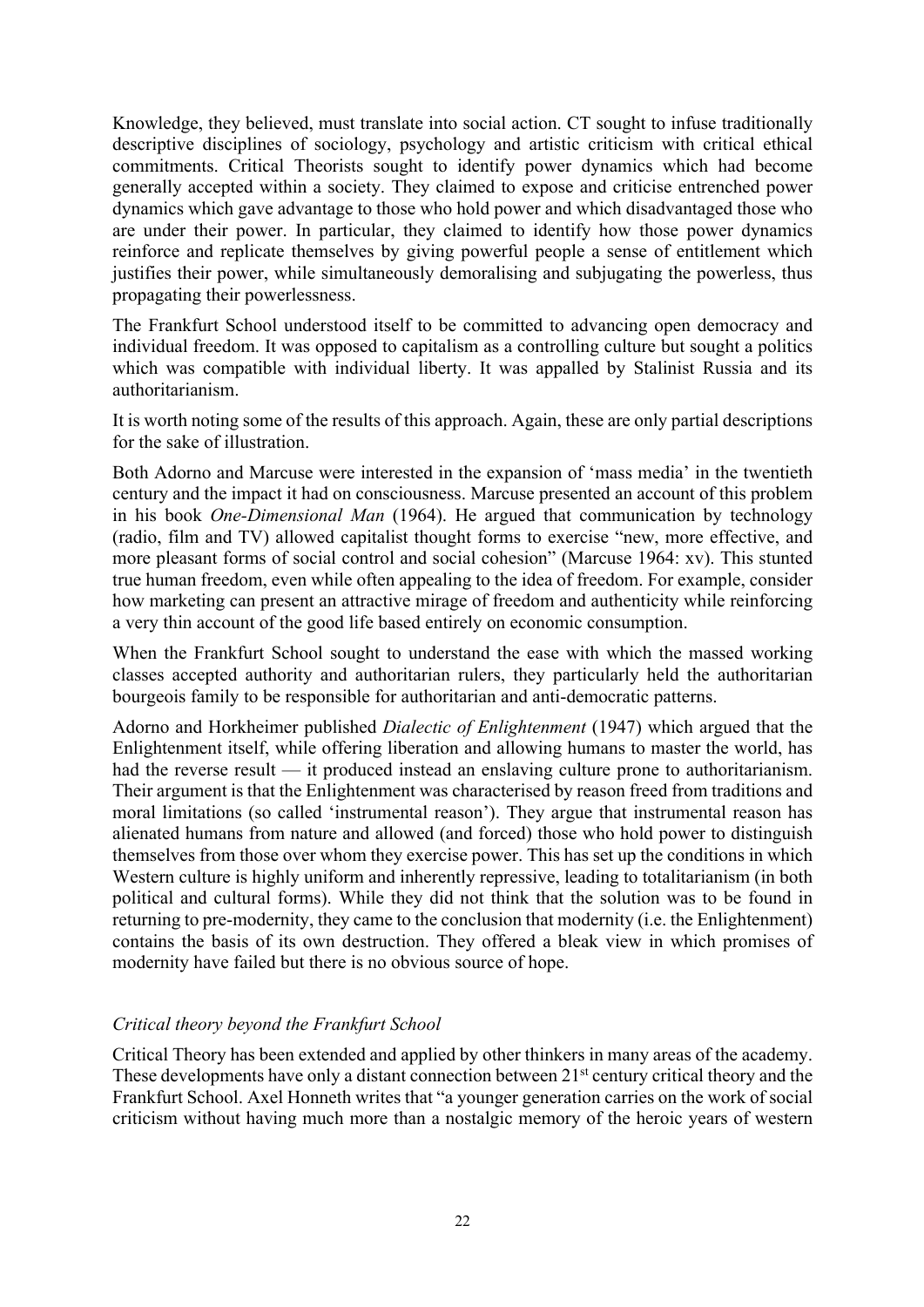Marxism". For these scholars, the ideas of the Frankfurt School are "outdated and antiquated".62

A Critical Theory in contemporary thought is "any philosophical approach with similar practical aims … including feminism, critical race theory, and some forms of post-colonial criticism". These approaches attempt to "explain what is wrong with current social reality, identify the actors to change it, and provide both clear norms for criticism and achievable practical goals for social transformation".63

#### *Cultural marxism in the culture wars*

As noted above, the term 'cultural marxism' has been used frequently in recent cultural debates.

Various commentators have associated *cultural marxism* with:

- enforced 'political correctness';
- promotion of 'diversity' which gives prominence to LGBT minorities, promotes transgender views and celebrates same-sex relationships;
- an attempt to de-Christianise Western society:
- affirmative action to advance women and ethnic minorities to positions of influence;
- promotion of globalism, globalisation and open borders;
- the analysis of social problems in social structures, using concepts such as 'systemic' violence and oppression;
- the 'cancel culture' which removes from a public platform anyone who does not subscribe to this agenda;
- formlessness in the arts, music, and architecture;
- calls for radical economic changes in response to environmental issues;
- an agenda to destroy traditional Western culture, especially its institutions of marriage and family.64

The analysis that these are products of cultural Marxism was popularised by Pat Buchanan (b. 1938), the conservative American commentator. It was portrayed in a 2011 film *Cultural Marxism. The Corruption of America* which featured Buchanan and Ron Paul (b. 1935). Some of the recent popularity of the term is due to its use by Canadian psychologist Jordan Peterson (b. 1962) to denounce recent trends which seek to deconstruct traditional social institutions and ways of life.<sup>65</sup>

The power of the term comes from two aspects of its use. First, and most obviously, the term associates the current developments with historical Marxism and therefore with connotations of oppressive totalitarianism and rigid inhumane ideology. Second, it implies that a movement

<sup>62</sup> A. Honneth, "A Social Pathology of Reason: on the Intellectual Legacy of Critical Theory." *The Cambridge Companion to Critical Theory*, Fred Rush, ed, (Cambridge: CUP, 2004), 336.

<sup>63</sup> Boham, "Critical Theory".

<sup>64</sup> See the summary in Jérôme Jamin, "Cultural Marxism: A Survey." *Religion Compass* 12.1/2 (January 2018): 5-7.

<sup>65</sup>Jordan B Peterson, 'Postmodernism and Cultural Marxism' YouTube talk, 6 July 2017, https://www.youtube.com/watch?v=wLoG9zBvvLO&ab\_channel=Ruminate.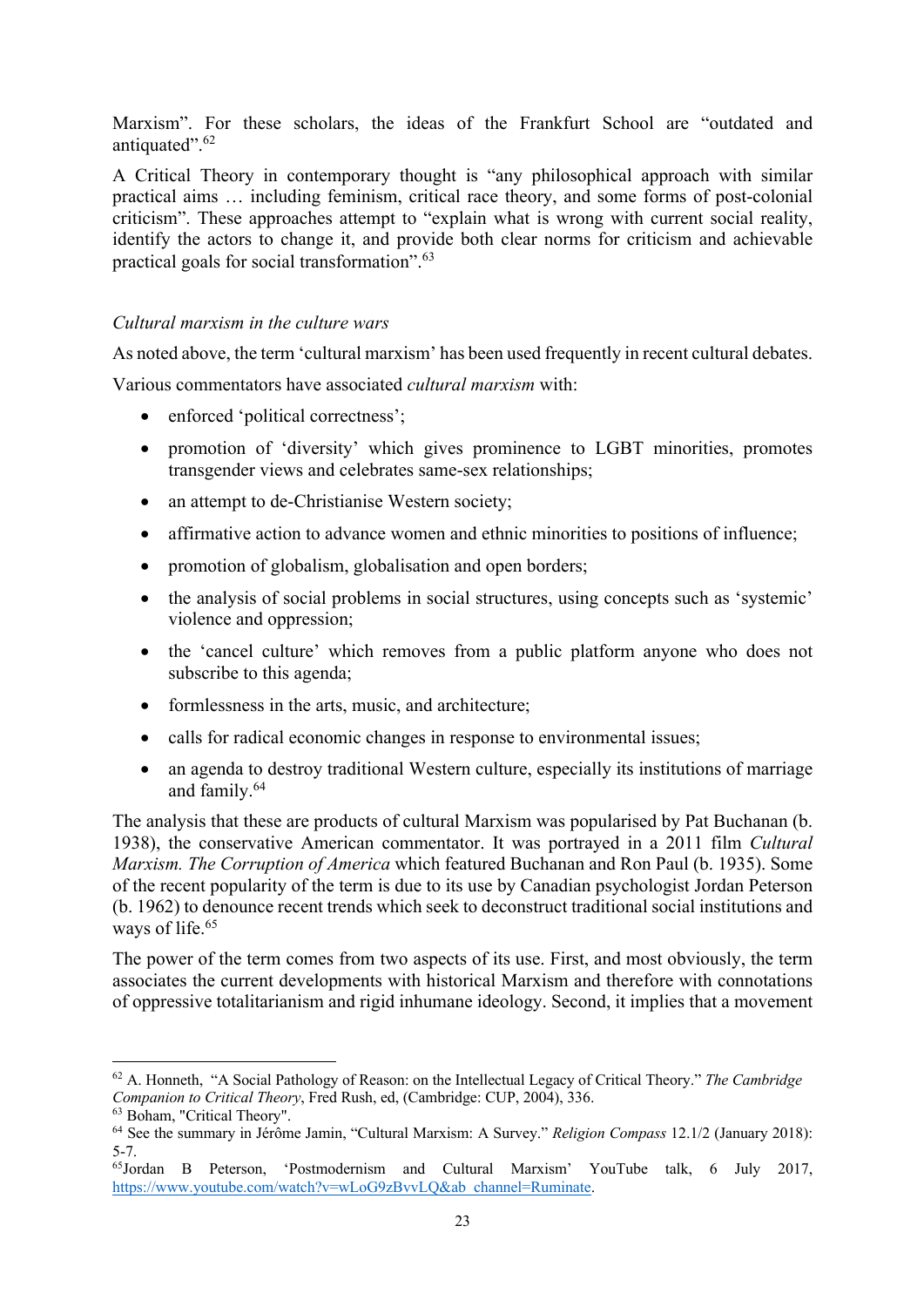which began in the Frankfurt School has achieved extensive influence, and even control, in contemporary Western culture.

Many of the denunciations of *cultural marxism* recount the development of the Frankfurt School and the rise of Critical Theory, and draw a direct line of influence from these to general concerns about developments in Western culture. For instance, the promotional material for *Cultural Marxism. The Corruption of America* invited viewers to "find out how the Frankfurt School, a Marxist splinter group, established itself at Columbia University and began 'the long march through the institutions.'". The aim of the School, according to this material, "was, and still is, to infiltrate every corner of Western culture and pervert traditional values with 'political correctness' and Marxist ideologies … to destroy American free‐enterprise capitalism by undermining its economic engine, the Middle Class and the basic building block of society, the family unit".<sup>66</sup>

If there is a feasible connection between the Frankfurt School and present cultural developments, it is most likely found in Marcuse, who was influential in the student protests of 1968. He was often heralded as the "Father of the New Left", though he was at most the "grandfather" whose thought happened to coincide with wider movements and at most had "an influence on the students" at the time of the protests.<sup>67</sup>

Marcuse infamously used the phrase "the long march through the institutions", which has often been considered to refer to a strategy to occupy and subvert the major institutions of Western society (universities, media, government etc).

The phrase was first used by Rudi Dutschke, a German student in a speech during the 1968 protests. It alluded to Mao Tse-tung's "long march" during the Chinese revolution (though, ironically, the Chinese communist forces were in retreat during this march). Dutschke, influenced by Gramsci, was most likely thinking of how revolutionaries should challenge and disrupt social institutions.

Marcuse took up Dutschke's phrase and applied it to a more subversive strategy:

To extend the base of the student movement, Rudi Dutschke has proposed the strategy of the long march through the institutions: working against the established institutions while working within them, but not simply by 'boring from within', rather by 'doing the job', … and at the same time preserving one's own consciousness in working with others.<sup>68</sup>

In the same passage, Marcuse also called for "the concerted effort to build up counter institutions". He thought that the radical movement required effective media and communication outlets to rival the media of capitalism.

Despite this phrase, Marcuse had little influence, though he did express something of the zeitgeist which spawned the 'New Left' in the later 1960s. Other members of the Frankfurt School were even more marginalised. Adorno, for instance, clashed with student protesters in 1968 and called the police to remove students who were interfering with his lectures.<sup>69</sup>

<sup>66</sup> Quoted by Jamin, website no longer available.

<sup>67</sup> Tom Bourne, "Herbert Marcuse: Grandfather of the New Left" *Change*, 11.6 (Sep., 1979): 36. 68 Marcuse, *Counterrevolution and Revolt* (1972).

<sup>69</sup> K. R. Bolton, "Cultural Marxism: Origins, Development and Significance." *The Journal of Social, Political, and Economic Studies* 43, no. 3 (Fall, 2019):276-77 makes something of a case for the influence of Wilhelm Reich (1897 –1957). Reich trained in psychoanalysis under Freud and had an ongoing interest in sexuality. He worked with the Frankfurt School while it was in New York. His book, *The Mass Psychology of Fascism* (1946) argued that not only the nuclear family, but sexual repression, was responsible for the power of fascism. He advocated sexual liberation and had a significant following in popular culture in the USA. He was also widely regarded as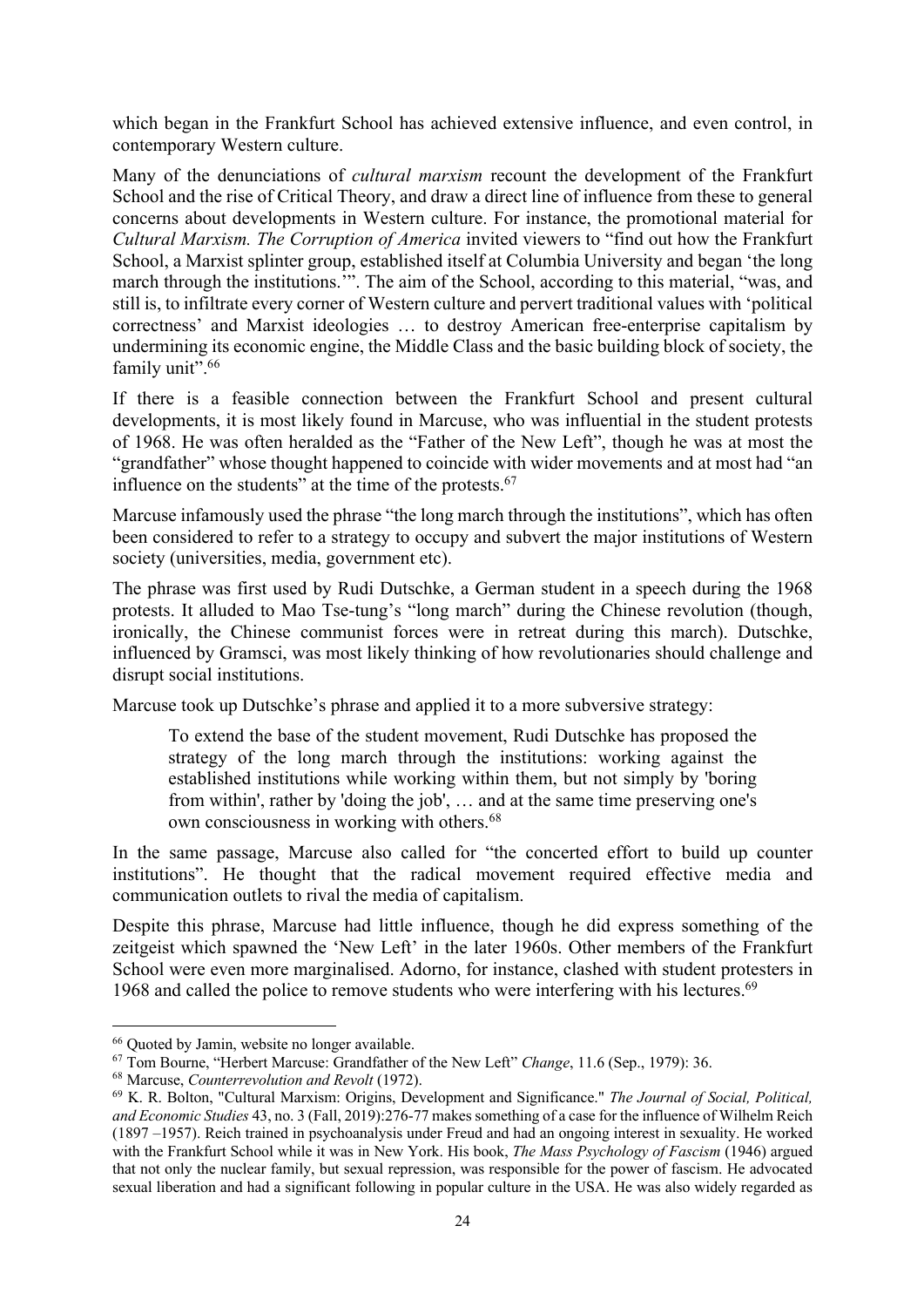The ideas of the Frankfurt School and their Critical Theory were among the vast range of influences on contemporary culture. The school did not mastermind a "long march through the institutions", nor did it have an overwhelming influence on progressive thought in Western nations.

It is, therefore, not helpful to use the term *cultural marxism* as a catch-all for a range of cultural concerns.

First, to do so would be to use the term too broadly. There is no one contemporary *cultural marxist* movement which can be identified and critiqued. Many of the trends which commentators gather under the heading *cultural marxism* stem from a wide variety of influences, rather than a particular segment of Marxist thought. For instance, the emphasis on personal freedom, individual authenticity and the pursuit of pleasure and comfort has been fuelled by neo-liberalism.

Carl Trueman's recent book highlights the broad range of influences on contemporary culture. He traces the rise of 'expressive individualism' which dominates Western culture. He finds its root in the thought of Jean-Jacques Rousseau (1712-1778) and the Romantic movement of the early nineteenth century. Charles Darwin (1809-1882), Karl Marx (1818-1883) and Friedrich Nietzsche (1844 - 1900) each made contributions, but Trueman's assessment is that the key thought was from Sigmund Freud (1856-1939) who held that sex drives are what define humans. Freud's thought was combined with Marxism in the 'New Left' (including the Frankfurt School) with result that sexual freedom became part of political and personal freedom. Finally, Trueman traces the cultural spread of this revolution through surrealism in high culture and Hugh Hefner's Playboy in pop culture.<sup>70</sup> Trueman's account helps us recognise that historical Cultural Marxism is one of many streams which feed into contemporary culture. Branding current trends as *cultural marxism* does not help us understand our context.71

Second, applying the term *cultural marxism* also risks leading us to accept the polarisation which marks much recent cultural analysis. On both the left and the right (terms which themselves are already polarised and polarising), there is a common tendency to dismiss any idea or proposal which is seen to come from 'the other side'.

Thirdly, warnings about pervasive *cultural marxism* can give credence to conspiracy theories. For instance, it has been claimed that there has been a successful 'march through the institutions', but it is not clear that this is so. It is well documented that academic institutions in the USA incline to the 'left'. <sup>72</sup> This is likely the case in Australia, though there is no available research, and it is a contested claim.73 However, even in the USA the 'left bias' is not an

unstable and idiosyncratic. In *The History of Sexuality* (1976), Michel Foucault states that Reich's account of sexual repression had substantial influence. This is hardly an argument for broad influence.

<sup>70</sup> Carl Trueman, *The Rise and Triumph of the Modern Self: Cultural Amnesia, Expressive Individualism, and the Road to Sexual Revolution* (Crossway, 2020).

<sup>71</sup> Gary Marks, "The Origins of Cancel Culture and the Left's Long March", *Cancel Culture: And The Left's Long March*, K. Donnelly, ed. (Melbourne: Wilkinson Publishing, 2021) offers a narrative which focuses on "neo-Marxism" and the Frankfurt School. He also recognises that this influence reached a zenith in the 1970's and 1980s (and does not offer evidence for its influence in the 1980s). He notes the rise of "post-modernism" which is very different to Marxism and critical theory (27).<br><sup>72</sup> See "Mitchell Langbert, "Homogenous: The Political Affiliations of Elite Liberal Arts College Faculty",

*Academic Questions* (Summer 2018).

<sup>73</sup> See J. Baker, "How academics are taking steps to be open to uncomfortable ideas" *SMH* June 22, 2019 https://www.smh.com.au/education/how-academics-are-taking-steps-to-be-open-to-uncomfortable-ideas-20190620-p51zp1.html; see also

*Report of the Independent Review of Freedom of Speech in Australian Higher Education Providers*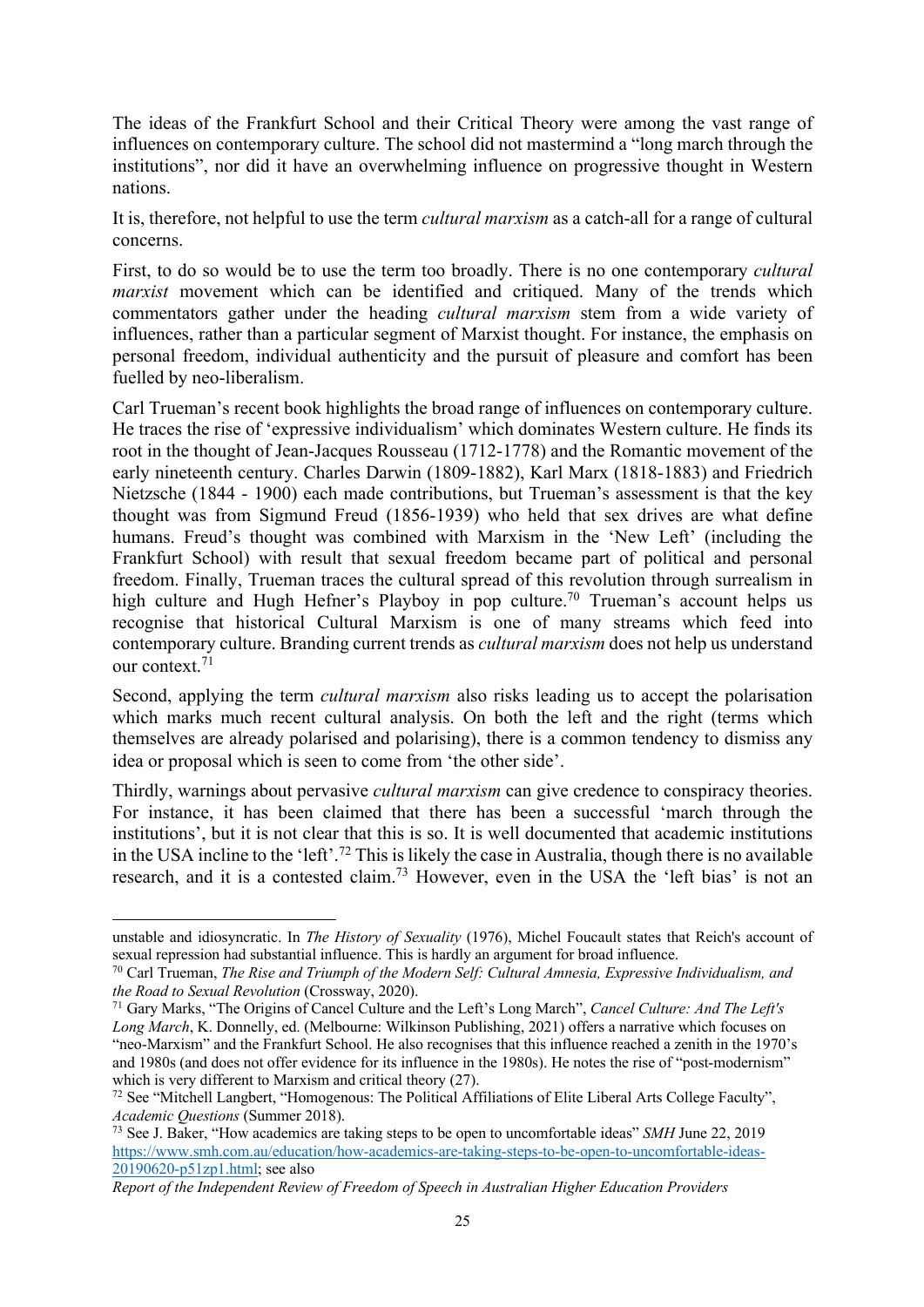homogenous reflection of the influence of Cultural Marxism. The picture in Australian media and politics is far more mixed, with a wide range of political and ideological views represented in the public square.

Christian teachers need to be critics of cultural developments, and the developments gathered under the term *cultural marxism* do deserve careful analysis. This report will suggest strategies for doing this. The sweeping pejorative use of the term, however, does not assist that analysis.

# **Appendix 2: Critical race theory and intersectionality**

As noted above, there are approaches to cultural analysis in the academy which draw on the general heritage of Critical Theory. These approaches have influence beyond the academy.

Critical Race Theory (CRT) is a prominent example and since this report deals with Black Lives Matter, the discussion will focus on CRT.

CRT developed from legal scholarship in the 1980s which sought to understand why the introduction of civil rights in the USA had not brought substantial change to the position of African-Americans. CRT was first formulated in 1989 in a workshop led by Kimberlé Crenshaw, Neil Gotanda and Stephanie Phillips.

CRT combines "progressive political struggles for racial justice with critiques of the conventional legal and scholarly norms which are themselves viewed as part of the illegitimate hierarchies that need to be changed."<sup>74</sup> CRT scholars make observations of, and challenges to, the ways in which race and racial power may be constructed by law and culture. They reject the idea that the law is neutral, and seek to remedy the impact on people of colour of "a regime of white supremacy and privilege maintained despite the rule of law and the constitutional guarantee of equal protection of the laws."<sup>75</sup> Thus social institutions – education, the legal system, business, 'religion' – are viewed as 'systemically' 'prejudiced' against non-whites – not despite, but actually *through*, generally accepted, 'traditional' social concepts such as 'race', 'equality', and 'law'. So, for example, the struggles non-whites experience in Australian culture are alleged to be due to racism systemically woven into the entirety of Australian society.

Richard Delgado and Jean Stefancic in their work *Critical Race Theory: An Introduction*, a work which remains a seminal text, set out the key assumptions of CRT.<sup>76</sup>

• Racism is ordinary, not aberrational.

This claims that racism is pervasive in American (and Western) culture. African-Americans and people of other minority groups are consistently excluded and oppressed in many sectors of life. Exclusion is the daily experience of members of these group. In this account, racism is not only a personal disdain or malice directed to people of another appearance or culture. It is also the result of systems (such as legislation or organisations) which perpetuate the way some groups of people have less economic, political or social power than others.

Racism serves important purposes

Racism advances the interests of the majority group, and so is deeply entrenched in culture and social structures. This also means that progress on racial issues occurs only when the majority

<sup>(</sup>March 2019) https://www.dese.gov.au/uncategorised/resources/report-independent-review-freedom-speechaustralian-higher-education-providers-march-2019

<sup>74</sup> https://cyber.harvard.edu/bridge/CriticalTheory/critical4.htm accessed 28 July 2020.

 $75 \overline{\text{Ibid}}$ 

<sup>76</sup> R. Delgado and J. Stefancic, *Critical race theory : an introduction* (New York: NYU, 2001), 6-9.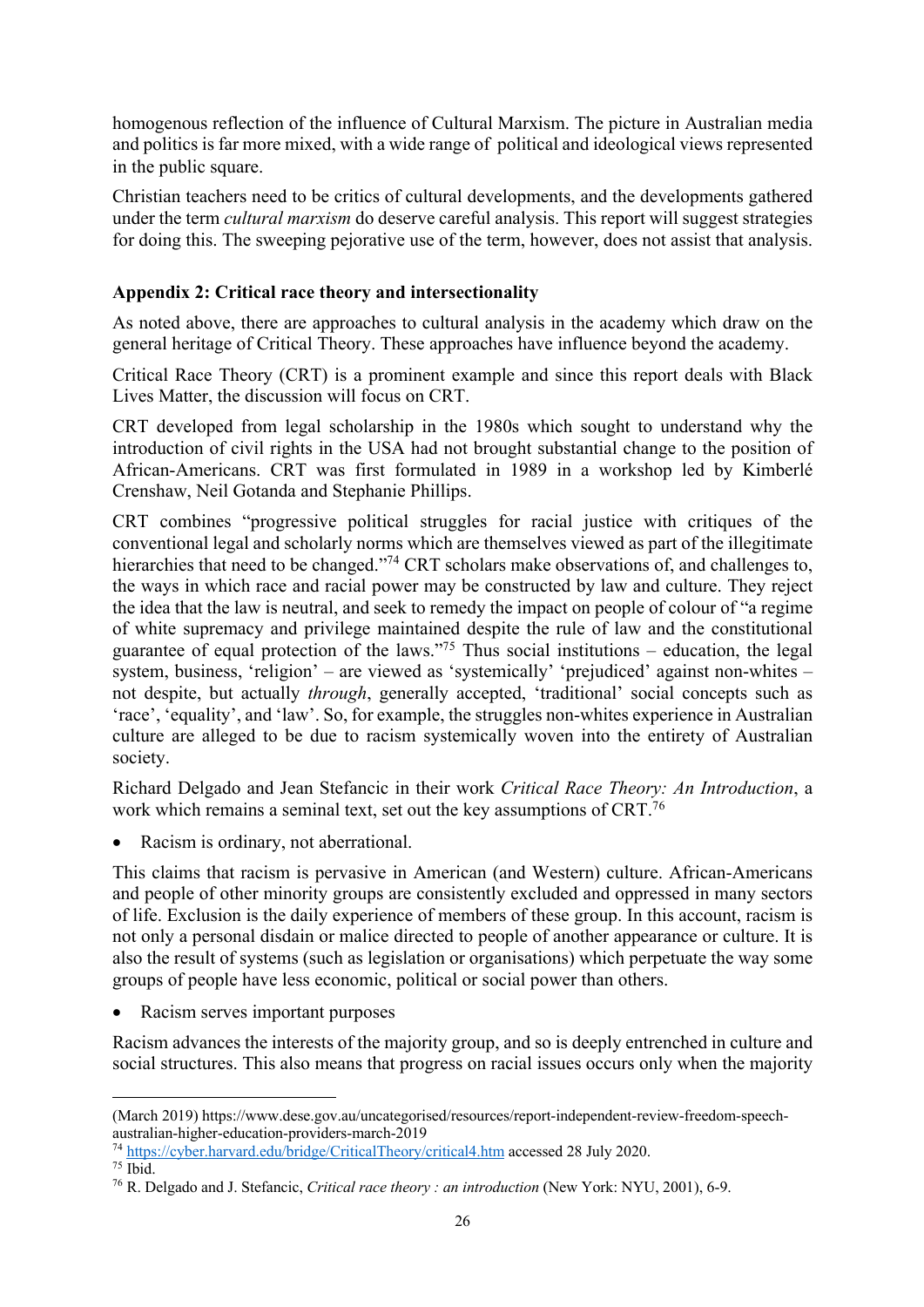group benefits. One of the first texts of CRT, Derrick Bell's paper on the 1954 court case *Brown v. Board of Education*, argued that the civil rights agenda prospered when it benefitted the US government during the Cold War (through other nations recognising its commitment to racial equality). The same has been said about the Mabo decision in Australia.

• Race and races are products of social thought and relations

This is often summarised as the notion that race is 'socially constructed'. It argues that differences between people which reflect their ancestry were only conceived of as 'race' in early modern thought and were given a biological definition.<sup>77</sup> This concept was then used in legislation (as seen in the Australian Constitution Section 55.xxvi). Viewing race as socially constructed opposes 'essentialist' views such as the idea that race has a biological/genetic basis which leads to discrete, fixed, uniform, defining characteristics shared by all members of that group.

• Intersectionality

This recognises that no person has a single 'identity' but belongs to a range of groups which may result in overlapping and conflicting identities. The idea of intersectionality "points to the multidimensionality of oppressions and recognizes that race alone cannot account for disempowerment"<sup>78</sup> The additional cultural dimensions that are considered in intersectionality studies include sex, class, national origin, and sexual orientation. As the 'axes of dominance' diagram (see below) demonstrates, privilege and/or oppression is associated with various dimensions of identity, such as sex, class, national origin, and sexual orientation. See Diagram 1 below:

<sup>&</sup>lt;sup>77</sup> Race was seen as a heritable biological phenomenon in European thought from the  $18<sup>th</sup>$  century. One of the early divisions was Linnaeus's 1735 division of humanity into four races — European, American, Asiatic and Negro, see J. Goode, "Race and Racism — Europe" *New Dictionary of the History of Ideas*. M. C. Horowitz, ed (New York: Scribner, 2005), 5:1994.

<sup>78</sup> UCLA School of Public Affairs, https://spacrs.wordpress.com/what-is-critical-race-theory/ accessed 29 September 2020.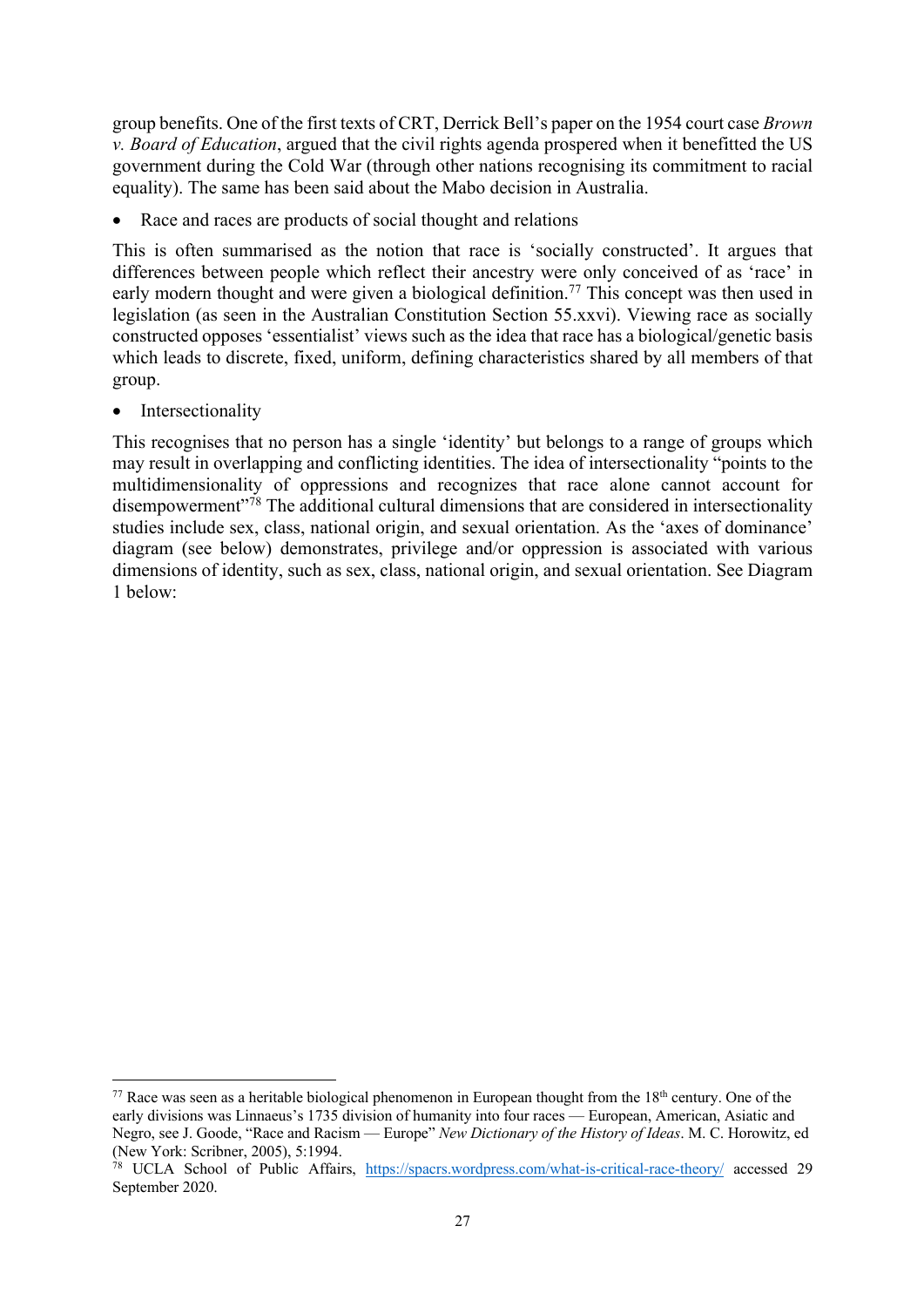

The unique voice of colour

People from minority ethnic groups are able to identify issues or race and racism which members of majority groups are unlikely to recognise. Delgado and Stefancic recognise that this is in an 'uneasy tension' with the rejection of essentialism.

Commitment to social justice<sup>79</sup>

CRT, like all critical theory, is concerned to change society, not simply to describe it. CRT seeks to create a society that "supports the process and goal of equity". CRT is, itself, viewed as basic to this task, since it shifts the consciousness of both majority and minority so that they recognise racism. Along with education in CRT, social justice requires changes in social structures and restorative practices which include the full range of affected people in developing changes. Hiraldo recognises that this is a task which is never complete: "social justice is always evolving and … people never reach a tangible finish line because society is always changing".

<sup>79</sup> This is a tenet of CRT identified in P. Hiraldo, "Future Scenario: Praxis in Critical Race Theory in Higher Education and Student Affairs," *The Vermont Connection*: 40, Art. 19 (2019), available at https://scholarworks.uvm.edu/tvc/vol40/iss1/19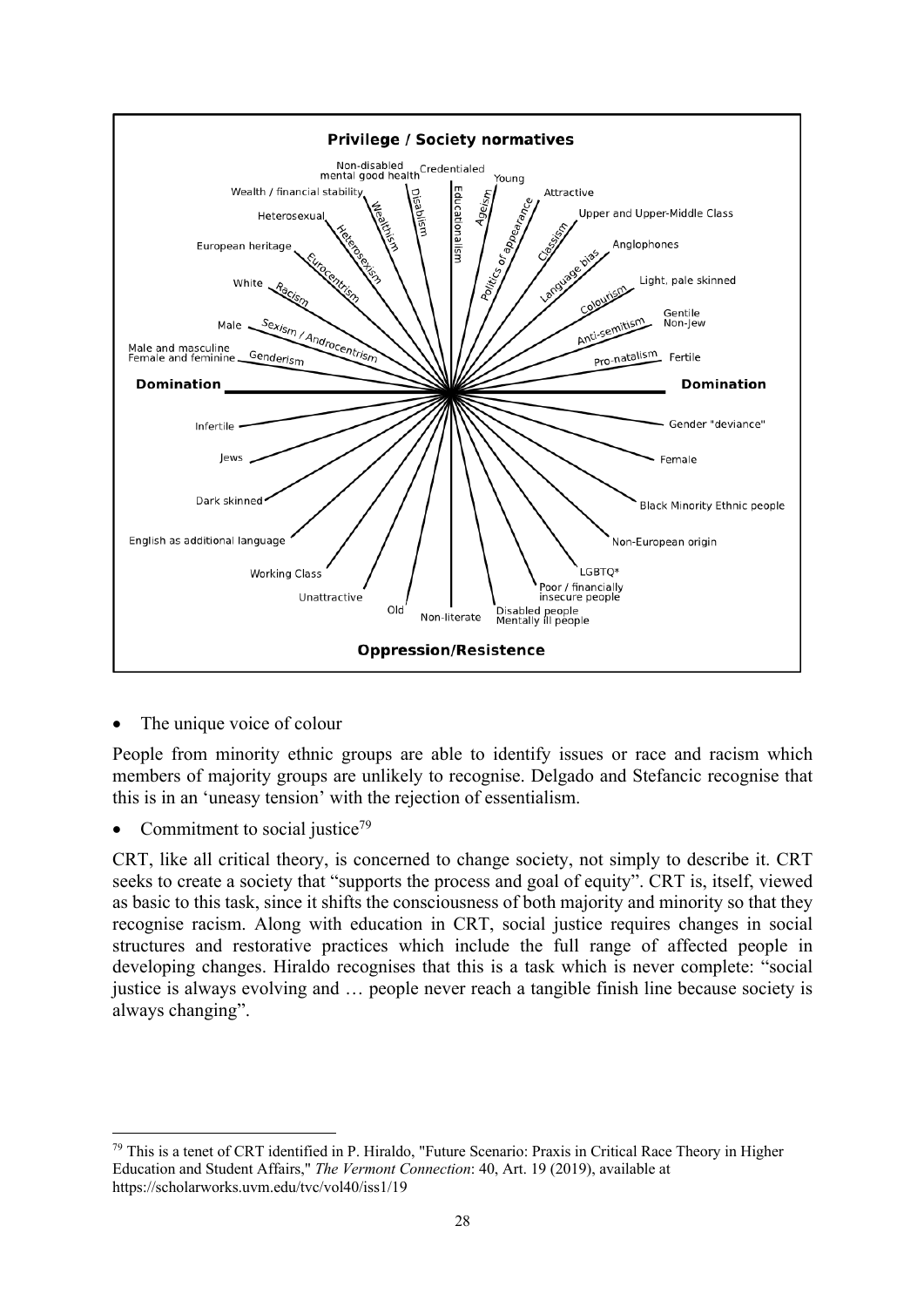### **Appendix 3: 'Black Lives Matter': the slogan, the movement, and the ideology**

Political commentators on the "right" have recently drawn connections between the Black Live Matter movement and *cultural marxism*. <sup>80</sup> Leaving aside this discussion (for the reasons given above) the report asks the following.

- 4. To what extent does BLM draw on critical theory?
- 5. What is the history of BLM, as a movement, especially in Australia?
- 6. How should Christians in Australia respond to BLM?

When discussing 'black lives matter', we need to differentiate between (1) an organisation with a specific ideology (2) a broad BLM movement, and (3) the use of the slogan. Here we will outline the development of (1) and (2) and then offer some thoughts about (3). Many people who use the slogan are often unaware of the ideology and do not intend to endorse it and have no particular intention to support the movement.

### *The history of race relations and policing in some parts of the USA*

The "Black Lives Matter" (BLM) movement describes itself as "a Black-centred political will and movement building project".<sup>81</sup> It began in the USA in 2013 after George Zimmerman was acquitted of murdering Trayvon Martin during an altercation in 2012. The founders of BLM were Alicia Garza, Patrisse Cullors, and Opal Tometi. The name of the movement comes from a social media hashtag used by the organisers as (at first) they commented on the acquittal and (later) gathered protesters for anti-racism rallies around the USA.

The organisation asserts that there are now 30 'chapters' of people around the world who are committed to its mission. This mission is described as being "to eradicate white supremacy and build local power to intervene in violence inflicted on Black communities by the state and vigilantes." $82$  BLM claims to be a global organisation functioning in the US, the UK, and Canada through the BLM Global Network Foundation Inc (BLMGNF). The organisations that benefit from BLM fundraising are located in the USA.

BLM espouses an ideology which reflects CRT and some of the radical criticism of western culture and its Christian traditions. The website for the movement includes an 'About' page that provides a statement of the BLM vision and once had a section titled 'what we believe'. <sup>83</sup> (This statement is reminiscent of a statement of faith of a Christian organisation, adding to the impression that BLM is a quasi-religious movement). This now-deleted section claimed that the "nuclear family" is a "Western-prescribed … structure" and that BLM sought to "foster a queer-affirming network" and oppose "heteronormative thinking". The original statement included a commitment to "dismant ling cisgender privilege" and "uplifting [ing] Black trans folk, especially Black trans women". The most recent statement (April 2021) affirms "the lives of Black queer and trans folks, disabled folks, folks with records, women, and all Black lives

<sup>&</sup>lt;sup>80</sup> See references in J. Sandeman "Why people talk of "Cultural Marxism", when discussing Black Lives Matter" *Eternity* (June 11, 2020) https://www.eternitynews.com.au/opinion/why-people-talk-of-cultural-marxism-whendiscussing-black-lives-matter/

<sup>81</sup> https://blacklivesmatter.com/herstory/ , accessed 3 April 2021

<sup>82</sup> https://blacklivesmatter.com/herstory/ accessed 3 April 2021

<sup>83</sup> https://blacklivesmatter.com/about/, accessed 3 April 2021. This whole page has recently been removed from public visibility, but can be accessed through the internet archive:

https://web.archive.org/web/20200408020723/https://blacklivesmatter.com/what-we-believe/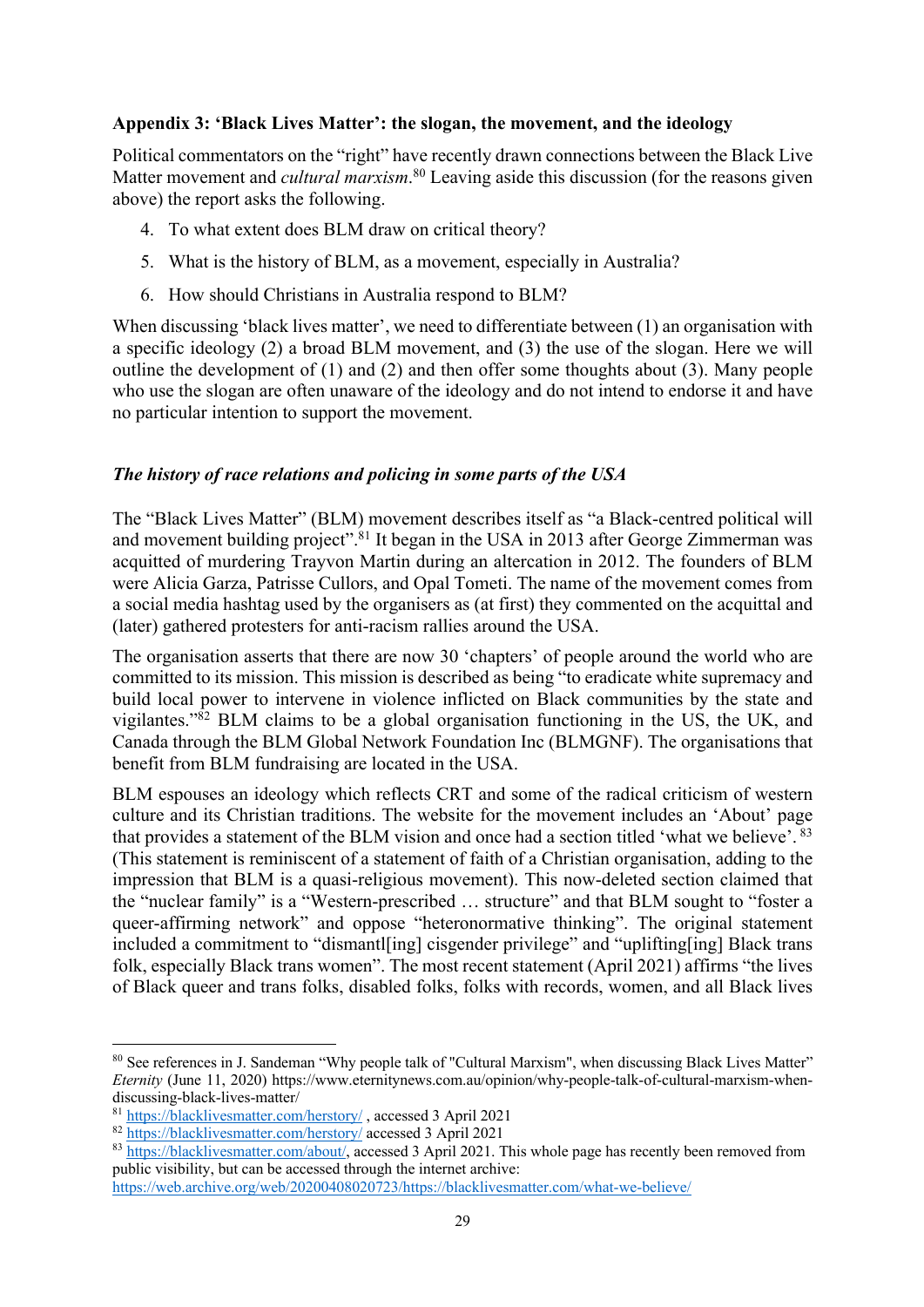along the gender spectrum" and that the network is centred on "those who have been marginalized with Black liberation movements."84

The following information, provided in the BLM 2020 Impact Report, serves to illustrate the impact the organisation claims to have around the world:

- 1. 25% of the BLMGNF online presence is international (that is, from outside the US).
- 2. In the second half of 2020 there were 24 million visitors to the BLMGNF website. Australia is listed as one of the countries in which people access the BLMGNF website.
- 3. The movement has a significant number of followers on social media: Facebook (750,000), Twitter (1million), Instagram (4.3 million).
- 4. In 2020, BLMGNF was involved several campaigns including:
	- a. An advertising campaign to raise public awareness of issues affecting black communities in the US;
	- b. A petition calling for defunding of the police in the US. (The report attempts to correct alleged misunderstandings about the intent of this campaign, and claims that the intent was always to direct funding away from policing and incarceration, toward "education, mental health, and non-carceral and nonpunitive community-led systems and programs."
	- c. A campaign to increase voter turnout for the US election. The "Get Out The Vote" campaign included partnerships with other organisations such as the producers of the musical "Hamilton" and the manufacturer of the "Sprite" soft drink. A reported 6000 volunteers engaged with 5.4 million voters in swing states, and the organisation claims that this contributed to increased black voter turnout.
- 5. \$90 million was raised in 2020, of which \$21.7 million is reported to have been disbursed to various organisations (about two thirds of which serve or are led by black LGBTQIA people) in the US.

A wider BLM movement has developed around the organisation. We cannot assume that everyone who supports the movement and joins BLM protests holds the ideological commitments of the organisation (still less when someone supports BLM on social media). The ideology no doubt has an influence, but supporters are not necessarily adopting it.

The New York Times has reported a difference in the demographics of the BLM supporters, compared to people who supported the Black Rights movement of the 1960s. The movement appears to be attracting more white supporters, and supporters who are younger and wealthier than those involved in the movements of the 1960s. One poll reported that half of the survey respondents said this was their first experience of activism or demonstrations. Most had watched a video of police violence toward a Black person in the 12 months before they protested, and of that group, half said the violence on video had made them more supportive of the cause.<sup>85</sup> It is likely that the primary inspiration for joining the movement comes from these incidents rather than from a commitment to BLM ideology.

<sup>84</sup> https://blacklivesmatter.com/about/, accessed 3 April 2021

<sup>85</sup> https://www.nytimes.com/interactive/2020/07/03/us/george-floyd-protests-crowd-size.html, accessed 3 April 2021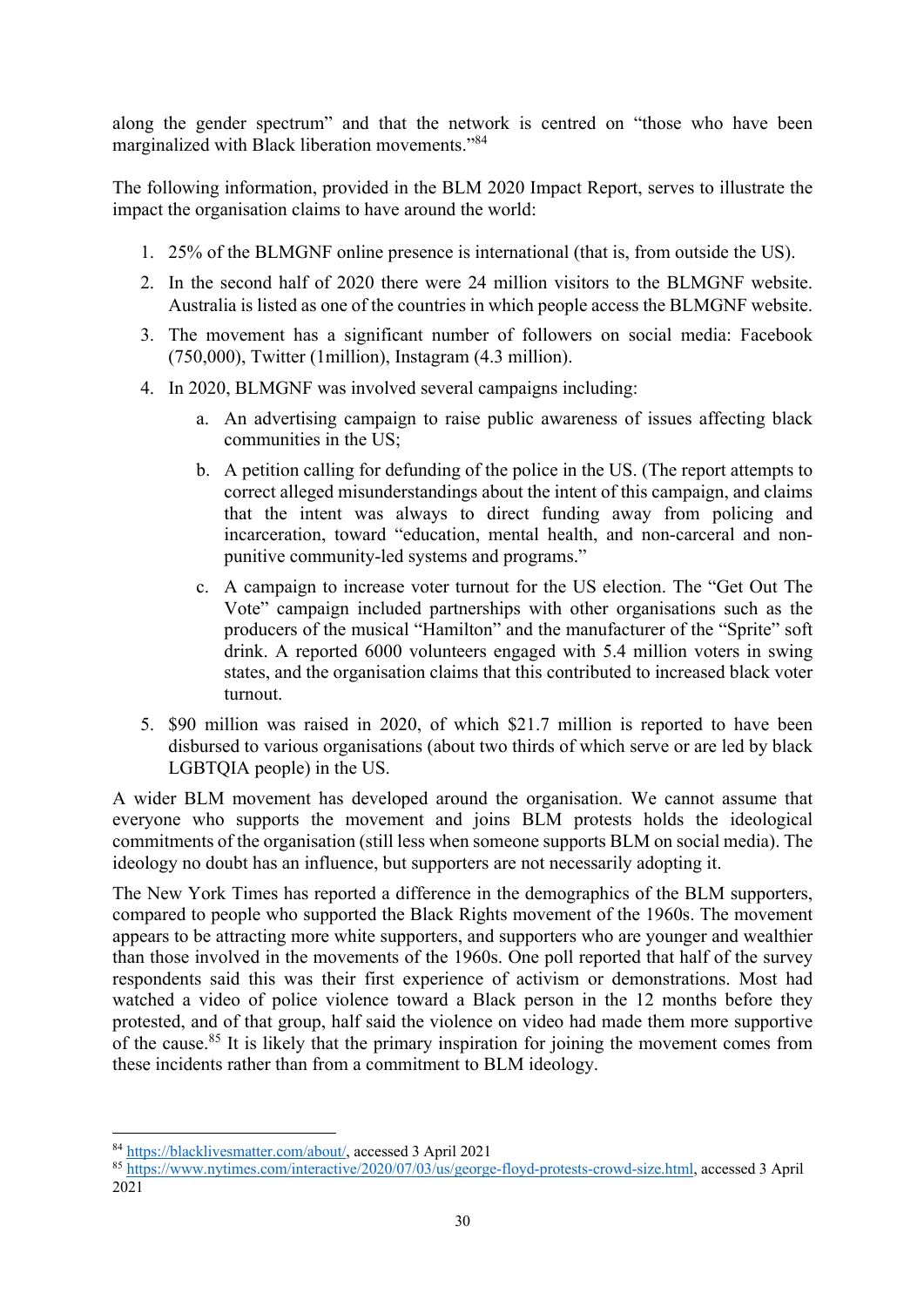The BLM movement gathered momentum in the USA in 2020 when George Floyd, an African American man, died while being arrested for allegedly passing a counterfeit bank note. Video of the incident showed Floyd being restrained by a police officer kneeling on his neck, while the other officers looked on. It also recorded Floyd calling for his mother, and his final plea: "I can't breathe."

Floyd's death has been described as a flashpoint in a "longstanding crisis of police violence and structural racism in America".86 It is estimated that in the three months following his death, there were over 7,000 protests in the US specifically linked to the Black Lives Matter movement. The focus of those protests was against the behaviour and attitudes of police toward people of colour, which was alleged to be the result of systemic racism and police brutality. In April 2021, Derek Chauvin, the police officer who had physically detained Floyd, was convicted of second-degree unintentional murder, third-degree murder and manslaughter. It's anticipated that his sentencing will occur in June 2021.

# *Black Lives Matter in Australia*

Despite the frequent use of the hashtag slogan in Australia in recent years, and despite the visit of BLM organisers to Australia in 2017, $^{87}$  there is no firm evidence of any official 'chapters' operating in Australia.

In Australia, the issue of "black lives matter" was brought into mainstream conversation in 2020 through protests and demonstration marches under the banner of "Black Lives Matter". Two particular incidents galvanised public engagement: the death of George Floyd in the USA in May 2020, and the release, in late 2019, of the News South Wales Coroner's report into the death of David Dungay Jnr.

David Dungay was a Dunghatti man who died in custody at Long Bay Jail in NSW in November 2015. The video of Dungay's death, released to the public only in part, shows him being dragged from his cell by several officers after refusing to hand over a packet of crackers. He was sedated by a nurse, restrained by an officer who knelt on his back, and died after repeatedly saying "I can't breathe."

The NSW Coroner's report found that Dungay had not been a security risk, and that there had been no need to forcibly remove him from his cell. It stopped short, however, of recommending disciplinary action against the officers involved. Instead, it found the officers' conduct had been a product of misunderstanding and deficiencies in training.<sup>88</sup> Dungay's family have called

<sup>86</sup> https://acleddata.com/2020/09/03/demonstrations-political-violence-in-america-new-data-for-summer-2020/ accessed 25 September 2020. The *Armed Conflict Location & Event Data Project* (ACLED) notes that "while the US has long been home to a vibrant protest environment, demonstrations surged to new levels in 2020. Between 24 May and 22 August, ACLED records more than 10,600 demonstration events across the country. Over 10,100 of these — or nearly 95% — involve peaceful protesters. Fewer than 570 — or approximately 5% — involve demonstrators engaging in violence. Well over 80% of all demonstrations are connected to the Black Lives Matter movement or the COVID-19 pandemic."

<sup>87</sup> https://www.sbs.com.au/news/black-lives-matter-founders-meet-australia-s-indigenous-community, accessed

<sup>3</sup> April 2021. Patrisse Cullors and Rodney Diverlus visited Australia in November 2017 to receive the Sydney Peace Prize.

<sup>88</sup> https://www.theguardian.com/australia-news/2020/jun/01/family-of-david-dungay-who-died-in-custodyexpress-solidarity-with-family-of-george-floyd accessed 28 September 2020. Note, this news article includes a link to the video of Dungay's death, with graphic scenes that some may find disturbing.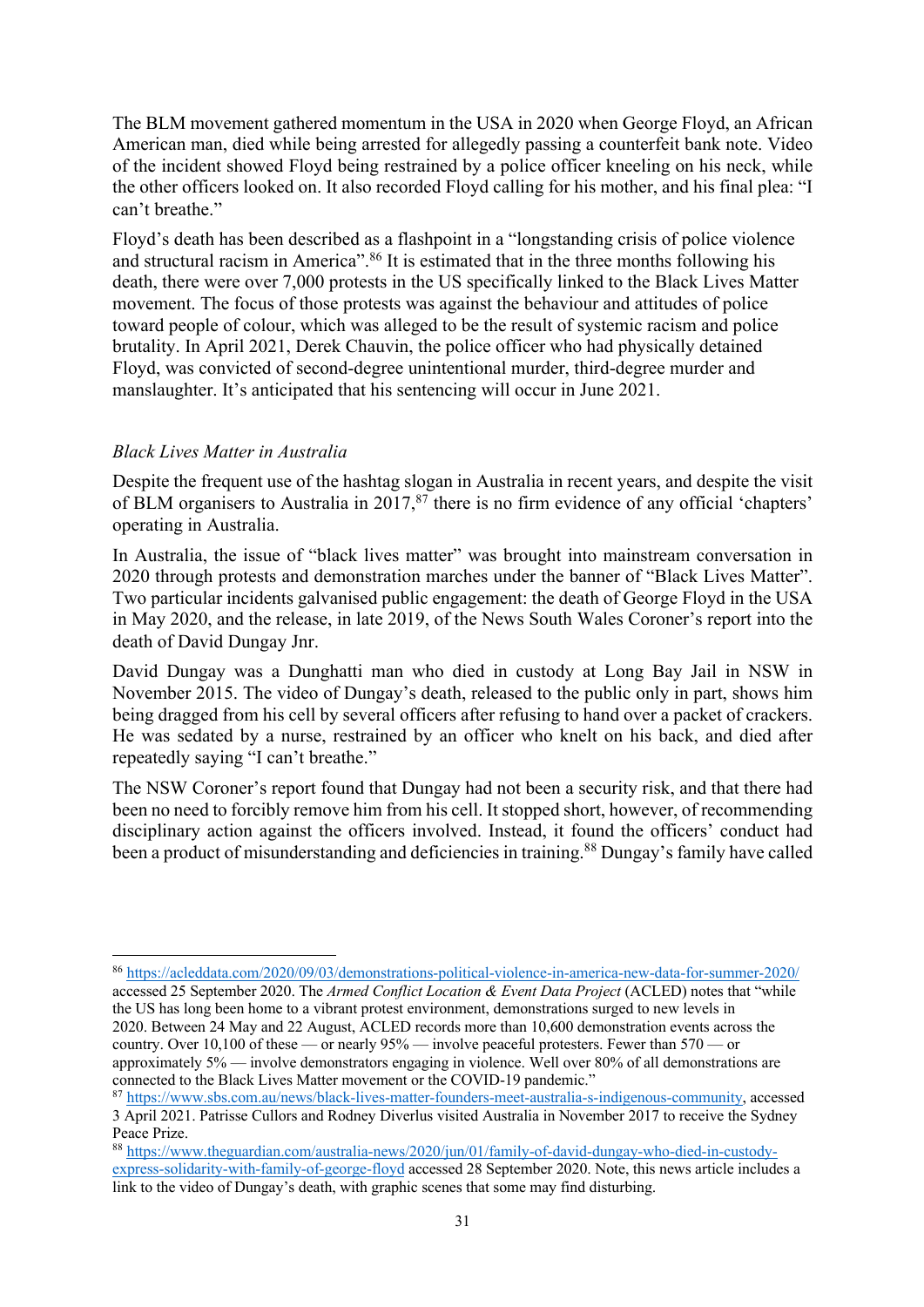on the NSW Attorney General to investigate the possibility of pressing criminal charges against the officers involved in their son's death.<sup>89</sup>

Within days of George Floyd's death, the family of David Dungay Jr publicly expressed solidarity with the Black Lives Matter protestors in the United States. A protest march was held on 6 June 2020 in Sydney (and other places around Australia). It is likely that many, if not most, of the protestors rallying under the banner of "Black Lives Matter" did so not because they agreed in principle with every element of the original manifesto of the Black Lives Matter movement in the United States, but simply because they believed that black lives matter as much as white. They were protesting against racism in Australian culture, expressing solidarity with people who have experienced racism, but not necessarily advocating the full agenda of the Black Lives Matter movement in the USA.

As one observer wrote after reflecting on the protests and the preventable deaths of other Aboriginal Australians: "So many of our people have been hurt and harmed by traumatising systems. Yet it took the death of an African-American man in the US to bring so many non-Indigenous Australians out on to the streets."90 Another Aboriginal Christian has said: "George Floyd's death was highlighting issues that have been hidden for a long while. There's been a lot of deaths that have gone unnoticed and unpunished in Australia, and it's only the families of those particular people that have voiced their concerns about things. Australians have got on board with the whole concept that lives matter, and Indigenous lives in particular matter. To go out and kill people, Aboriginal people, was once like a contest, to come back and brag about how many people were killed. Some Australians don't view Aboriginal people as someone made in the image of God. We're thought to be less than we really are."91

Global reporting of Floyd's death fanned into flame the concerns of many Australians about Aboriginal deaths in custody. George Floyd and David Dungay were seen as representative of the experiences of people of colour as they engage with criminal justice systems, as well as with other aspects of Australian society such as education, health care, employment, housing and more.

The Biblical doctrine of the divine image in all humanity asserts that all lives matter, and that black lives matter precisely because all lives matter. However, we must not respond simply to a slogan; we need to discern what the person using the slogan means to communicate. The slogan will often be used to highlight that the fact that black American lives, and the lives of indigenous Australians, have been lost at the hands of police officers or in prison in circumstances which rarely confront people of other ethnic backgrounds. This use of the slogan agrees with, and does not contradict, Christian doctrine. In that context it is neither necessary nor appropriate to reply that "all lives matter".

Indeed, pro-life Christians should be sensitive to the claim that 'Black Lives Matter'. When we oppose abortion or physician-assisted suicide, we are not saying that other deaths are unimportant, but that there are particular groups of vulnerable people who should be recognised and protected.

<sup>89</sup> https://www.change.org/p/i-can-t-breathe-charges-must-be-laid-for-the-death-of-david-dungay-jnr. This

webpage holds a petition calling on action from the NSW Attorney General. At the time it was accessed, it held 113,175 signatures supporting the petition. Accessed 28 September 2020.

<sup>90</sup> Tess Ryan and Melissa Sweet, *The long road to healthcare justice,* https://insidestory.org.au/the-long-road-tohealthcare-justice/ accessed 23 July 2020.

 $\frac{91}{91}$  From personal interview.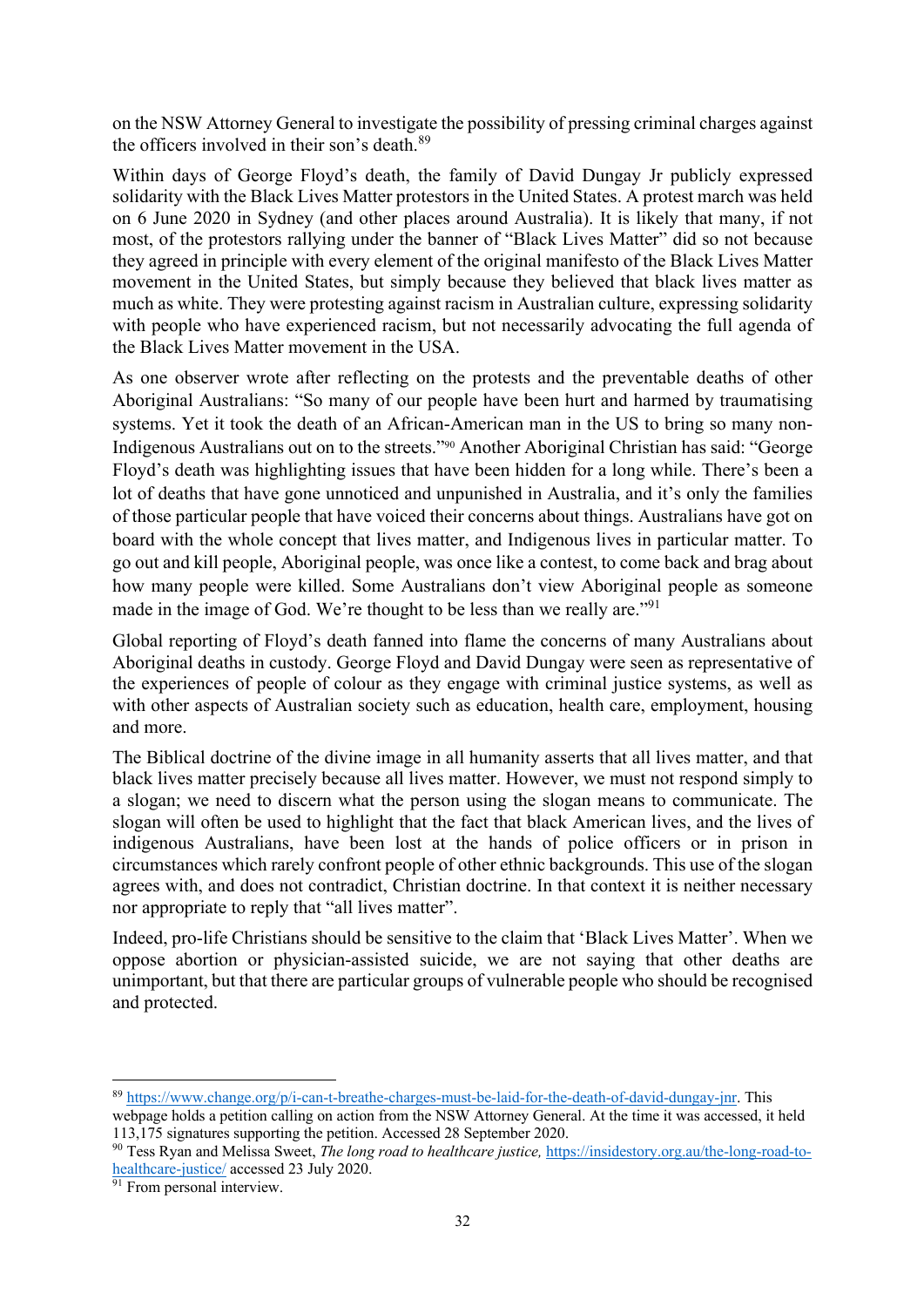### **Appendix 4: "Closing the gap" for Indigenous Australians**

A Christian response to CRT and BLM must include a serious consideration of concrete ways in which indigenous Australians are disadvantaged. While this extends our report considerably, we consider that it is imperative to set this evidence on record. Federal and State governments in Australian have formally recognised the disadvantages faced by indigenous Australians with a 2008 commitment to "close the gap" in health, education and employment. Since 2009 the Federal Parliament has received an annual "Closing the Gap" report.<sup>92</sup>

Here we consider the experience of indigenous Australians in the justice system. Each of these issues is complex and none are open to simple solutions. This report does not attempt to recommend solutions, but to note the current situation and some of the discussion about causes and responses. This should be a prompt for reflection and prayer.

Other minority ethnic groups in Australia face similar disadvantage, particularly refugee communities. We focus on indigenous Australians because of the concerns of CRT and BLM, noting the current situation and some of the discussion about causes and responses.

We invite readers to prayerfully reflect on the below, and use it to inform ministry, as individuals and church communities, in your particular context. Our hope is that it will assist you to engage in ministry which, in ways appropriate for your particular context, honours indigenous Australians as God's image-bearers.

### *Indigenous Australians and the justice system*

The incidence of Aboriginal deaths in custody is a key issue in public conversation. It is often offered as the indication of inherent racism in our criminal justice systems. It has been a key focus of the BLM movement matters in Australia because, "the problem of deaths in custody goes back to colonial times and there is an alarming ignorance of the issue in Australia".<sup>93</sup>

It has been reported that since the *Royal Commission into Aboriginal Deaths in Custody* (the Muirhead Commission) delivered its findings in 1991, there have been more than 450 deaths of Aboriginal Australians while in custody. Since 2008, there have been more than 150 Aboriginal deaths in custody, two thirds of which have occurred in Western Australia and the Northern Territory.<sup>94</sup> These figures have been used by demonstration organisers as the primary reason why Australians should rally in support of 'black lives matter'.

Warren Mundine points out that these statistics (quoting at the time the number "432") include *all* deaths in custody, including those attributed to natural causes, and that the number of deaths attributable to police or corrective services brutality is very much smaller. He summarises one of the Royal Commission's findings: "Indigenous people are likely to *die* in custody because they are more likely to *be* in custody."95 He attributes this, and the other problems experienced

<sup>92</sup> See https://www.closingthegap.gov.au/

<sup>93</sup> Marcia Langton, at the Alfred Deakin University Public Policy Forum, *The Black Lives Matter Movement in the Australian Context,* August 2020.

<sup>94</sup> https://www.theguardian.com/australia-news/ng-interactive/2018/aug/28/deaths-inside-indigenous-australiandeaths-in-custody, accessed 2020 and 3 April 2021. This interactive website managed by The Guardian (Australia) tracks the number of Aboriginal deaths in custody since 2008, using information provided by Amnesty International and the Melbourne University *First Nations Deaths in Custody Watch Committee*. It includes profiles of each individual whose death is recorded in the database.

<sup>95</sup> Warren Mundine, at the Sydney Institute seminar *Indigenous Australia in the time Black Lives Matter*, July 2020. https://thesydneyinstitute.com.au/blog/warren-mundine-josephine-cashman-indigenous-australia-in-thetime-of-black-lives-matter/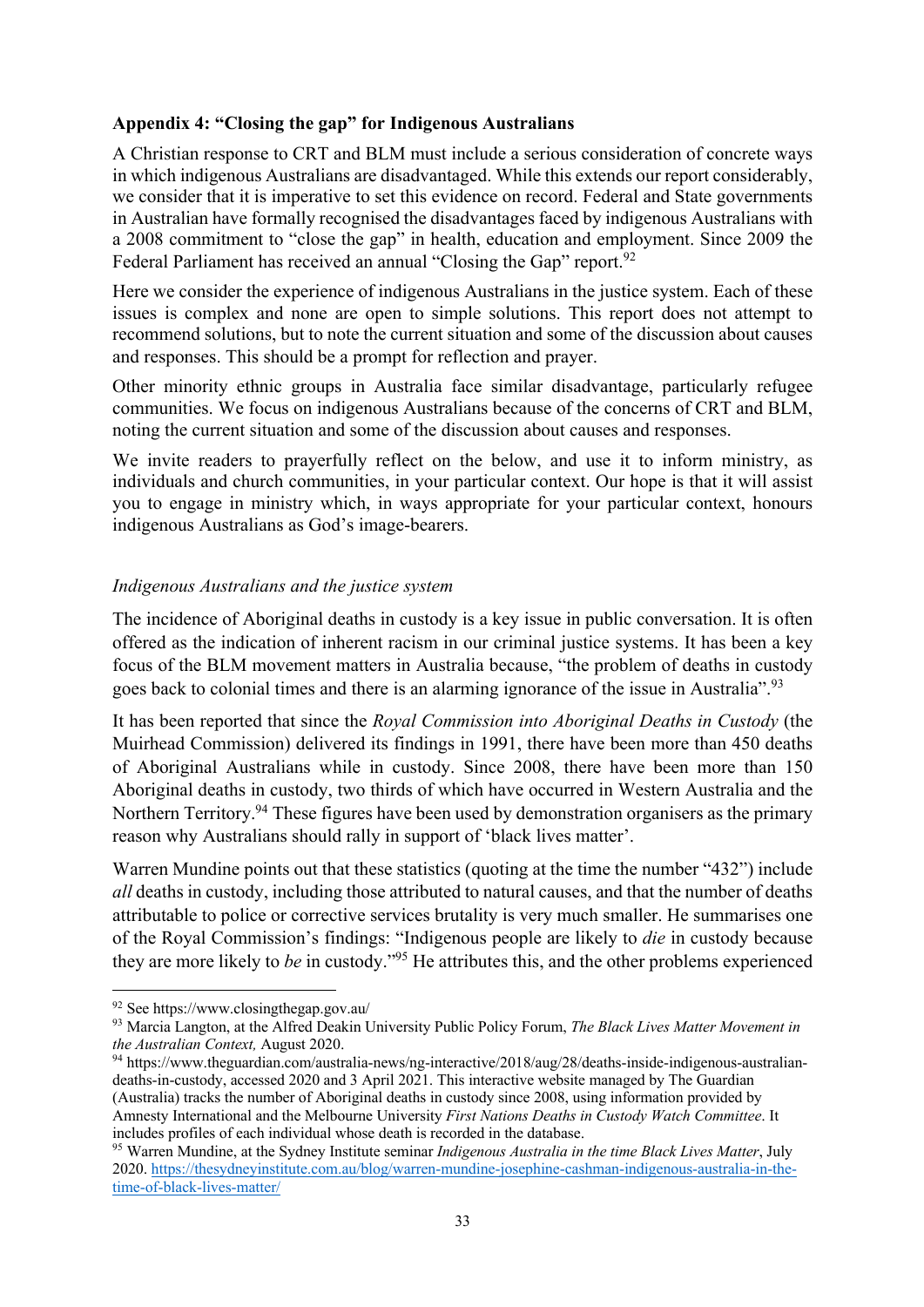by Aboriginal Australians, to "mass transition since the 1970s from work to welfare" and "chronic intergenerational welfare dependency".96

A 2017 report from the Australian Law Reform Commission confirms these observations about disproportionate incarceration rates. It finds that "although Aboriginal and Torres Strait Islander adults make up around 2% of the national population, they constitute 27% of the national prison population. In 2016, around 20 in every 1,000 Aboriginal and Torres Strait Islander people were incarcerated. Over-representation is both a persistent and growing problem— Aboriginal and Torres Strait Islander incarceration rates increased 41% between 2006 and 2016, and the gap between Aboriginal and Torres Strait Islander and non-Indigenous imprisonment rates over that decade widened."<sup>97</sup> Further, "Aboriginal and Torres Strait Islander women constitute 34% of the female prison population. In 2016, the rate of imprisonment of Aboriginal and Torres Strait Islander women (464.8 per 100,000) was not only higher than that of non-Indigenous women (21.9 per 100,000), but was also higher than the rate of imprisonment of non-Indigenous men (291.1 per 100,000)."98

Jacinta Nampijinpa Price, Warlpiri/Celtic woman and Alice Springs Town Councillor, says "Aboriginal people are the most incarcerated people in the world — because of violent crimes and if people were serious about protecting Aboriginal lives then they would focus on lowering the rate of family violence in indigenous communities."99 Josephine Cashman (referencing an unidentified Crime Commission report into criminality in Aboriginal communities), makes the claim that substance abuse, violence, child abuse, and emerging links to organised crime are major factors influencing incarceration rates.<sup>100</sup>

A 2017 study by PricewaterhouseCoopers, conducted for the *Change the Record* campaign, identifies key drivers of incarceration of Aboriginal Australians: poverty and disadvantage (including housing, education, employment, health, social exclusion and racism); the experience of trauma (including intergenerational trauma and various forms of abuse); and the relationship with the justice system (including contact with police and the courts, access to legal assistance and legal policy settings).<sup>101</sup> These factors are commensurate with the 'Closing the Gap' targets that Australian governments and communities have been working toward for the last decade.

However, George Newhouse, an Australian human rights lawyer working with the *National Justice Project*, argues that 'Closing the Gap' targets measure the wrong things, and also has the (unintended) effect of blaming Aboriginal Australians for the problems they experience. He says that when the conversation is about the impact of incarceration rates on the incidence of deaths in custody, it's implied that Aboriginal offenders (being responsible for their crimes) are in some way responsible for their deaths in custody. Newhouse says we should also

<sup>96</sup> Mundine, Sydney Institute, 2020.

<sup>97</sup> Australian Law Reform Commission, *Pathways to Justice–Inquiry into the Incarceration Rates of Aboriginal and Torres Strait Islander Peoples,* Summary Report No 133 (2017), p7. 98 ALRC, *Pathways to Justice, p8.*

<sup>99</sup> https://www.dailymail.co.uk/news/article-8398491/Indigenous-activist-slams-BLM-protesters-dont-careblack-deaths-unless-killed-white.html accessed 28 September 2020.

<sup>100</sup> Josephine Cashman, at the Sydney Institute seminar *Indigenous Australia in the time Black Lives Matter*, July 2020. https://thesydneyinstitute.com.au/blog/warren-mundine-josephine-cashman-indigenous-australia-inthe-time-of-black-lives-matter/

<sup>101</sup> PricewaterhouseCoopers Australia, *Indigenous Incarceration: unlock the facts, available at*  https://www.pwc.com.au/indigenous-consulting/assets/indigenous-incarceration-may17.pdf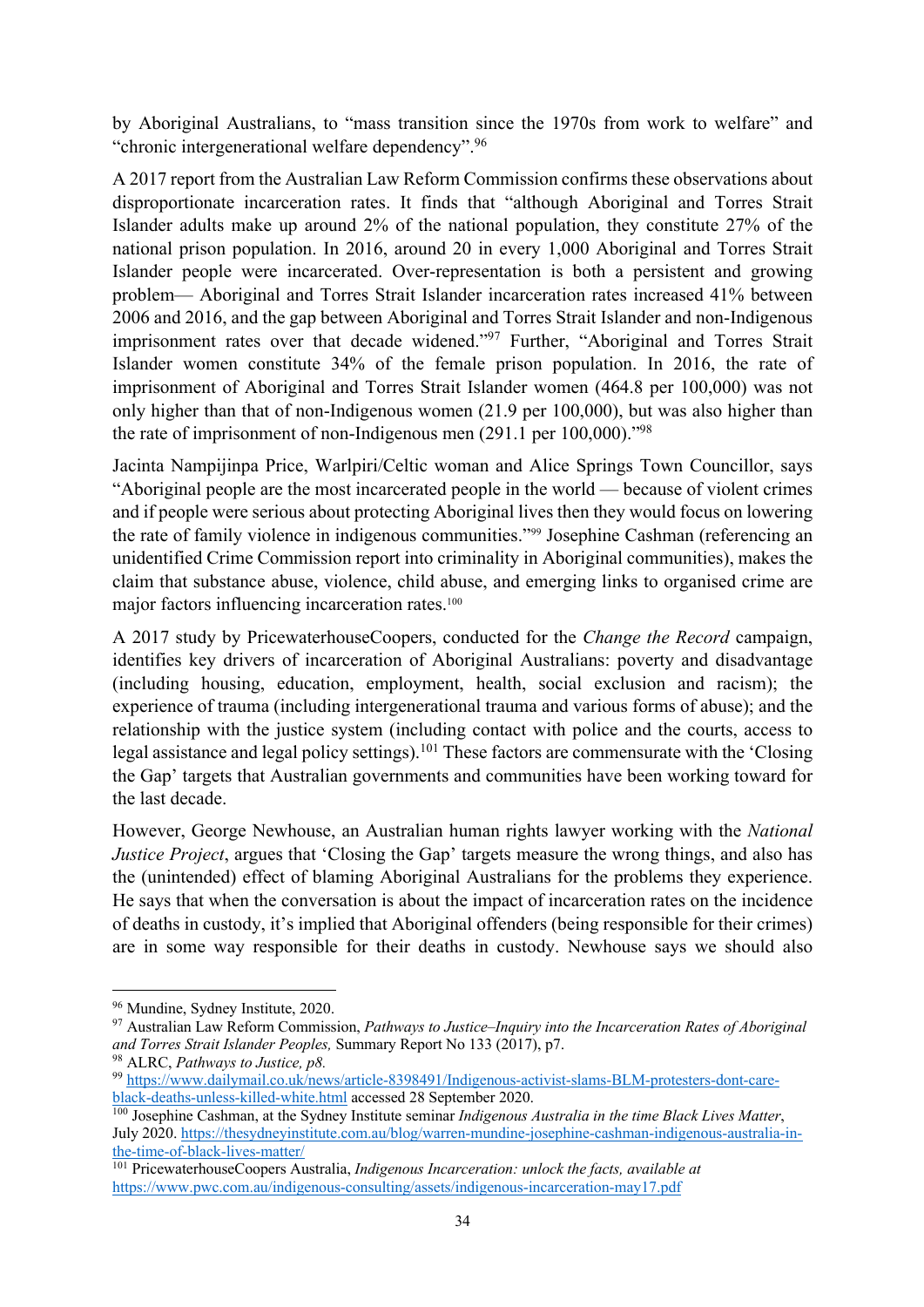consider the 'gateways' into incarceration (for example, strip searches and petty crime charges) that may be applied in racist ways. $102$ 

Marcia Langton, delivering the Thea Astley Lecture in 2020, referred to a study of coronial reports that showed a stark difference in the treatment of Indigenous people who died in custody compared with non-Indigenous people. This report found that while the most common cause of death in custody, for both Indigenous and non-Indigenous people, was medical issues. "Indigenous people were much less likely to have been given all of the medical care they needed prior to their death. Agencies such as police watch houses, prisons and hospitals failed to follow all of their own procedures in 37% of cases where Indigenous people died, compared with 21% for non-Indigenous people. Aboriginal and Torres Strait Islander defendants were more likely to receive a sentence of imprisonment upon conviction than non-Indigenous defendants. Almost a third of Aboriginal and Torres Strait Islander defendants were jailed, compared to 18% of non-Indigenous defendants, despite the two groups having similar conviction rates: 85% to 81%. Police in New South Wales pursued more than 80% of Indigenous people found with small amounts of cannabis through the courts while letting others off with warnings, forcing young Aboriginal people into a criminal justice system that legal experts say they will potentially never get out of. Between 2013 and 2017 the police disproportionately used the justice system to prosecute Indigenous people despite the existence of a specific cautioning scheme introduced to keep minor drug offenses out of the courts." <sup>103</sup>

### *Indigenous Australians and access to health care services*

The 2020 'Closing the Gap' Report notes that while there has been progress on almost every health measure, the overarching target of closing the gap between the life expectancy of Aboriginal and Torres Strait Islanders and other Australians is not expected to be achieved by 2031.<sup>104</sup> The report attributes this to the fact that life expectancy for other Australians is increasing (so the gap is not actually closing), and that progress in the life expectancy target for Aboriginal and Torres Strait Islanders is dependent on other outcomes, such as improvements in education, employment, housing and income.

A National Health Plan announced in 2019 committed the Federal Government to increased funding for preventative health programs for Aboriginal and Torres Strait Islanders, with a focus on "working with Indigenous communities and other governments to ensure programs are working effectively to improve health outcomes, by tackling the social factors which impact heavily on health."<sup>105</sup> It's clear that the Government is seeking a collaborative approach to bring about improved outcomes.

Some commentators attribute disparity in health outcomes to an alleged racism inherent in the systems used to provide health care, and to the ways in which success is measured. They

<sup>102</sup> George Newhouse, at the Melbourne Law School seminar, *Black Lives Matter*, July 2020.

<sup>103</sup> Marcia Langton, *Why the Black Lives Matter protests must continue* https://theconversation.com/why-theblack-lives-matter-protests-must-continue-an-urgent-appeal-by-marcia-langton-143914 The Guardian report that Professor Langton refers to can be found at https://www.theguardian.com/australia-news/nginteractive/2018/aug/28/deaths-inside-indigenous-australian-deaths-in-custody

<sup>104</sup> Commonwealth of Australia, Department of the Prime Minister and Cabinet, *Closing the Gap Report 2020*, available online https://ctgreport.niaa.gov.au/sites/default/files/pdf/closing-the-gap-report-2020.pdf The

measures that contribute to the overarching target of life expectancy include infant mortality rate, mortality rates for various diseases including cancer, and lifestyle factors such as the incidence of smoking. 105 Commonwealth of Australia, *Australia's Long Term National Health Plan,* (August 2019), available online

https://www.health.gov.au/sites/default/files/australia-s-long-term-national-health-plan\_0.pdf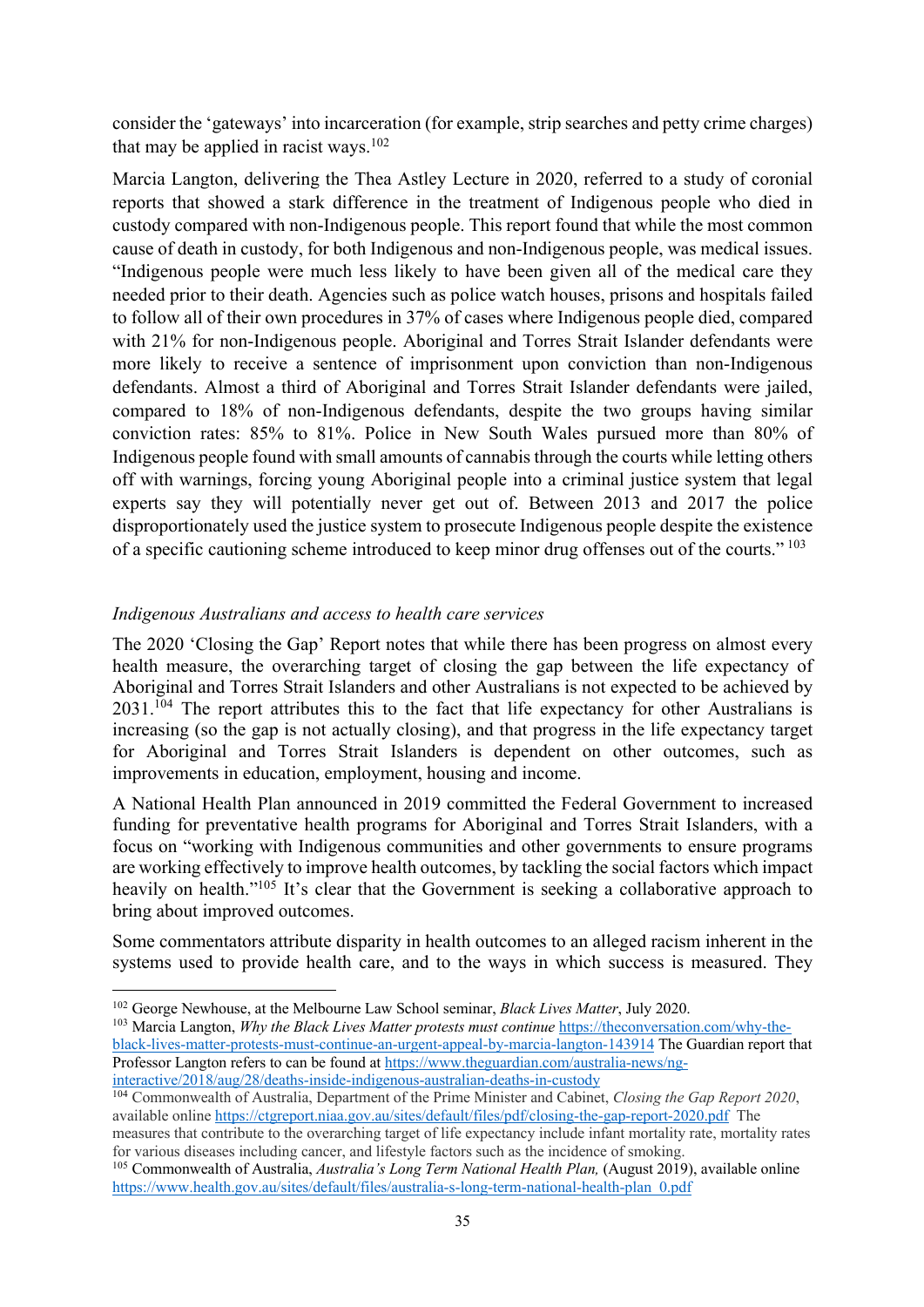welcome the collaboration signalled in various government reports and plans, but are concerned that racism is not specifically taken into consideration.106 For example, Marwick *et al* note that research into health outcomes is often framed in terms of comparisons between Aboriginal and other Australians. Such research, they say, is stigmatising (because it concludes that Aboriginal Australians are more likely to engage in unhealthy habits that other Australians) and misses the real burden of disease in the community (which is the dominance of a Western model of health that's at odds with an Indigenous perspective on health).<sup>107</sup> We may measure, for example, the incidence of diabetes in the Aboriginal community, and note that it is higher than for other Australians, but we do not often measure the wait time for Aboriginal people to get health care (and early access to therapies for illnesses such as diabetes), compared to the non-Aboriginal population.108

These disparities play out in individual lives. The Coroner's report into the death of Naomi Williams in 2016, for example, highlighted the potential for "unconscious, implicit bias or racism" to affect the provision of health care to Aboriginal Australians.<sup>109</sup> Similarly, the Queensland Health Ombudsman reported recently on the case of a 6-year-old boy who died of sudden illness in 2017, and said that Aboriginal and Torres Strait Islanders are a significant disadvantage across many health measures compared to other Queenslanders.<sup>110</sup> In both cases the outcome appears to have been affected by culturally insensitive assumptions about the patients, and delays in the provision of health care.

In response to these concerns about shortcomings in the provision of health care for Aboriginal Australians, there have been calls for critical race theory to be embedded in health provider education programs.111 Some medical associations have made statements acknowledging, and even apologising for, racism in the provision of healthcare by their members.<sup>112</sup> Local area Health Services are developing programs that intentionally engage with Aboriginal communities in order to develop best quality care.<sup>113</sup> Further, a significant development has come out of the *National Aboriginal and Torres Strait Islander Health Plan 2013-2023*, which did consider racism in the provision of health care. This development is the *Health and Cultural* 

<sup>106</sup> Tess Ryan and Melissa Sweet, *The Long Road to Healthcare Justice,* available online https://insidestory.org.au/the-long-road-to-healthcare-justice/

<sup>107</sup> Markwick, A., Ansari, Z., Clinch, D. *et al.* Experiences of racism among Aboriginal and Torres Strait Islander adults living in the Australian state of Victoria: a cross-sectional population-based study. *BMC Public Health* 19, 309 (2019). https://doi.org/10.1186/s12889-019-6614-7

<sup>108</sup> George Newhouse, at a Melbourne Law School seminar, *Black Lives Matter*, July 2020.

<sup>&</sup>lt;sup>109</sup> Minter Ellison, *Case Study: Inquest into the death of Naomi Jane Williams*, available online https://www.minterellison.com/articles/inquest-into-the-death-of-naomi-jane-williams "The Coroner heard evidence that stereotyping of Indigenous people as more likely to use drugs and alcohol impairs best decisionmaking by the healthcare industry. The Coroner acknowledged, based on the evidence heard at the Coronial Inquest, that unequal treatment and state-wide health outcome inequality among Aboriginal people is prevalent and affected the care provided to Ms Williams."

<sup>110</sup> https://www.hrw.org/news/2020/08/25/indigenous-australian-boys-death-and-inadequate-health-care# accessed 1 October 2020.

<sup>&</sup>lt;sup>111</sup> See for example https://www.croakey.org/a-call-for-critical-race-theory-to-be-embedded-in-health-andmedical-education-previewing-catsinam17/ accessed 20 September 2020.

<sup>&</sup>lt;sup>112</sup> Amongst these associations are The Australian Medical Association, The Royal Australian College of General Practitioners, The Australian Psychologists Association, The Australian Indigenous Doctors Association, The National Rural Health Alliance.

<sup>113</sup> See for example the Northern Sydney Local Health District publication *Death and Dying in Aboriginal and Torres Strait Islander Culture (Sorry Business)* available online:

https://www.nslhd.health.nsw.gov.au/AboutUs/Documents/publications/Didja%20Know%20Final.pdf#search= Aboriginal%20Health%20death%20and%20dying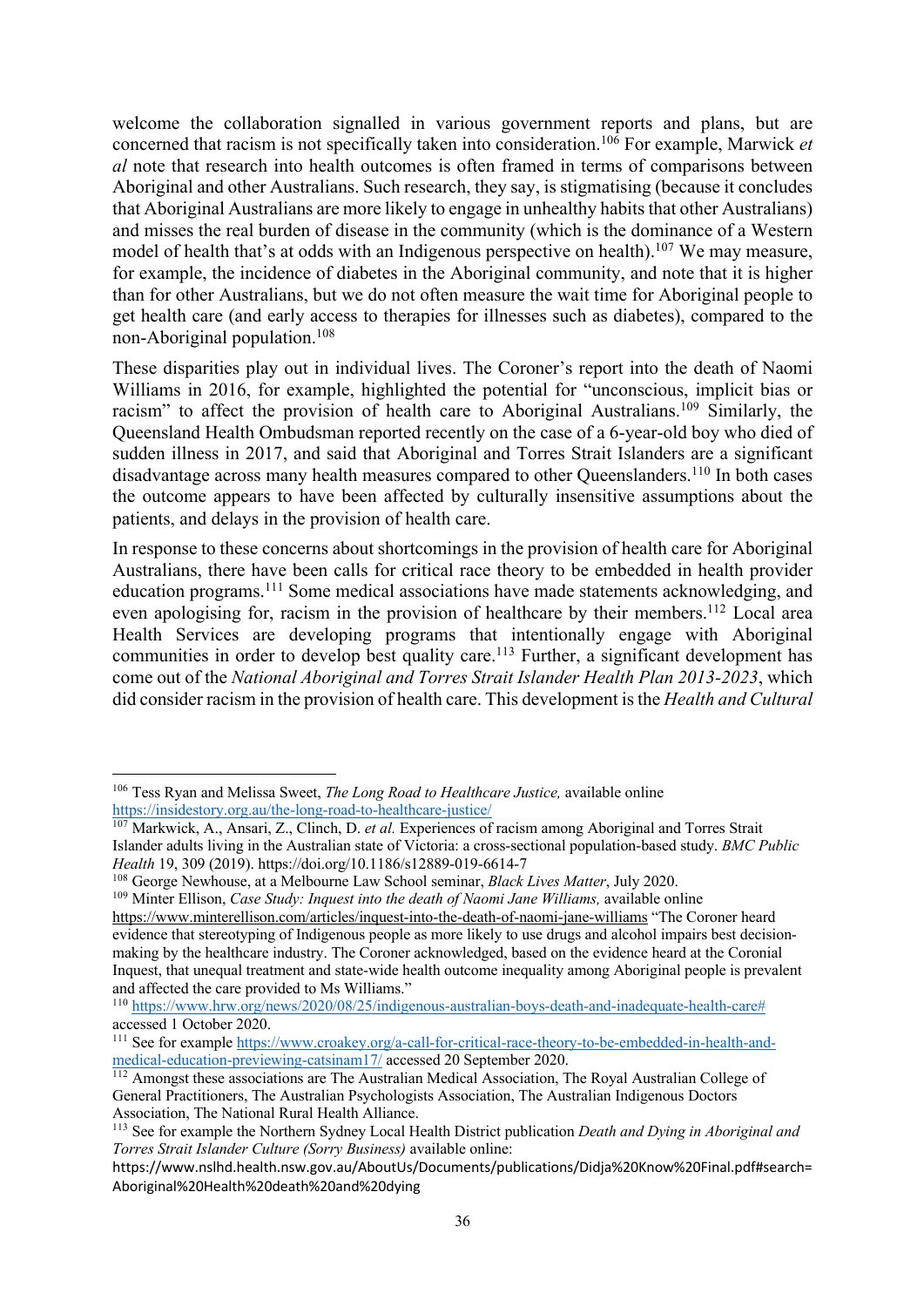*Safety Strategy 2020-2025*, and it has a specific goal of achieving the provision of culturally and clinically safe health care for Aboriginals and Torres Strait Islanders.<sup>114</sup>

### *Indigenous Australians and Education*

The Federal Government's 'Closing the Gap' Reports show the disparity that exists between the experience of Aboriginal and Torres Strait Islanders and non-Aboriginal Australians, and the progress that has been made to reduce the disparity over the last decade.<sup>115</sup>

Some commentators argue that the 'gap analysis' has a narrow focus on attendance, retention, and literacy/numeracy achievements, and that this is problematic. Vass, for example, suggests that when student attendance is the focus, there is a false assumption that better outcomes for students can be obtained if only attendance is improved.<sup>116</sup> He claims that "race is located at an 'intersection of oppression' alongside other factors including (for example) gender, socioeconomic status, age, sexual orientation, and (dis)ability … Race helps with explaining how and why power and influence are distributed in ways that privilege White interests, while concurrently and relationally discriminating against non-White interests."117

The barriers to Indigenous children's participation in early childhood education include: "out of pocket costs, a limited awareness of services, administrative complexity, lack of transport or locally available services, poor child health, a perception that the child is too young to participate, a lack of confidence in the value of early education services or fear of racism and judgment."<sup>118</sup>

There has been good progress in enabling access to early childhood education, in all States except the Northern Territory. In 2018, more than 85% of Aboriginal and Torres Strait Islander children were enrolled in early childhood education, and so have access to learning opportunities that will help them make a positive transition to 'big school', and set them up for a better future.<sup>119</sup>

The target to reduce the gap in Year 12 attainment is also reported to be on track. This bodes well for future improvement in targets for employment of Indigenous Australians: it is already known that "for Indigenous Australians with higher levels of education, there is virtually no gap in employment rates.120

Nevertheless, about one in four Indigenous children in Years 5, 7 and 9 (and one in five in Year 3) remain below the national minimum standards in reading.<sup>121</sup> Also, there has not been

<sup>&</sup>lt;sup>114</sup> The Australian Health Practitioner Regulation Agency (AHPRA), https://www.ahpra.gov.au/About-AHPRA/Aboriginal-and-Torres-Strait-Islander-Health-Strategy.aspx accessed 1 October 2020.

<sup>115</sup> Commonwealth of Australia, Department of the Prime Minister and Cabinet, *Closing the Gap Report 2020*, available online https://ctgreport.niaa.gov.au/sites/default/files/pdf/closing-the-gap-report-2020.pdf<br><sup>116</sup> Greg Vass, *Putting critical race theory to work in Australian education research: 'we are with the garden* 

*hose here*', Australian Education Researcher, 42(3) (2015). Vass draws on the work of Ladwig and Luke, *Does improving school level attendance lead to improved school level achievement? An empirical study of Indigenous educational policy in Australia,* in The Australian Educational Researcher (2013).

<sup>117</sup> Greg Vass, *Putting critical race theory to work in Australian education research: 'we are with the garden hose here*'

<sup>118</sup> Commonwealth of Australia, *Closing the Gap Report 2020,* p25 (quoting AIHW 2018; Holzinger and Biddle 2015; Productivity Commission 2014).<br><sup>119</sup> Commonwealth of Australia, *Closing the Gap Report 2020*, p7.

<sup>&</sup>lt;sup>120</sup> Commonwealth of Australia, *Closing the Gap Report 2020*, p7.

<sup>121</sup> Commonwealth of Australia, *Closing the Gap Report 2020,* p8.